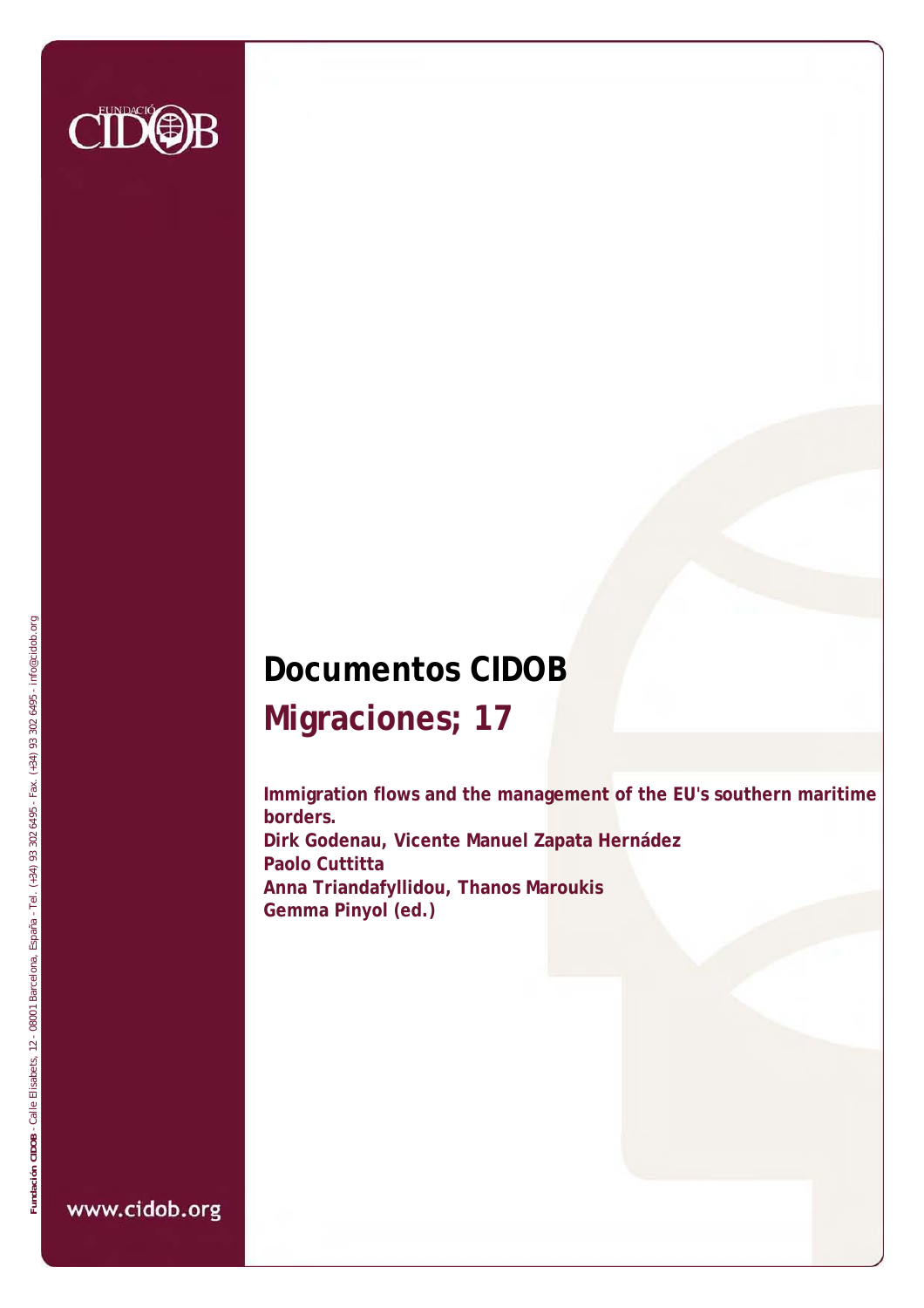

#### **Serie: Migraciones**

Número 17. Immigration Flows and the Management of the EU's Southern Maritime Borders

© Paolo Cuttitta, Dirk Godenau, Thanos Maroukis, Gemma Pinyol, Anna Triandafyllidou and Vicente Manuel Zapata Hernández © Fundació CIDOB, de esta edición Barcelona, diciembre de 2008

Edita: CIDOB edicions Elisabets, 12 08001 Barcelona Tel. 93 302 64 95 Fax. 93 302 21 18 E-mail: publicaciones@cidob.org URL: http://www.cidob.org

Depósito legal: B-13.038-2004 ISSN: 1697-7734 Imprime: Color Marfil, S.L.

Distribuye: Edicions Bellaterra, S.L. Navas de Tolosa, 289 bis, 08026 Barcelona www.ed-bellaterra.com

<sup>«</sup>Cualquier forma de reproducción, distribución, comunicación pública o transformación de esta obra solo puede ser realizada con la autorización de sus titulares, salvo excepción prevista por la ley. Diríjase a CEDRO (Centro Español de Derechos Reprográficos, www.cedro.org) si necesita fotocopiar o escanear algún fragmento de esta obra»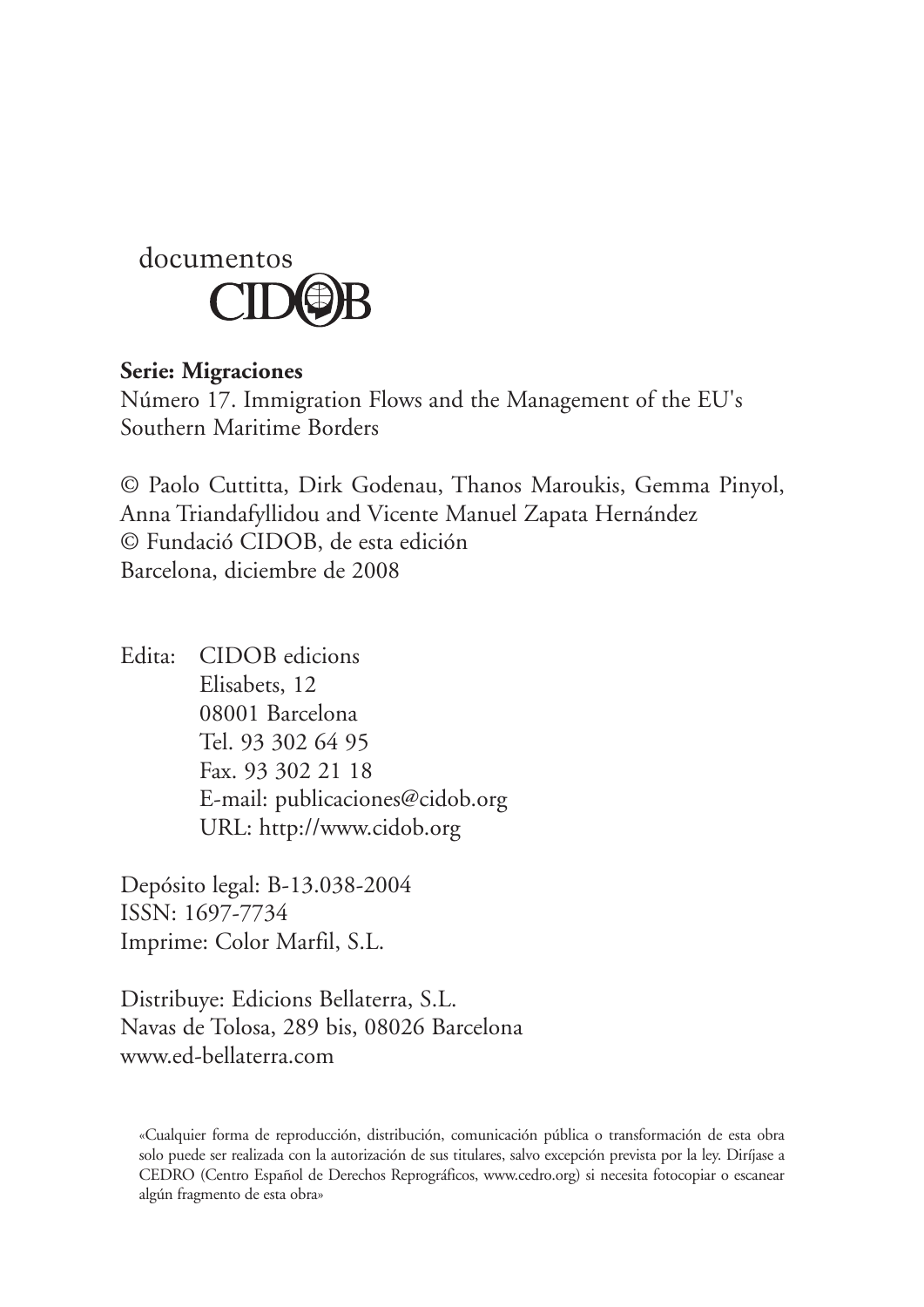# Immigration flows and the management of the EU's Southern Maritime Borders

### Dirk Godenau**\*** Vicente Manuel Zapata Hernández**\*\***

Paolo Cuttitta**\*\*\***

Anna Triandafyllidou**\*\*\*\*** Thanos Maroukis**\*\*\*\*\***

# Gemma Pinyol (ed.)**\*\*\*\*\*\***

December de 2008

\*Senior Lecturer of Applied Economics at La Laguna University (Tenerife) and Scientific Coordinator of the Tenerife Immigration Observatory (OBITEN) \*\* Senior Lecturer of Human Geography at La Laguna University (Tenerife) and Academic Director of OBITEN \*\*\* Researcher at the Dipartimento studi su Politica, Diritto e Società, University of Palermo \*\*\*\* Senior Researcher Fellow at Hellenic Foundation for European and Foreign Policy (ELIAMEP) \*\*\*\*\* Research Fellow at Hellenic Foundation for European and Foreign Policy (ELIAMEP) \*\*\*\*\*\* Migrations Programme Coordinator, CIDOB Foundation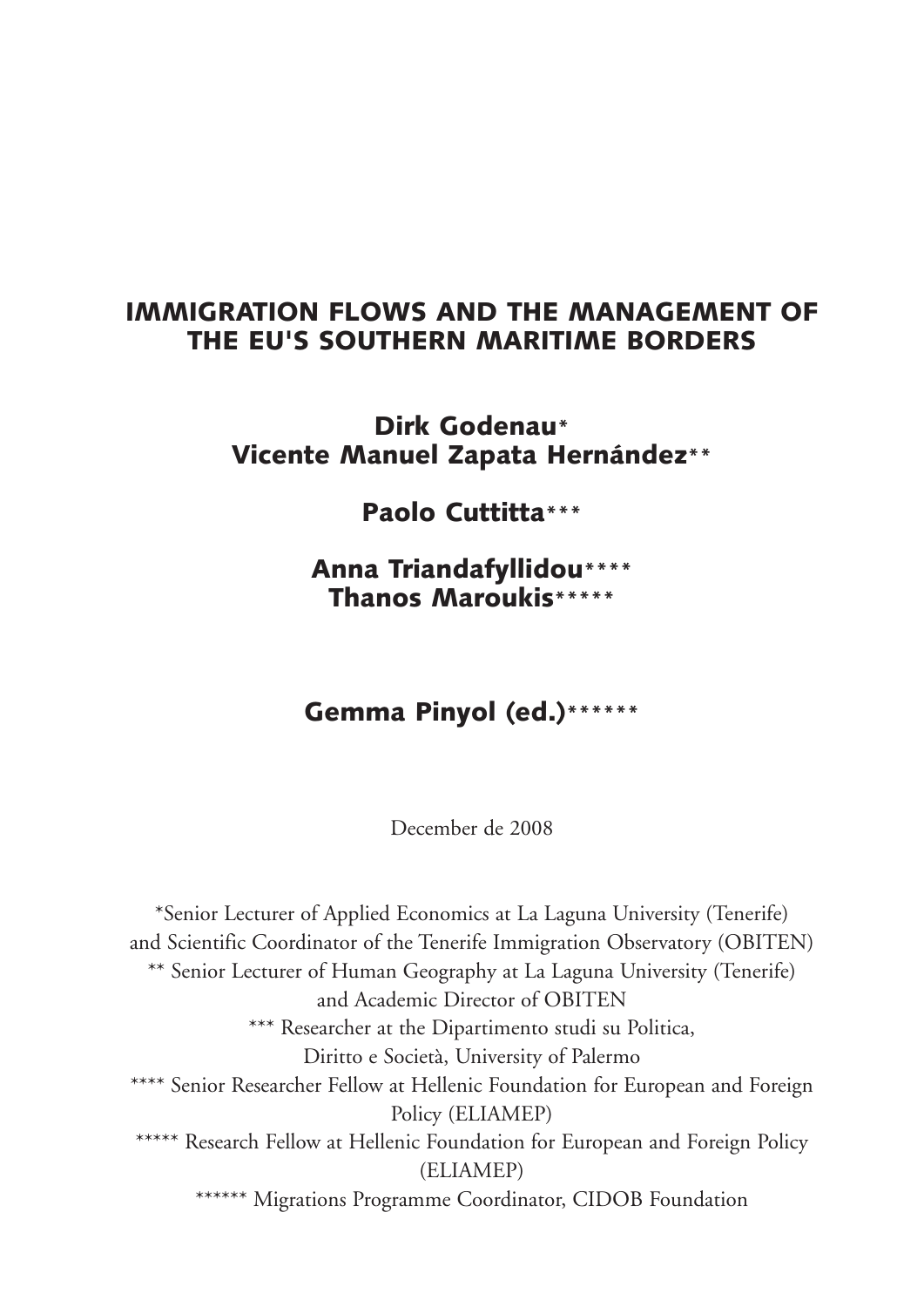# Contents

| Introduction                                                    |  |  |  |  |  |  |  |  |  |
|-----------------------------------------------------------------|--|--|--|--|--|--|--|--|--|
| 'Protecting Borders'? Managing Irregular Migration on the EU's  |  |  |  |  |  |  |  |  |  |
| Southern Flank                                                  |  |  |  |  |  |  |  |  |  |
|                                                                 |  |  |  |  |  |  |  |  |  |
| The Case of the Canary Islands (Spain)                          |  |  |  |  |  |  |  |  |  |
| A Region of Transit Between Africa and Europe                   |  |  |  |  |  |  |  |  |  |
| Dirk Godenau and Vicente Manuel Zapata Hernández  13            |  |  |  |  |  |  |  |  |  |
| The Case of the Italian Southern Sea Borders:                   |  |  |  |  |  |  |  |  |  |
| ¿Cooperation across the Mediterranean?                          |  |  |  |  |  |  |  |  |  |
|                                                                 |  |  |  |  |  |  |  |  |  |
| The Case of the Greek Islands:                                  |  |  |  |  |  |  |  |  |  |
| The Challenge of Migration at the EU's Southeastern Sea Borders |  |  |  |  |  |  |  |  |  |
|                                                                 |  |  |  |  |  |  |  |  |  |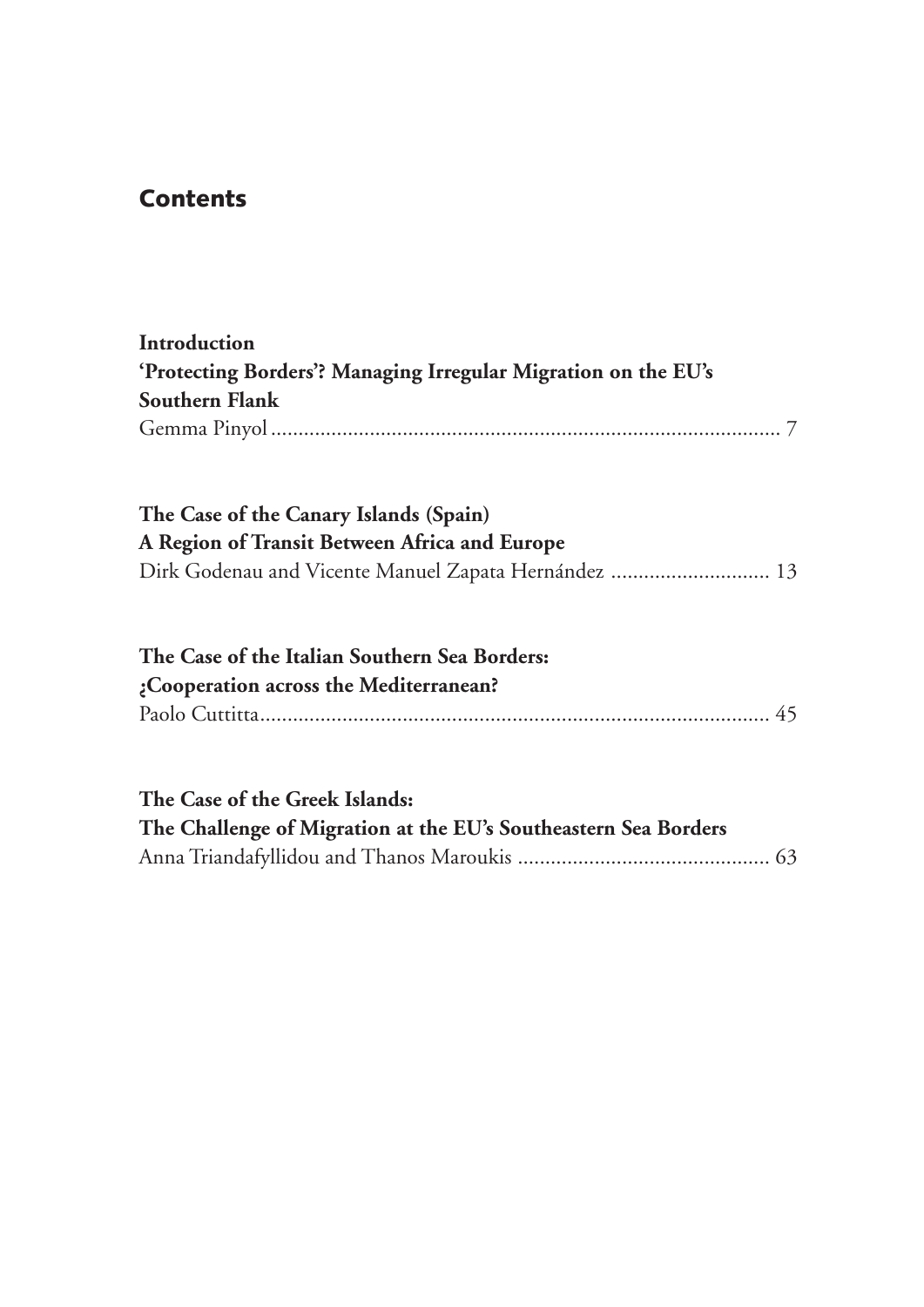#### Introduction 'Protecting borders'? Managing Irregular Migration on the EU's Southern Flank

#### Gemma Pinyol

In recent years, irregular migration has become a major political concern both at national level and in the European Union scenario. In the European Union countries, politicians have identified irregular migration as a "problem" and have given priority to preventing this phenomenon in national migration policies and in the development of common immigration policy.

The increasing pressure of irregular migration flows on the Canary Islands, Lampedusa, Malta and the Eastern Greek islands have underlined the EU countries' concerns for the protection of their (and the EU's) external borders. The main purpose of this issue of *Documentos CIDOB Migraciones* is to explore how migration flows are managed along the Southern maritime borders of the European Union and how debates on human rights and security are dealt with in these scenarios.

The different contributions do not focus exclusively on the prevention (control) of irregular migration, but also on the development of new instruments and policies on managing migration flows in these areas. In this sense, dialogue and cooperation with third countries have become important instruments, and progressively, bilateral agreements with third countries (on readmission and labour flows) have been signed. Furthermore, beyond them and the management of labour migration, European countries, and especially the Southern ones, are seeking innovative instruments to link migration and development policies and to incorporate into these policies technical cooperation with third countries.

In the autumn of 2005, international attention was drawn to Ceuta and Melilla, when organised groups of people, mainly from Sub-Saharan countries, tried to climb over the fortified fences of the two Spanish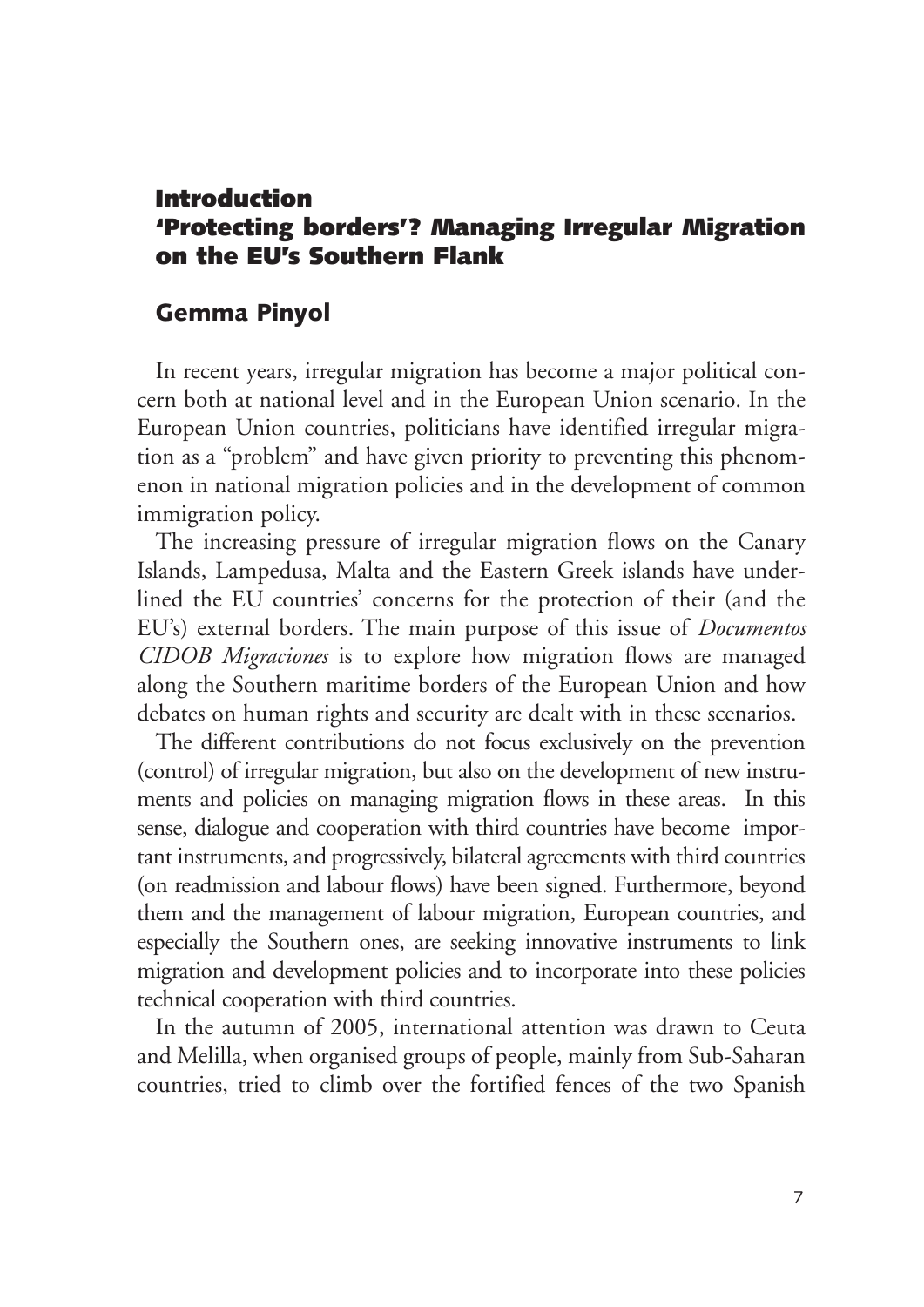enclaves in North Africa. These events became even more dramatic when a man was shot by the Moroccan gendarmerie and Morocco started to deport some of the Sub-Saharan nationals to the Morocco-Algeria desert border. As the route through Morocco became more difficult, irregular migration flows from Sub-Saharan Africa started reaching the Canary Islands by the "Cayucos" route (boats bigger than "pateras" that can travel over longer distances), though it was a longer and more dangerous journey for those desperately seeking to enter Europe.

The events in Ceuta and Melilla and the 2006 "Cayucos" crises were episodes that, similarly, have occurred in the Aegean islands or in the Strait of Sicily. Because of the dramatic images and the media attention given to these events, significant segments of EU public opinion believe that irregular migration in the EU is mainly arriving through the Mediterranean shores. Terms such as 'invasion'; 'inundated by waves of' or 'massive flows' hide the fact that irregular migration in the EU area mainly arrives through land borders and airports. To respond to their citizens' concerns, EU countries have strengthened the control of their external borders to prevent and combat irregular migration. As Maroukis and Triandafyllidou note in their contribution, this issue was of top priority prior to the 2004 EU enlargement, but less attention has been paid to the management of the (Southern) maritime borders. In that sense, 2005-2006 could be viewed as a turning point: the relative increase of irregular flows from Sub-Saharan Africa and Asia to the southern European countries brought the topic to the head of the EU's agenda, and the rest of the European countries became aware that southern borders were also European borders<sup>1</sup>.

1. It could be said that the year 2005 represented the discovery by the European Union of sub-Saharan immigration and its impact on their Mediterranean member countries and their Mediterranean neighbours. Zapata-Barrero, R. and De Witte, N. (2007): "The Spanish Governance of EU borders: Normative Questions". *Mediterranean Politics*, 12:1, p. 85-90.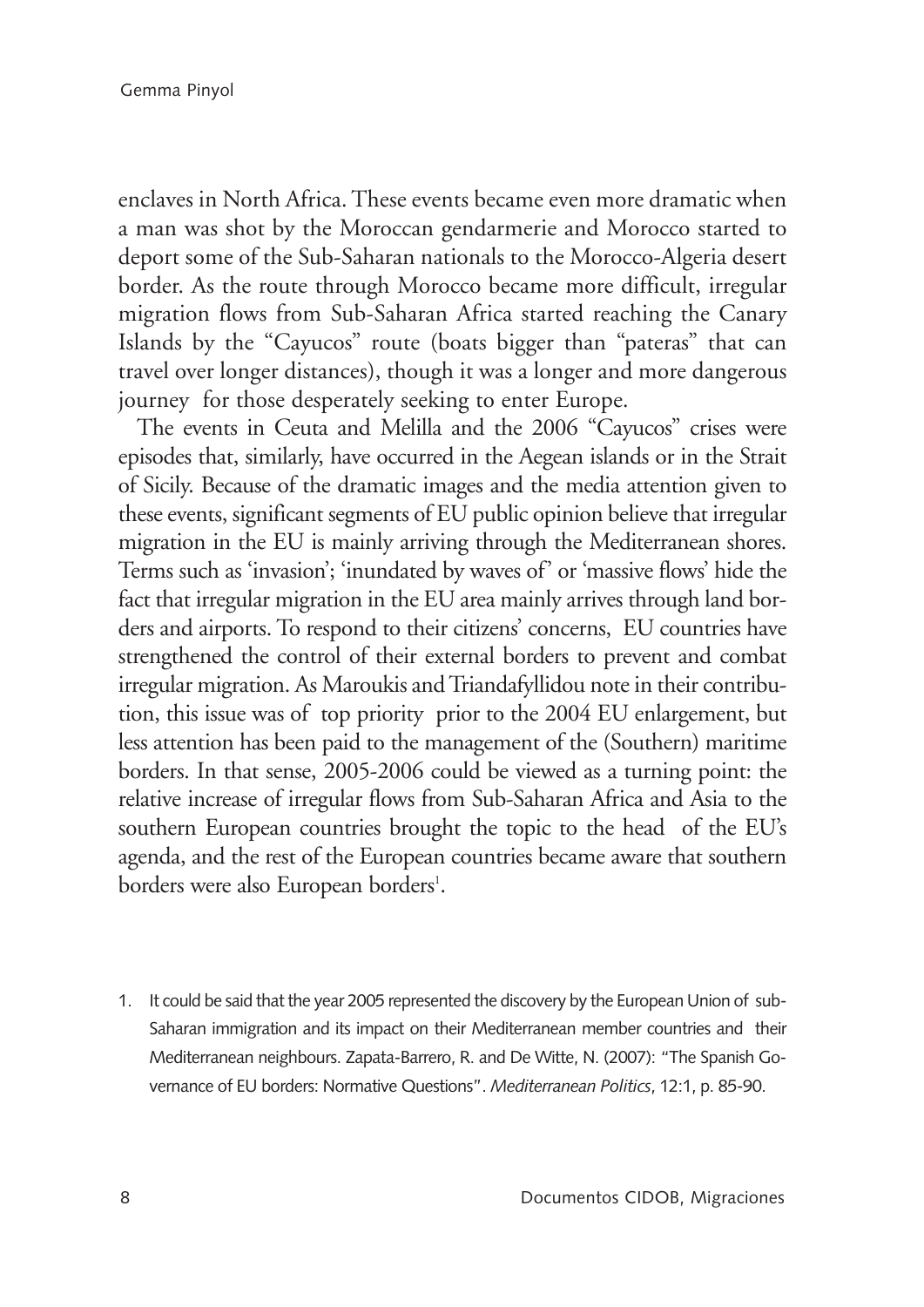But distinctly than before, the management of the maritime borders and the prevention of irregular migration have been conceived beyond the security and control dimension; and in a more cooperative perspective2 . In the guidelines already proposed by the European Commission in its Communication 491 "A Strategy on the External Dimension of the Area of Freedom, Security and Justice" (October 2005), countries like Greece, Italy and Spain are attempting to connect migration issues with broader areas of cooperation; trying to link migration and foreign policies and improving relations with third countries on migration issues. As Cuttita quotes in his text, over the last decade, Italy has been offering incentives to North African countries in exchange for cooperation in the management of irregular migration.

The contributions in this *Documentos CIDOB Migraciones* analyse the management of Southern Europe maritime borders through three casestudies. Greece, Italy and Spain share some distinct characteristics that explain this selection: among others, these three countries have a markedly borderline geographical position and share a large maritime border with third countries. On the other hand, comparing the GDP between neighbouring countries reveals a notable economic difference on the two shores of the Mediterranean Sea. Inequality and an economic differential could be noted in the Morocco-Spain and Tunisia-Italy cases, which explains the push/pull factors of these migration routes. Finally, the irregular economy has an important weight in these European countries: it could be defined

2. During its Presidency of the Council in 2002, the Spanish government demonstrated its intention to bring immigration issues to the top of the EU's agenda and to link migration management with development aid. The Spanish government proposed to apply sanctions against countries which refuse to cooperate with the EU in fighting illegal immigration: although the initiative did not prosper, it could be understood as an important step in which relationships with third countries on migration issues acquired a prominent significance.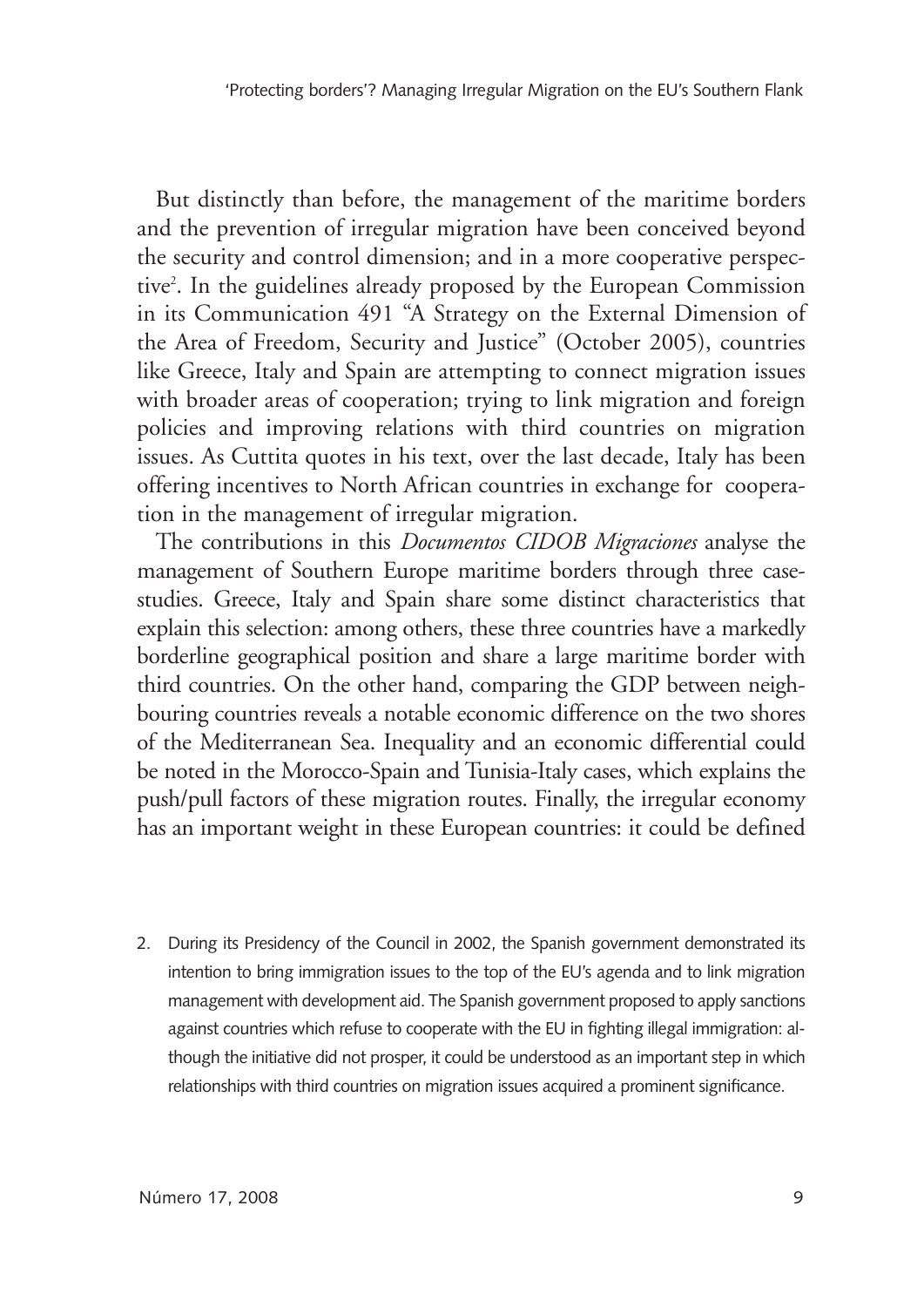as an attraction factor for irregular migrants and could also explain the importance of smuggling networks crossing their borders. Furthermore, irregular migration flows impact mainly on the insular border regions of these countries, and as Godenau and Zapata point out, these regions offer certain peculiarities –not only regarding their entry but also their departure- in relation to their continental counterparts.

In the Spanish contribution, Godenau and Zapata Hernández analyse the case of the Canary Islands, paying special attention to the renewed role of this archipelago as a transit area of African migration towards Europe. The short distance that separates the Canary Islands from the Sub-Saharan region, one of the most impoverished areas in the world, and the archipelago's condition both as Spanish and European border are considered in this article, in which authors also analyse the recent influx of undocumented immigrants who travel by sea and the implications of managing these human flows.

Paolo Cuttita gives an overview of border management along Italy's maritime borders, and pays special attention to the country's cooperation with North African Mediterranean countries. According to Cuttita, the release of many irregular migrants arriving at Italian coasts have led to an increasing participation of non-government actors in border management, building up a "human rights regime" which offers migrants an instrument to open the gates of "Fortress Europe".

In the Greek case, Maroukis and Triandafyllidou describe the irregular migration flows towards Greece and the more common (maritime) pathways of these flows, and analyse the different instruments designed to 'combat' the routes of irregular migration, not only in Greece but also in the EU scenario. Patrolling the sea borders 24 hoursaday/365 days-ayear using substantial human and technical resources, as well as increasing efforts to cooperate with origin/transit countries and externalizing border control to those countries are some of the approaches discussed in this contribution.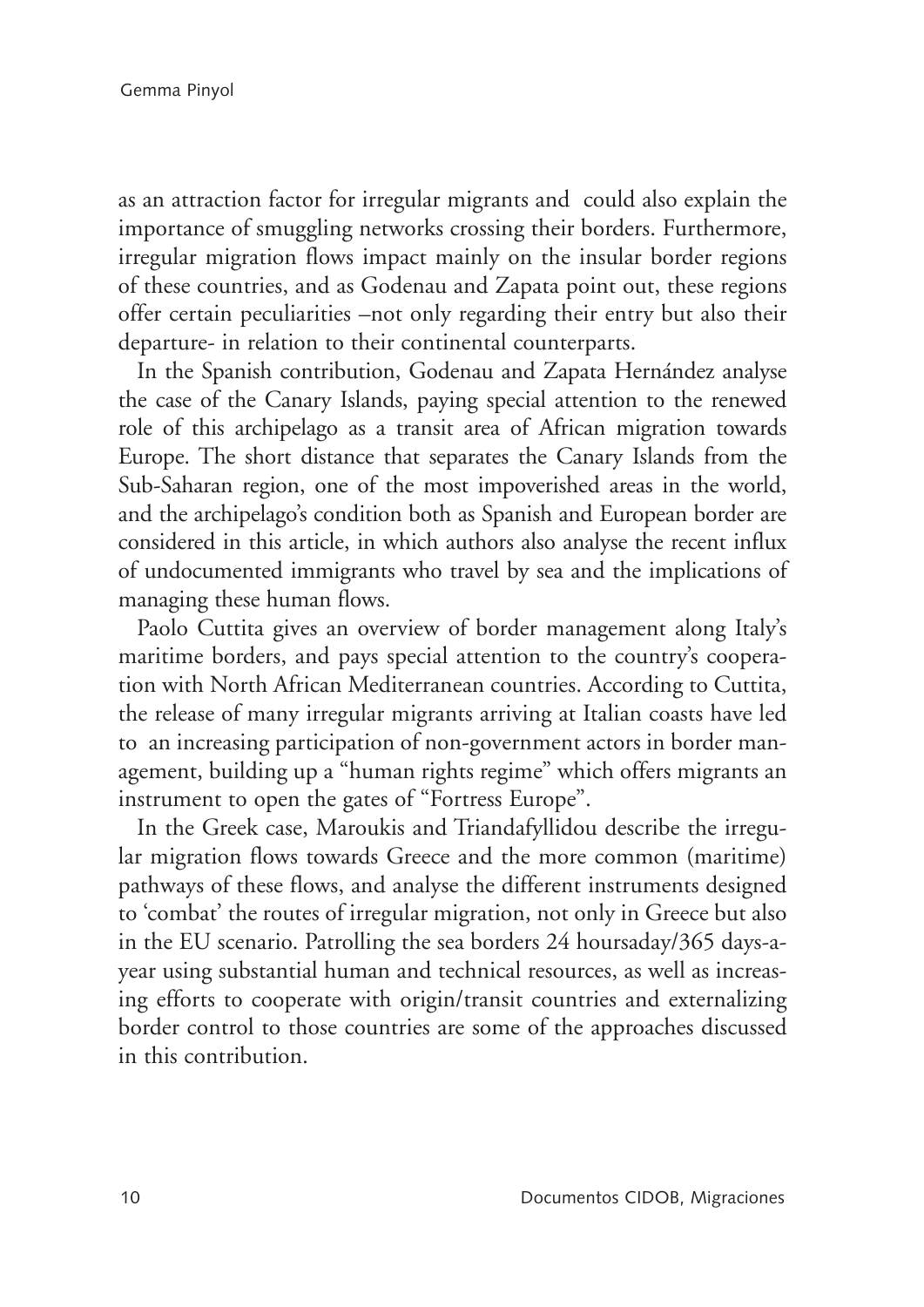As a Mediterranean odyssey, this *Documento CIDOB Migraciones* begins at the Atlantic Canary archipelago and, through Lampedusa and Sicily, ends at the Aegean islands. To summarise some of the common conclusions that arise from the different contributions, it could be said that migrations are becoming an important issue that affect international relations mainly, but not only, because of security concerns. In sum, migrations are acquiring major importance for international relations because they are a widespread phenomenon that affects both countries of origin and destination<sup>3</sup>. In that sense, the Southern European countries are privileged actors that could play a key role in promoting a better and more coordinated management of the EU's sea borders and, at the same time, in encouraging actions and instruments to promote development in the countries of origin and transit, within the framework of a future and comprehensive European immigration policy.

3. As Weiner and Münz quoted: "Our principal argument -perhaps to state the obvious- is that international migration and refugee movements are foreign policy, not simply domestic, issues. Nevertheless, citizens and policymakers are all too often unaware that if they want to secure their borders against unwanted population flows, this cannot be done simply by unilateral decisions to regulate entry" (Munz, R. and Weiner, M.: Migrants, Refugees, and Foreign Policy: U.S. and German Policies Toward Countries of Origin. Berghahn Books, 1997: p.49).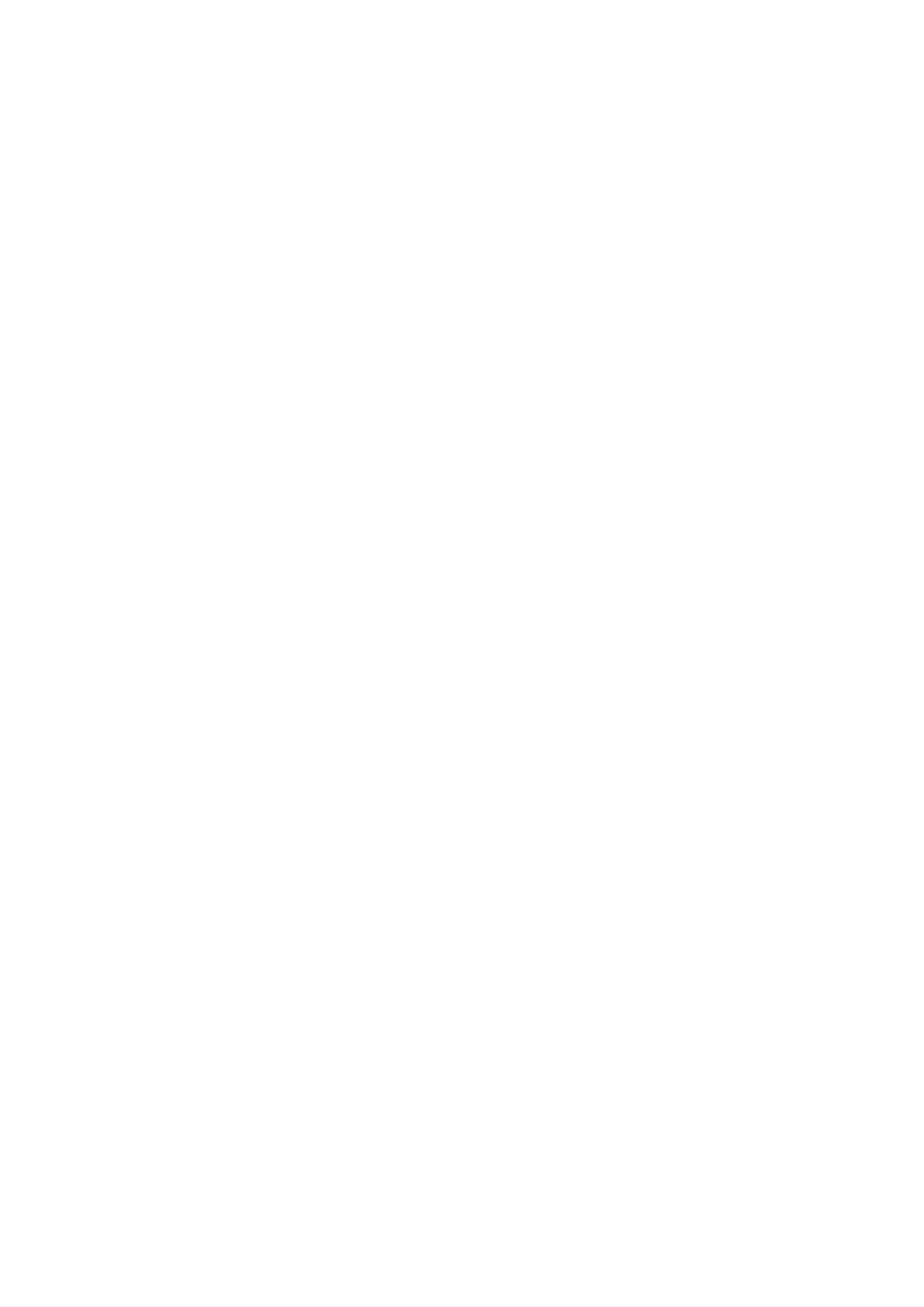#### The Case of the Canary Islands (Spain): A Region of Transit between Africa and Europe

#### Dirk Godenau and Vicente Manuel Zapata Hernández

*"The first day I arrived here on the island of Lanzarote. I came on a small boat, I'm not going to say that I've suffered much at sea or in the Sahara… Or something. Two hours. I arrived through Aaiun. There are people there, as they say, mafia. Pay them and I came with 350 euros like this… Almost 400 euros […]. There is no confidence in coming. If they take the money you can get stuck there in the Sahara with no food, no money, nothing. To go back to your country you can't. And there is nobody that can help you for example, I say please I want to go back to my village they don't help you, there is no one, only the Sahrawis, because the Sahrawis are against the Moroccans. I had… The one who was smartest during the journey was me. I didn't pay for the voyage till I was in the boat. The boat is big: 6 metres and 50. Like that, and 2 metres for… Well, we got here OK… We called it a deadly voyage. For example, it's not like coming in a ship or a plane, it's not something a hundred percent safe. Well I came only to change my future, a future cause what we have there isn't a future or nothing. There is no work, and to live everyday and think… The people think just of leaving. There is no work, if you're going to do something the country doesn't let you. With the mafia we have there as a government… The boat left* 

*This article is based on the authors' work titled "The Canary Islands: Immigration in a Border Region of the Southern European Union", published in* Revista Política y Sociedad *(Godenau and Zapata, 2008).*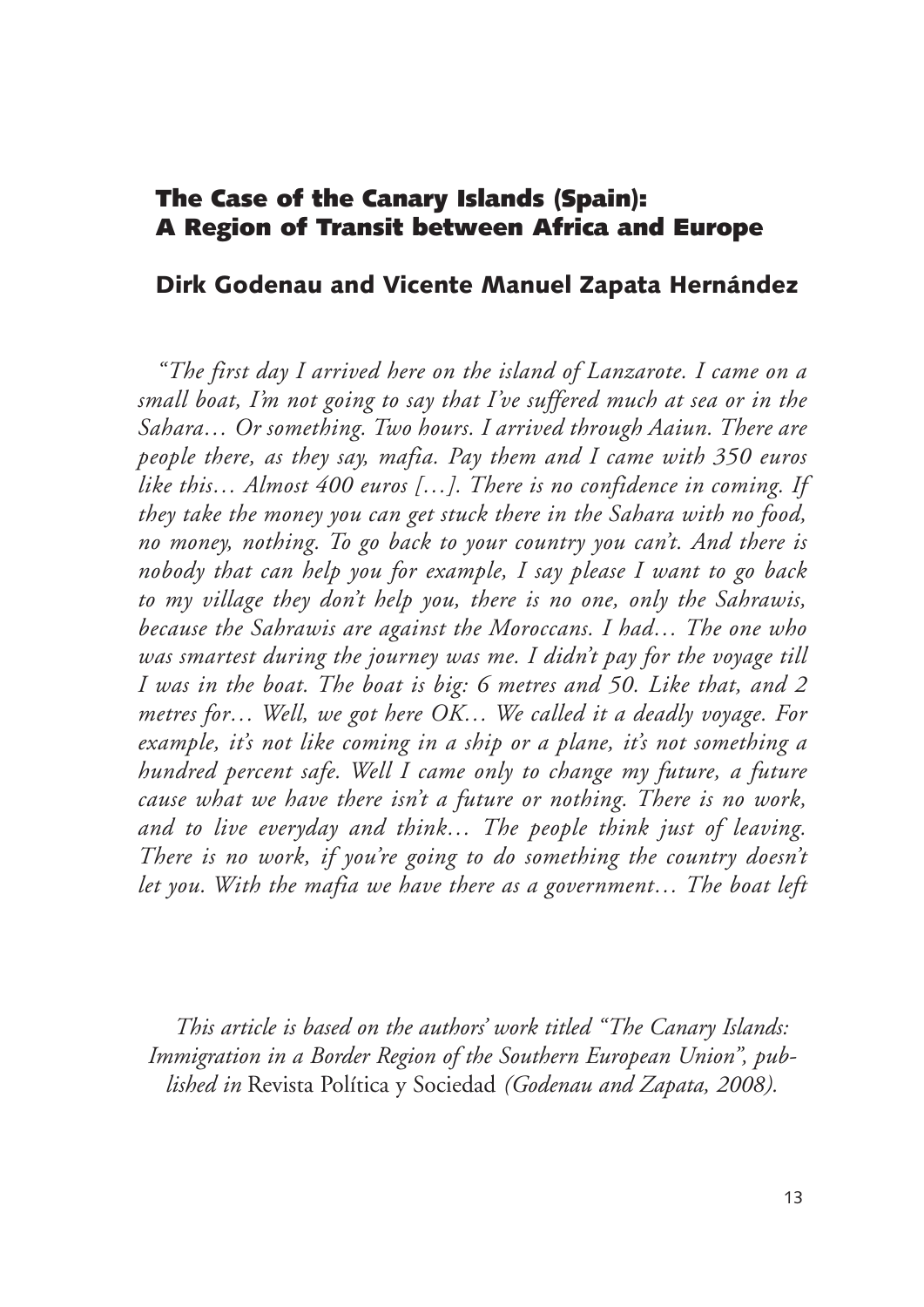*me… I didn't pay without getting on because I know the mafia, they take the money from the people and leave them stranded. They have no heart. These 400 euros, my mother and father don't know what to sell to give me this money, My father sell 4 sheep, goats… to give me the money. We're a poor family. He said OK. I'm saying this, but you're never going to change. You're going to take me for real or you're going to take me on a tour of Morocco, and then come back here. And he said for real, this boat takes the people 7 times, and nothing ever happens, come on up. Give me the money and come up. Lie down in the boat. Twelve hours of water. Well, the island of Lanzarote is near, like from here to La Gomera, which you can see… We were left sleeping in the boat from two o'clock in the afternoon till three in the night. At three in the night we came in, calmly and peacefully, each one jumps slowly, the people change to good clothes. And… everyone walks. I went and looked for a telephone booth and I call someone who gives me his address, listen I'm here on the island, in Lanzarote. And I discovered a danger even greater than the sea, that I don't speak the language, or anything, and I speak two languages, my original language Arabic and French. Because we study French as a second language".*

Account obtained from a Moroccan immigrant who arrived in the Canary Islands by boat. Extracted from the interviews of illegal immigrants conducted as part of a research project titled *La inmigración irregular en Tenerife* (Illegal Immigration in Tenerife), sponsored by the Tenerife Immigration Observatory between 2004 and 2007.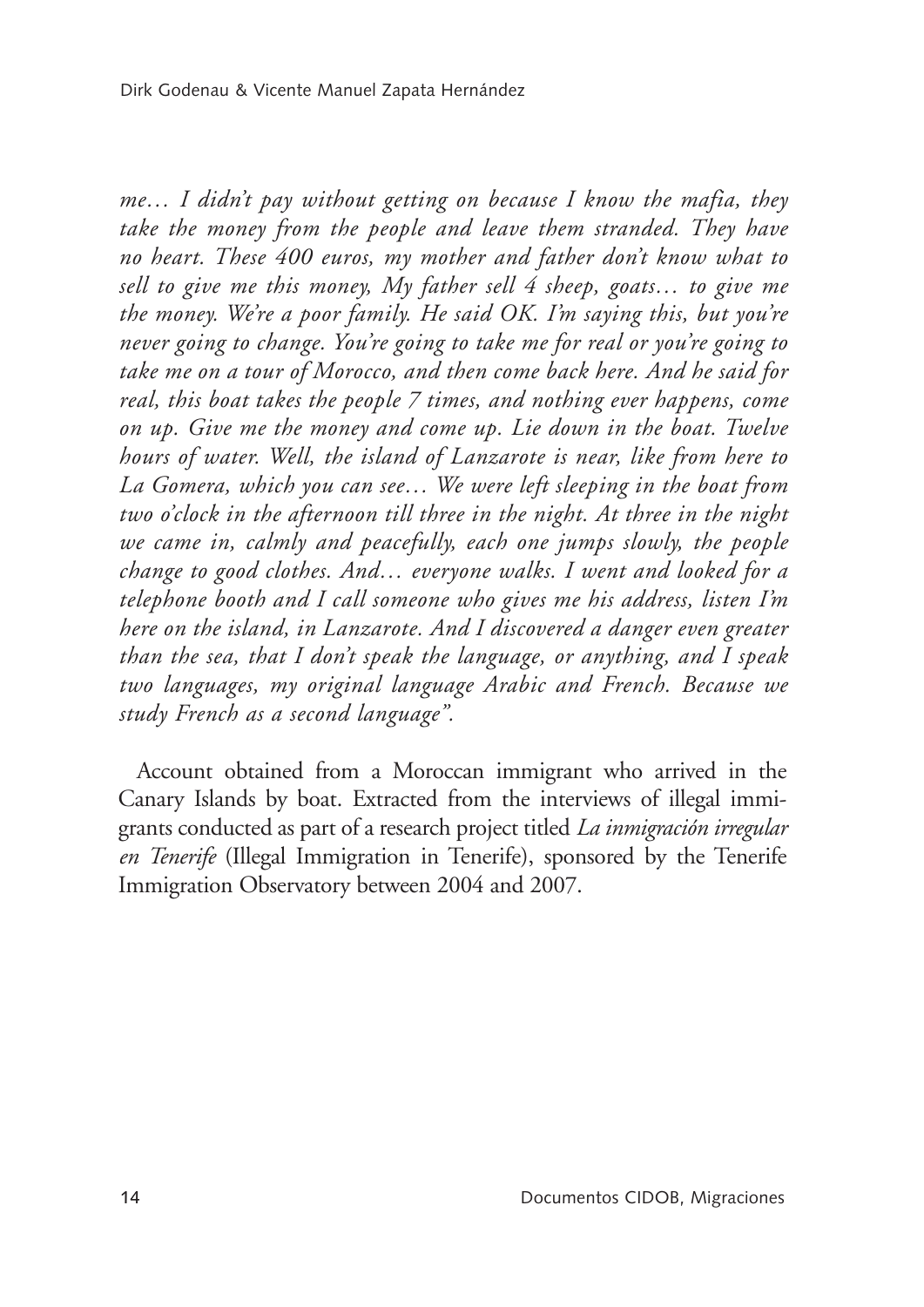#### **Introduction**

The establishment of borders between territories has not stopped the mobility of persons between them, but it has conferred a renewed significance on them in the contemporary context, in which intense currents are trying to undermine the multiple obstacles put in place to hamper said mobility. These clandestine journeys, which involve individuals who have freed themselves of all documentation so as not to be identified, and thus taken back to their lands of origin, manifest themselves in various border areas across the planet. Some take place in spaces separated by sea, as is the case of Africa and Europe, where the Mediterranean and a part of the Atlantic set the stage in which a variety of actors move, both to advance and to contain. Hence the renewed interest in the study of migrations in these singular geographical settings, in which different strategies for managing human flows, especially of an illegal nature, unfold.

The Canary Islands are situated in this type of border territory, which has led to a significant change in their migratory model. Movements of arrival as opposed to departure predominate in this new scheme of things, and in this sense, the arrival of undocumented persons hailing from the African continent is acquiring a growing importance. Although its repercussions on the overall migratory phenomenon are not yet of great consequence, comparatively speaking, its social impact is. This is due in large part to the way this type of mobility is manifested and to its significance, since it emphasizes the relationship between the archipelago and impoverished regions of the planet. A short distance separates this region from one which has recently experimented extraordinary economic growth, bringing about a high level of prosperity, stemming from its comparatively recent incorporation into the European Union. This proximity to one of the planet's migratory routes creates a general feeling of uncertainty.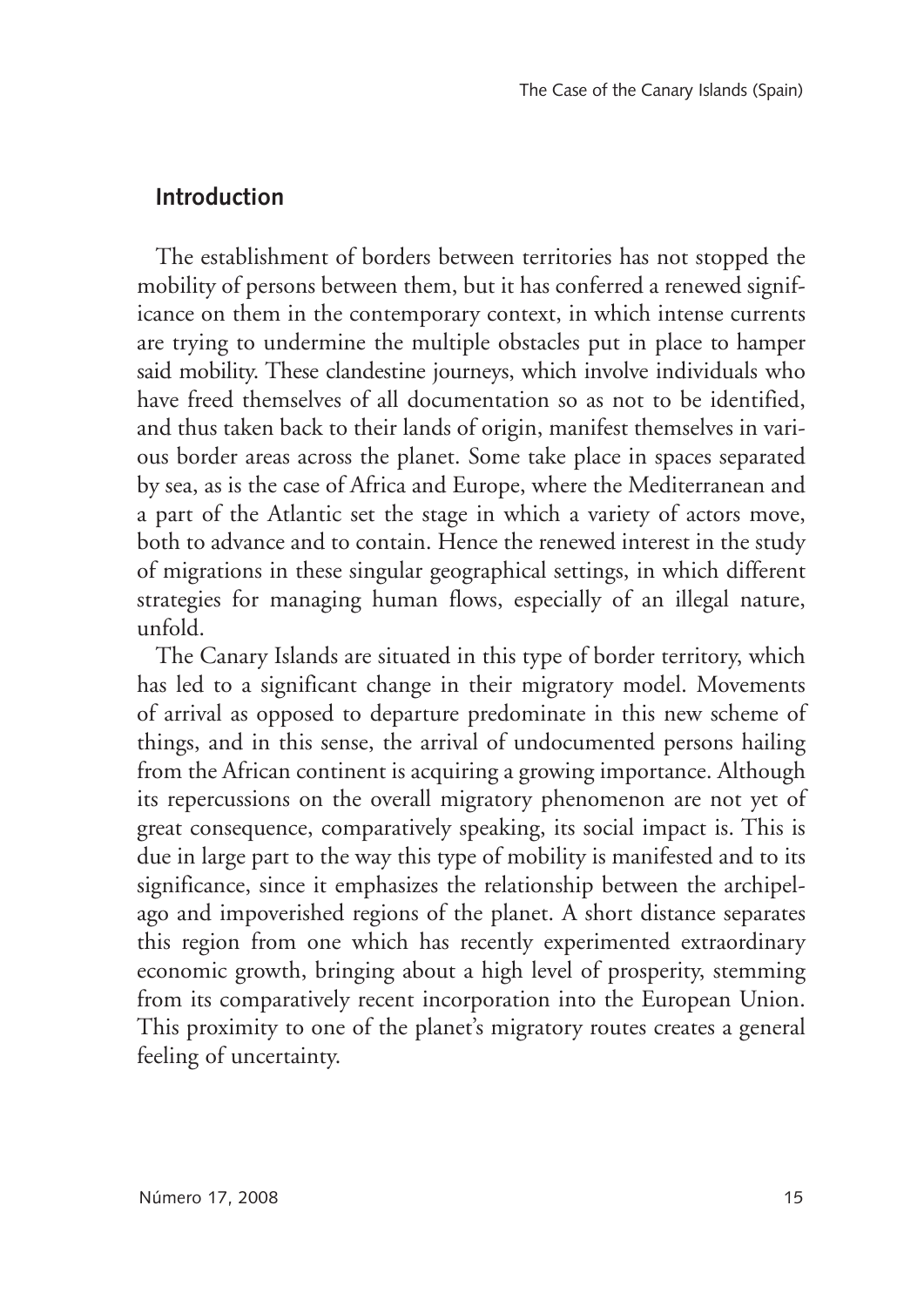This article reflects on this renewed role of the Canary Islands in the migratory relationship between Africa and Europe, focusing on the border condition of the islands, and their now evident role as transit area. We stress the aspect of the recent influx of undocumented immigrants who travel by sea, including these people's specific characteristics, and conclude with an analysis of the management of these human flows and their implications, emphasizing some unsolved problems in this respect, such as the status of foreign unaccompanied minors.

The analysis is conducted from the perspective of an insular region separated from the rest of the State and without any authority in the area of border control and management of migratory flows, which limits its responsibility to favouring integration processes and providing the newcomers with basic services. This circumstance often creates conflicts of interest between different levels of the administration, both in terms of jurisdiction and competition in the management of migratory flows and their effects. The comparison with other insular regions of Europe is of special interest if we are to better understand the repercussions illegal immigration has on the current configuration of its various structures.

#### **Borders and Insular Regions**

Borders are social constructs whose objective is the regulation, both multi-directional (of capital, goods and people) and bi-directional (of arrivals and departures) of the permeability that connects a system with the exterior. Migratory policies are a part of this configuration of borders that define States. When dealing with migration, national boundaries appear as part of a series of intermediate obstacles to the mobility between origin and destination. Their permeability to the movement of individuals is not always homogenous, since different sets of admission rules usually apply, depending on the migrants' characteristics: origin, motivation, training, financial resources, etc.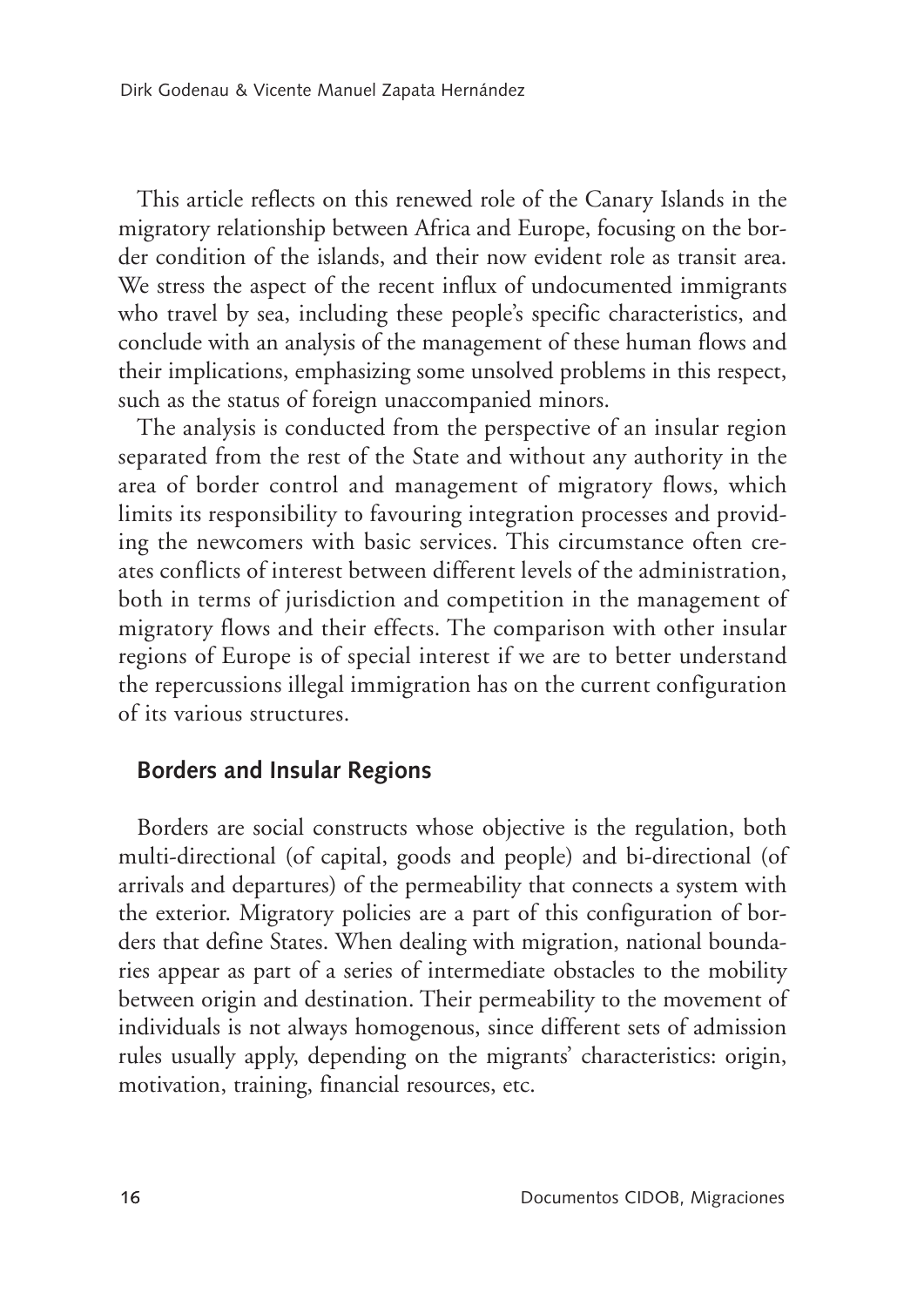Borders are just one type of *barrier* and usually tend to be combined with other means of separation. As such, quite often political boundaries coincide with physical ones such as seas, rivers or mountain ranges<sup>1</sup>. As a consequence, apart from their purely social permeability -conditioned by the control exercised on them, transportation infrastructure, the availability of crossing points, among other elements- they also offer varying degrees of natural resistance as determined by the possibilities of physically crossing them. In this sense, a maritime boundary is different from an overland one, even though their administrative functions might be the same<sup>2</sup>. If one adds the possibility of air transport, the concept of a physical boundary becomes three-dimensional, since people can access points inside territories by air, thus placing the border at every international airport.

The concept of a *border region* refers to the proximity of a certain territory to the outer boundary of a particular geographical entity, be it a state or a group of states sharing political boundaries. This is the case, for instance, of the *Schengen Zone3* . The Canary Islands is a border region stemming from its position at the southern limit of Spain and, hence, of the European Union, with a marked proximity to the western coast

- 1. At the same time, it is these same geographical frictions which have usually influenced the evolution and configuration of social spheres by reducing the degree of interchange between the parts.
- 2. Carling (2007: 324) argues that controlling maritime boundaries is different from controlling overland ones, since the first type requires the control of *areas*, while the second requires only the observance of *lines*.
- 3. The Schengen Zone was initially conceived in 1985 and acquired official status ten years later, with the purpose of abolishing border controls and harmonizing the external ones among the countries party to the accord. The first ones -Germany, France, Belgium, the Netherlands and Luxembourg- over time were joined by almost all Member States of the European Union, including Spain in 1991.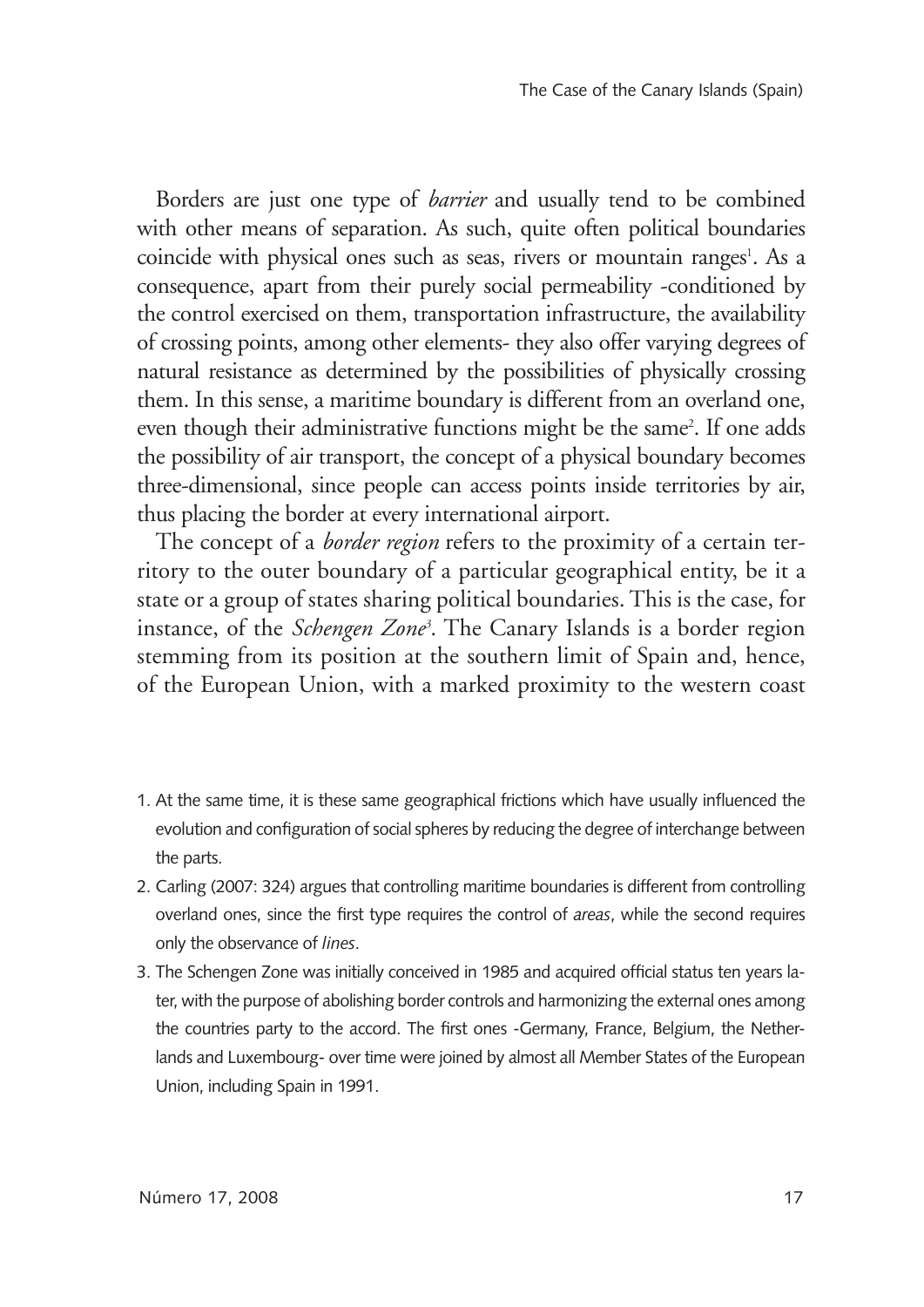of Africa. Actually, in geographical terms, the archipelago belongs to the African continent, and this fact is becoming more and more obvious to inhabitants on both sides of the divide<sup>4</sup>.

The role of borders in the migratory dynamic also constitutes a theme of growing importance for reflection among social scientists who deal with the geographic mobility of populations. This process started in the Canaries with the first references by Domínguez (1992), and continues to this day as part of the study on illegal immigration (Godenau and Zapata, 2005 and 2007). The archipelago has recently become a 'hot spot' as regards the displacements of undocumented persons. This, in turn, has created a growing interest in the international and national press, especially as concerns the influx of boat people, the most spectacular manifestation of outsiders arriving at the islands.

Insular border regions offer certain peculiarities in relation to their continental counterparts. The overland discontinuity between the insular region and the outside conditions its accessibility, requiring that any arrival be by air or sea. The risk profile of a maritime border, and the likelihood of crossing it, is different from that of crossing an overland border due to the different transportation and border control technologies necessary in each case. In general terms, a journey made by boat or plane requires greater collective coordination, given the higher cost of individual transport. At the same time, group operations are easier to detect and require a suitable complementary infrastructure, like ports and airports, which makes them more visible and controllable.

Concerning migration trajectories, it is not just the entry to insular regions that is unique; similar arguments apply to the departure. Immigrants who desire to access other parts of the European Union by way of the Canaries must again use maritime or air transportation, and are thus subject to the

<sup>4.</sup> The minimum distance between the archipelago and continental Africa, about a hundred kilometres or 53 nautical miles, lies between the eastern coast of the island of Fuerteventura and the area of Tarfaya in southern Morocco.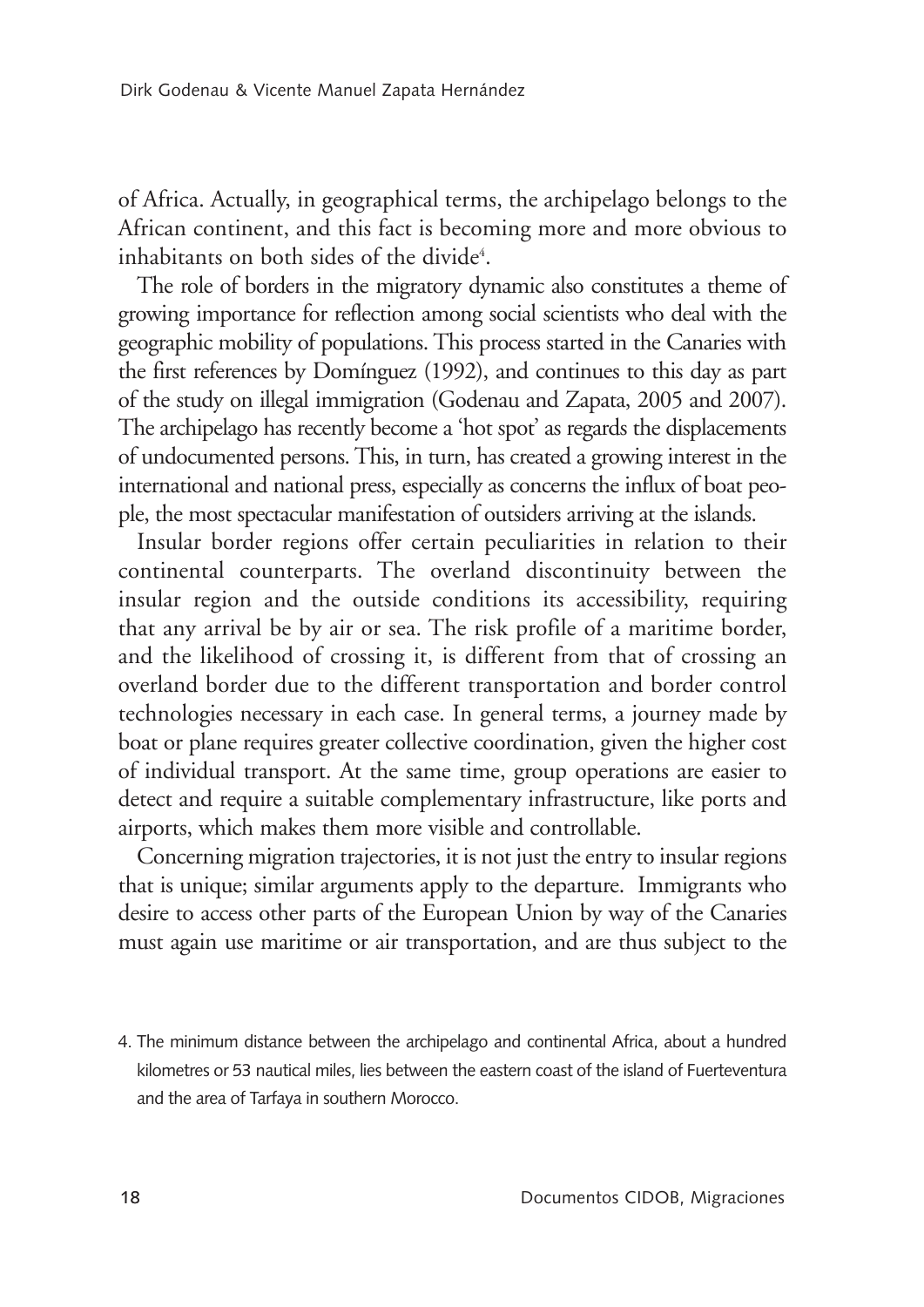relevant controls found in these means of transportation. In this sense, one might think that the attractiveness of the Canaries as a place of transit is, in principal, relatively low, given that it does not offer the advantages of territorial continuity. This is accentuated even more in the case of some of the minor islands -where some of the undocumented migrants arrive- which have even less connectivity, either with the rest of the region or with other parts of the European continent.

Even so, the last few years have seen an increase in the number of undocumented immigrants arriving by sea from various points on the African coast, due to the interaction of various factors: a) the reduction of border permeability in other areas, like, for instance, the Straits of Gibraltar, motivated by a greater supervisory effort of the European Union and its Member States (Carling,  $2007$ )<sup>5</sup>; b) the increased collaboration between the EU and African emigration transit countries as concerns prior control of entries to EU territory (López Sala, 2006: 80), which has contributed to shifting potential departure points to more southerly points on the west coast of Africa; c) the limitations on repatriation causing transfers from the Canaries to the European continent, which offers immigrants the possibility of being relocated to the Peninsula, thus allowing them to move on to their planned destination once the obligatory detention period ends<sup>6</sup>; d) the information and possibilities of choice available to the immigrants when it comes to assessing and choosing alternative entry points. The services provided by the

- 5. In 2007, 18,057 undocumented immigrants arrived on Spanish coasts, 53.9% less than the previous year, of which 30.9% (5,579 people) used the traditional Mediterranean route, according to information provided by the Ministry of the Interior, the remaining 69.1% using the Canaries.
- 6. A similar argument is applicable to the unaccompanied foreign minors increasingly present on rafts and fishing boats, given the special protection status accorded them, which orders that they be admitted to reception centres known as CAME.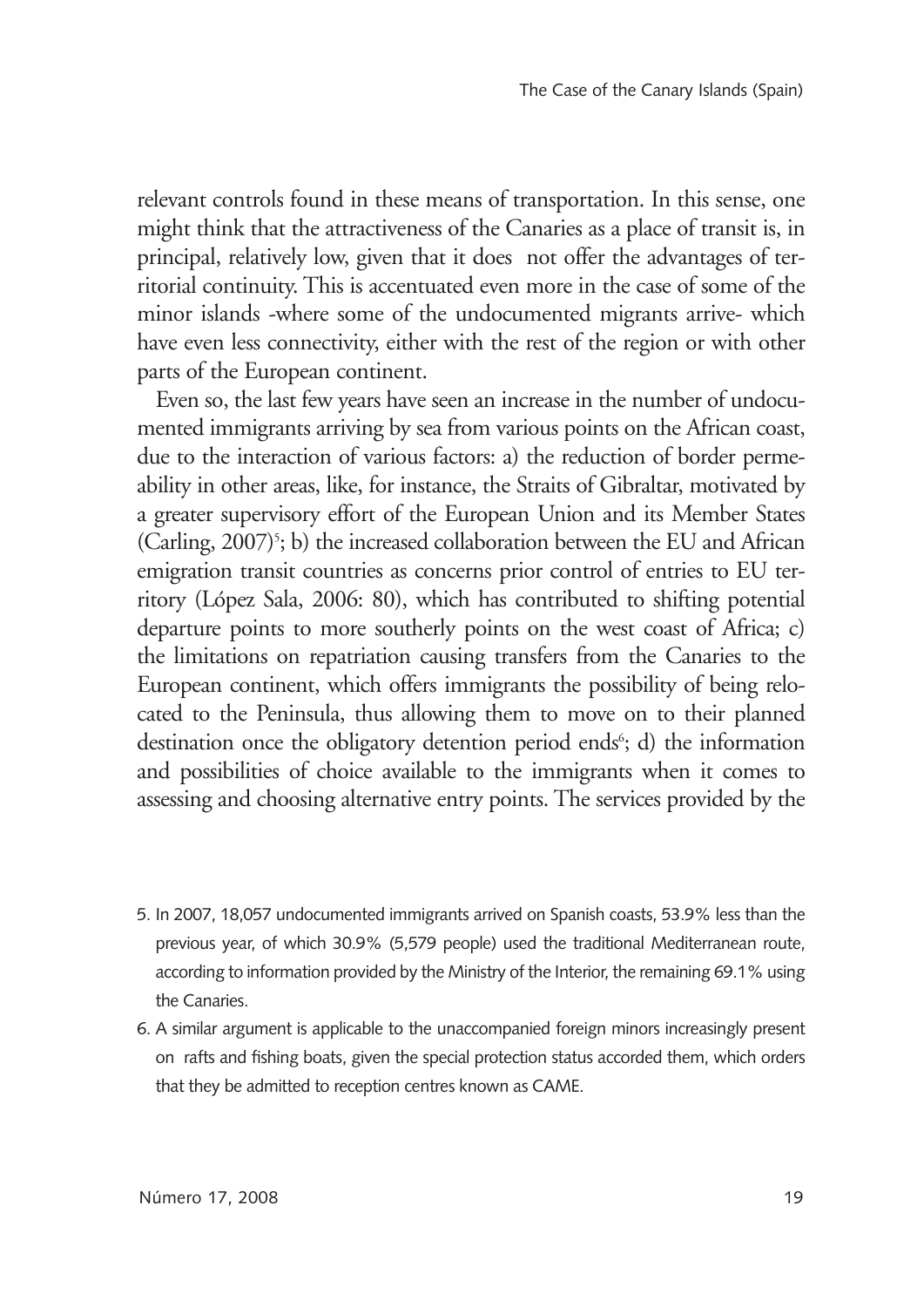intermediaries of illegal migration end once immigrants are taken to their destination; any difficulties with further displacements are not their responsibility. In this sense, it is likely that often the *smugglers* do not offer reliable information to their *clients*.

The border under consideration here is one which reflects one of the greatest disparities in equality on the planet, a fact that is one of the driving forces behind this type of immigration. If we consider development indicators, the distance separating the Canaries from any place of origin of the African immigrants who arrive by sea are abysmal, so much so that one headline in the national press read: "Africa's rich neighbour". This is the case, for instance, of the Republic of Mali, one of the principal countries of origin in the last few years, which accounted for 15.8% of the total number of arrivals by sea to the archipelago between 2004 and 2007. Its socioeconomic attributes place it among the poorest territories in the world, with a bleak outlook for its approximately 12 million inhabitants.

In fact, the Republic of Mali occupies the  $173<sup>rd</sup>$  place in the 2007 Human Development Index (0.380, one of the last countries in the global list published by the United Nations Development Programme), with a per capita income of 1,033 dollars (26 times lower than Spain), a life expectancy slightly above 50, and a literacy rate of 1 in 4 inhabitants. This situation is not very different from that listed for Mauritania  $(137<sup>th</sup>$ place in the same list), Senegal (156), Gambia (155), Guinea Bissau (175), Guinea (160), and the Ivory Coast (166), among others, all being main countries of origin of the recent African immigration flows. It seems then that the destination of many people from these countries is increasingly intertwined with the opportunities they dream of discovering in territories such as the Canaries, gateway to Europe, where they hope to find alternatives to their present-day predicament, even if this means undertaking an adventure with an uncertain outcome.

Following the increased rate of arrivals of undocumented immigrants by sea throughout 2006, which roughly equalled that registered in the years 2002-2005, the effort put into augmenting border control in the Atlantic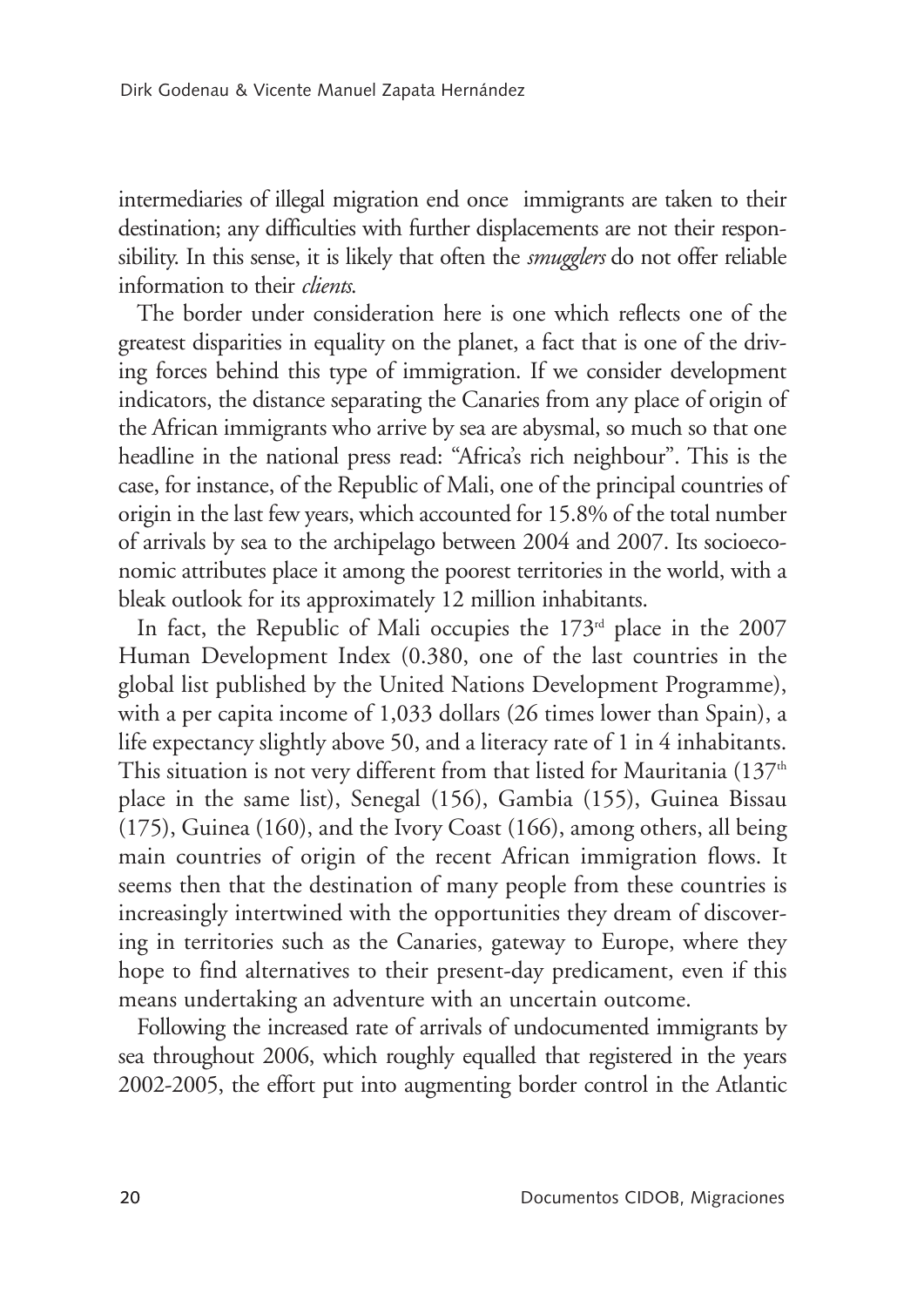has been rising progressively, and with it the probability of early detection of the vessels before they arrive at the Canary coast. The growing collaboration between Spain and an increasing number of neighbouring African countries to prevent these boats from sailing has also been making the crossings more difficult<sup>7</sup>. Consequently, the cost of the West Africa-Canaries route is on the rise, both for the immigrants and the smugglers, as well as for the States involved in the deployment of these control methods. It is possible that the recent reduction in the influx of vessels into the Canaries, coupled with a renewed increase in the Mediterranean, is indicative of the effects of this new cost-profit balance associated with the alternative entry points.

#### **Dynamics and Characteristics of Mobility**

The arrival of undocumented migrants to the Canary coast on board rickety vessels started in the first half of the 1990s<sup>8</sup>. From January 1994 to December 2007, 85,775 people reached the Islands -or attempted to- illegally, using 2,674 vessels, according to information provided by the Government

- 7. The different phases of Operation Hera, being run by the European Border Agency (Frontex) on the African Atlantic coast from Morocco to Gambia, with the participation of Spain, Italy, Portugal, France, Germany, the UK, Finland, Sweden and Luxembourg, have accounted for the interception of almost a hundred vessels carrying 8,574 undocumented migrants throughout 2007, according to information provided by the Spanish Ministry of the Interior.
- 8. This *adventure* has been magnificently reflected in award-winning publications by journalists Juan Manuel Pardellas Socas (Héroes de ébano, 2004) and José Naranjo Noble (Cayucos, 2006). Also, in recent documentaries, such as *Europa ¿paraíso o espejismo?* (2005) and *Dijarama (Bienvenidos)* (2008), sponsored by the Spanish NGO Nimba and directed by the duo Chus Barrera-Alicia Fernández, as well as *Cayuco* (2007), directed by María Miró and funded by the European Centre for the Study of Migratory Flows.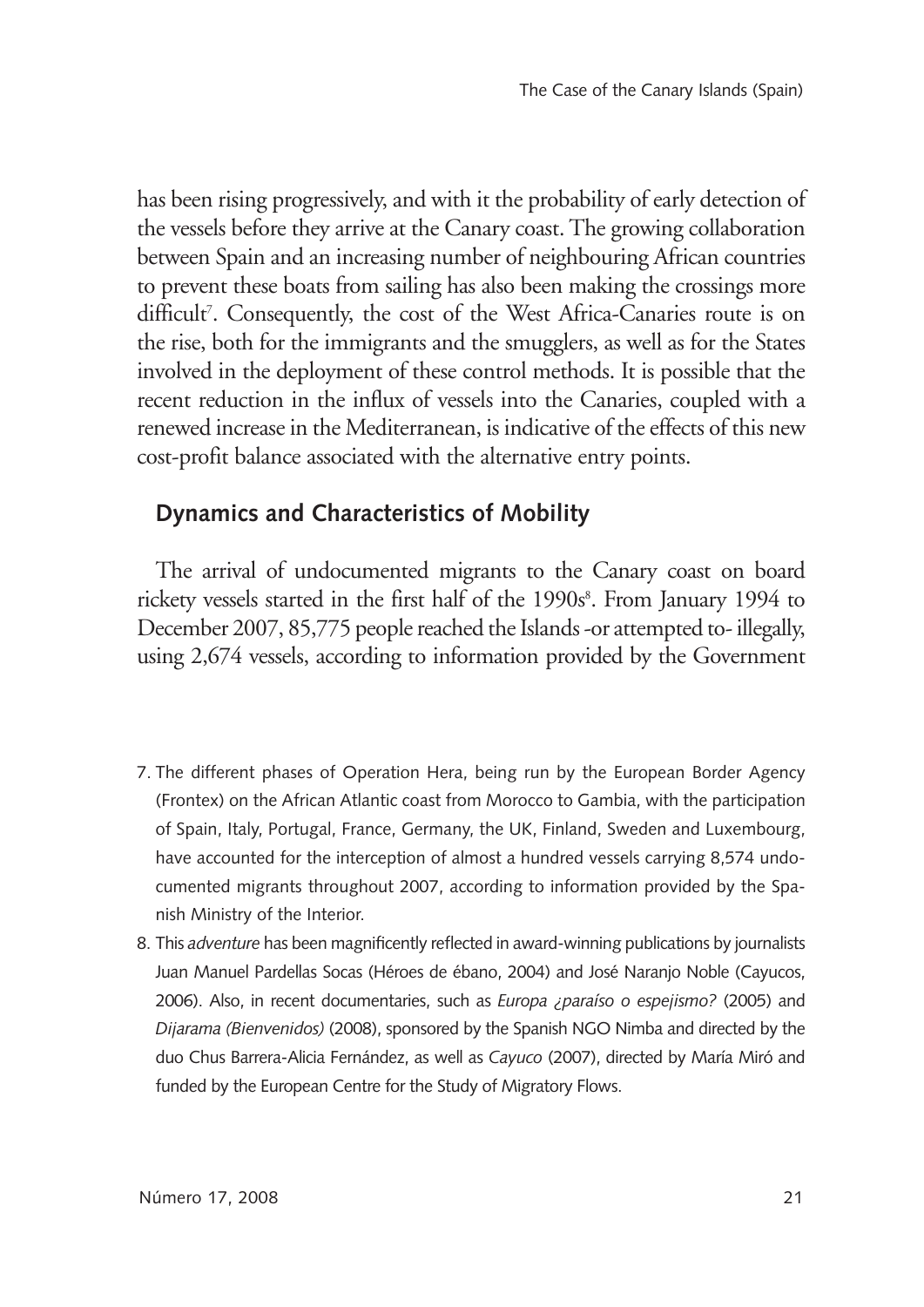Delegation in the Canaries<sup>9</sup>. This number considers successful crossings, since there is little data and much speculation about those expeditions that are lost at sea, which serves to underscore the human drama involved in this kind of odyssey<sup>10</sup>.



**Graph 1. Undocumented immigrant arrivals in the Canaries by illegal points of entry between 1994 and 2007**

Source: Government Delegation in the Canaries. Compiled by the authors.

- 9. These figures are rough estimates since, until now, the progressive availability of information as to the arrival of undocumented immigrants notwithstanding, there does not exist a centre yet that documents this mobility, resulting in the appearance of different numbers that vary by source and date of inquiry. In preparing this article, the sources were mainly based on data provided by the Government Delegation in the Canaries, with special thanks to Marlene Meneses for compiling the required information.
- 10. According to the latest annual report by SOS Racism, during 2007 it was possible to document the death or disappearance of 876 people while trying to reach the Spanish coast, mostly around the coast of the archipelago (2008: 45). The same source indicates, a year before, the high estimate of the Canary government of around 6,000 missing in the stretch of sea separating the Canaries from the African coast. The Ministry of the Interior, based on information provided by the Civil Guard which runs the Canaries Control Centre, estimates the number of dead in 2006 at about 1,260.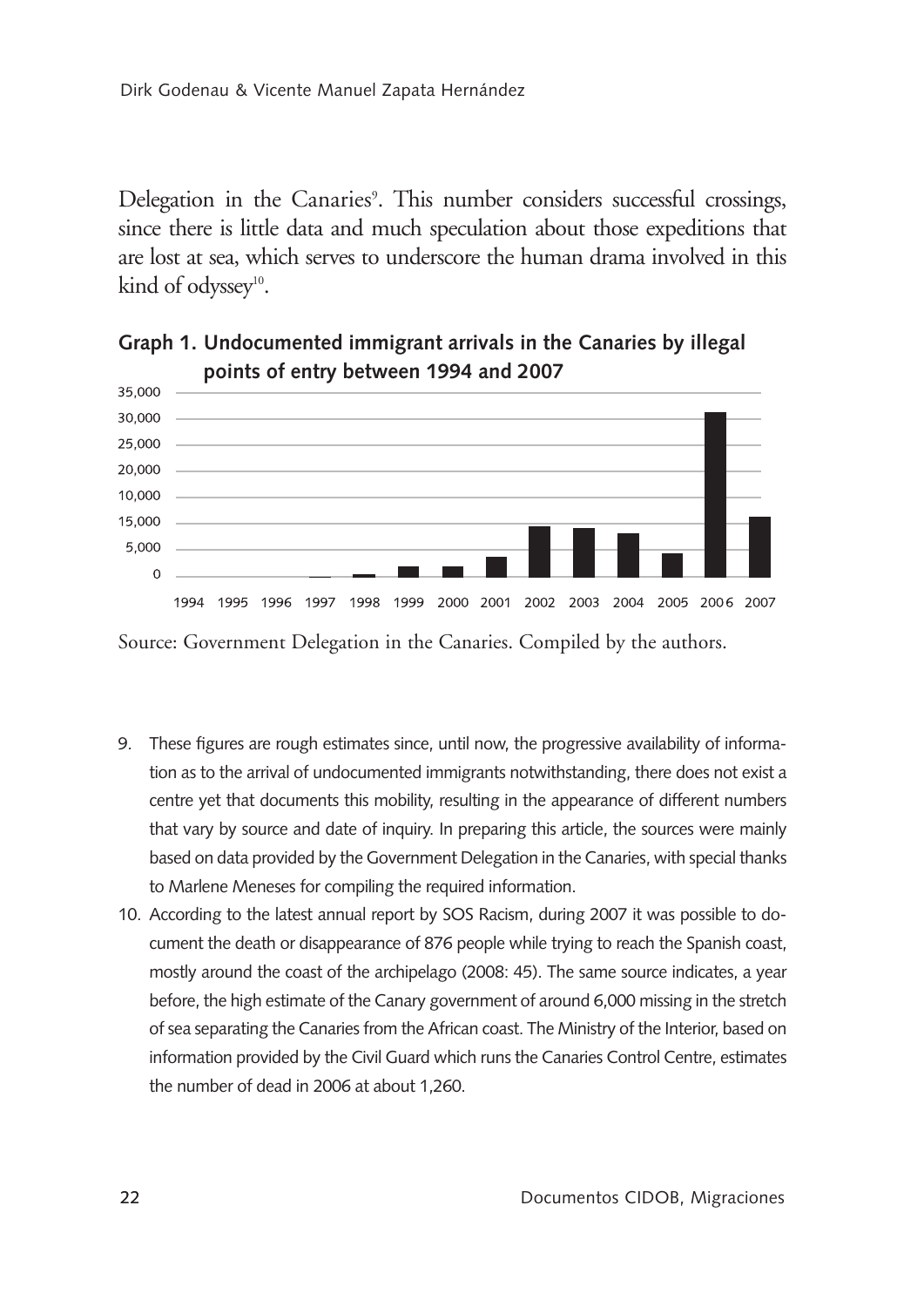The last fifteen years have seen a preliminary stage, which lasted until 1997, in which the first boats arrived sporadically from the nearest points on the African coast, and continuing with the sustained increase from 1998 to 2002, and further consolidated in the period 2002-2006, which in turn boosted the process of building a basis for more effective border control through the signing of accords with Morocco and Mauritania11. The process culminated with the infamous *Cayuco Crisis,*  which took place during the spring and summer of 2006, and which had its origins in the formation of alternative southerly routes and the use of larger vessels, a situation which abated progressively starting in October of that same year.

Throughout this period one can observe, for instance, the progressive increase in the number of *passengers* per vessel, a strategy used by the organizers in order to maximize each voyage<sup>12</sup>. It is also likely to be the result of the use of larger vessels constructed out of better material, fishing vessels (*cayucos*) as opposed to rafts (*pateras*), both terms becoming largely generalized in the everyday lexicon of the Canaries. Also of note is the improvement in the instruments that allow the Canary coast to be reached with more guarantees and from further away: more powerful motors, modern navigation systems such as GPS, mobile phones, etc.

The improvement in navigation systems relates both to the larger distances the expeditions have to cross as well as to different strategies for outmanoeuvring the denser policing presence, structured in layers, which forces many of the boats to sail many nautical miles off the African coast, a fact which often

- 11. One has to take into account that during this period the immigration flow proceeding from Morocco decreased substantially, including via legal entry routes.
- 12. This tendency is in contrast to that detected by Jangle (2007: 305) for the illegal entries to the European Union from Eastern Europe, characterized by the progressive reduction in the size of the groups.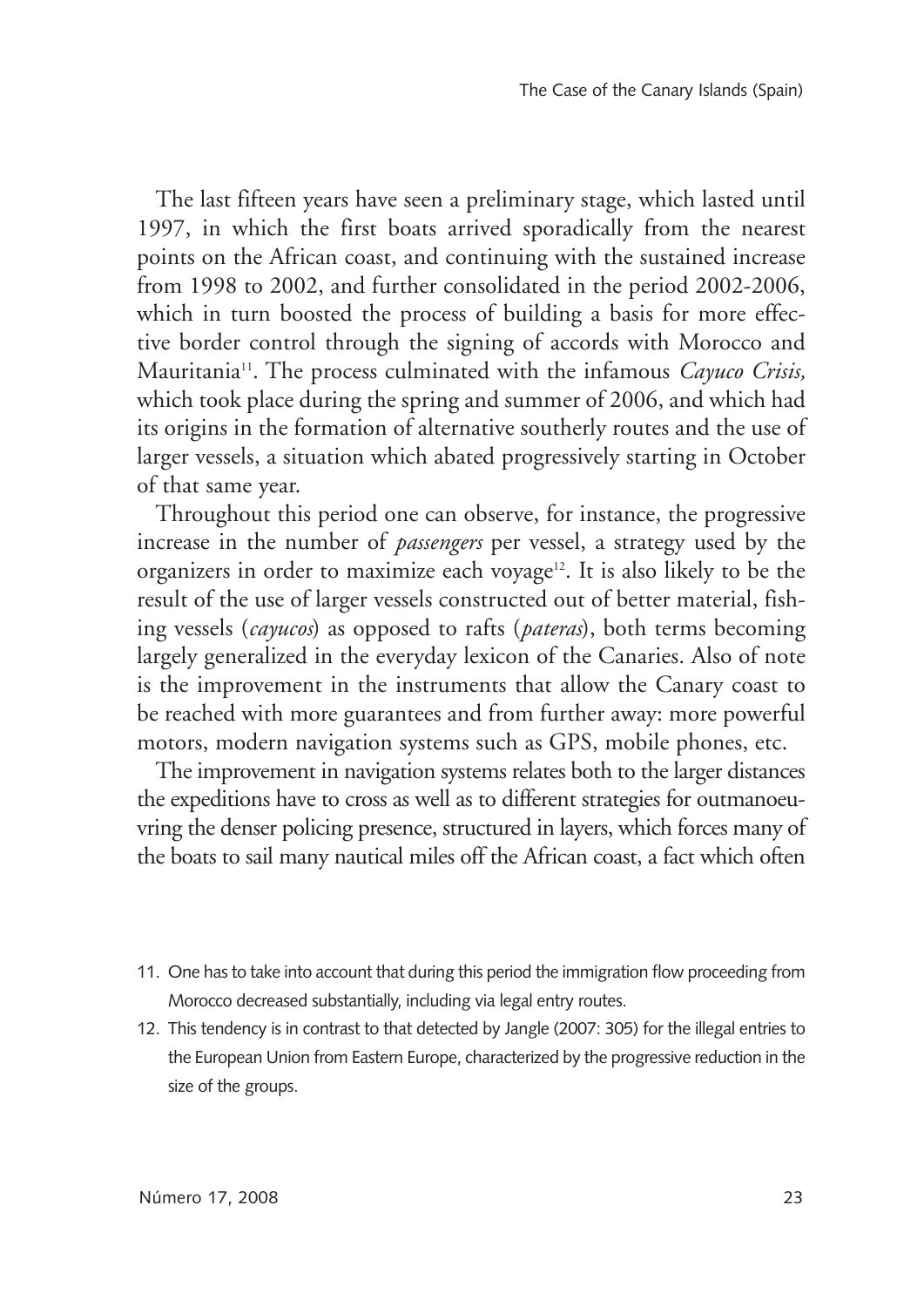ends tragically for the immigrants. This sometimes leads to an increase in the amount of time spent at sea, a fact that negatively affects both the physical and mental state of the immigrants.





Source: Government Delegation in the Canaries. Compiled by the authors.

The flow of people is continuous all year round, with a tendency towards a greater concentration of arrivals during the summer months, between August and September, when weather conditions are optimal for carrying out the voyage. The monthly peaks have been changing in recent years, from October in 2003 and 2004, to December in 2005, August-September in 2006 and November in 2007, a fact that demonstrates a search for the best period for the crossing, and which is driven by the climate-related aspects mentioned above and the configuration of the control mechanism. The most intense episode was logged in the above mentioned interval of 2006, during which some 15,000 undocumented immigrants were caught trying to reach the archipelago by sea, mainly to the island of Tenerife.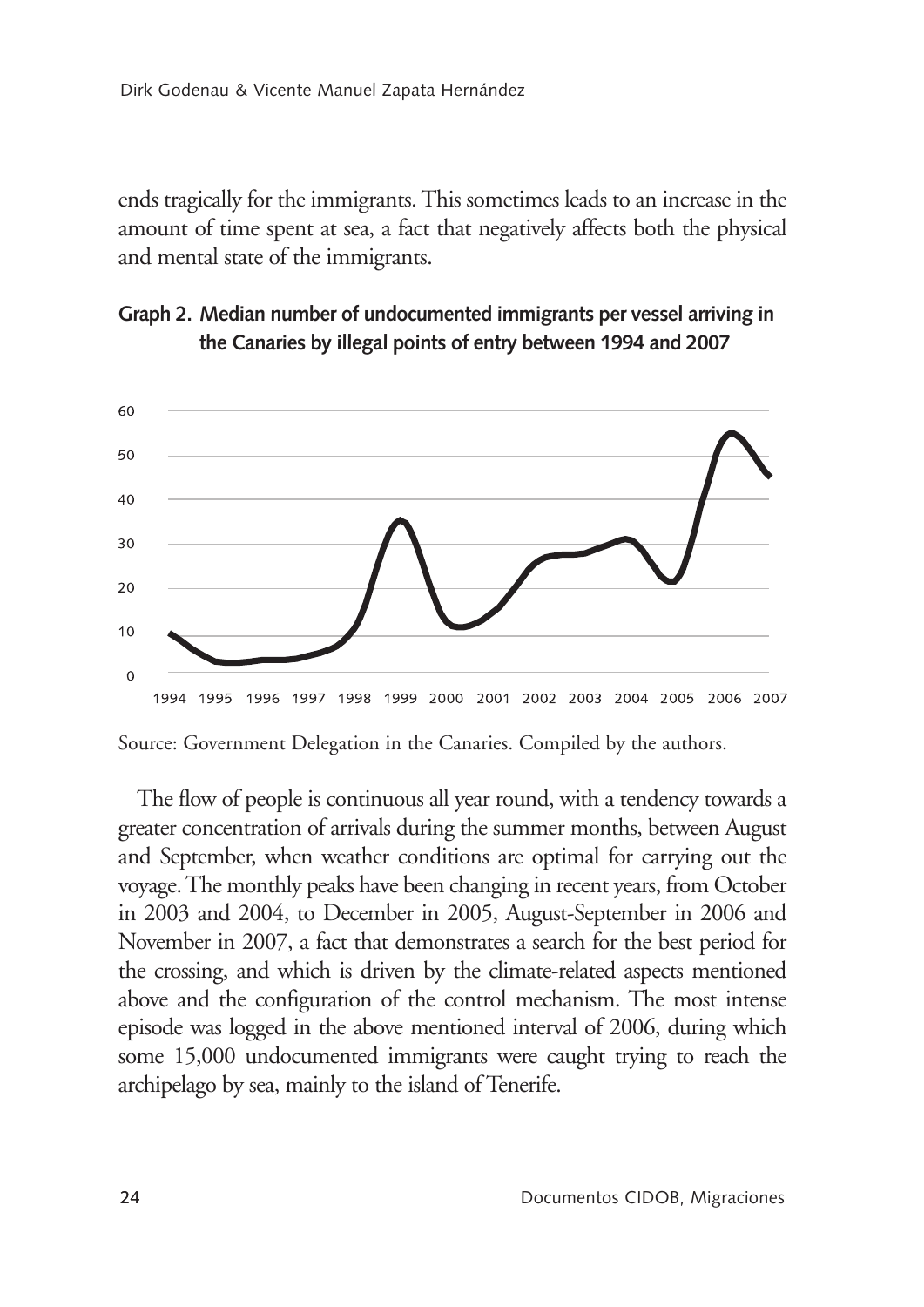



Tenerife and Gran Canaria are the main logistical points for handling this influx, namely in the southern ports of Los Cristianos (Arona) and Arguineguín (Mogán), to where almost all of the vessels caught in the high seas, especially fishing boats, are towed. It is also the destination for those persons saved at sea by the coast guard. The arrival of boats remains quite frequent in the easterly part of the region, almost always directed towards Fuerteventura, the insular region with the longest tradition and highest figures for this kind of mobility. Some even manage to reach land without being previously detected by the External Patrol Service (SIVE, in its Spanish acronym). For these arrivals, the composition in terms of origin is characterized by a higher percentage of people from the Maghreb, mostly Moroccans, while in the more westerly arrivals the percentage of those originating from sub-Saharan Africa, especially Senegal, Gambia and Mali, is greater<sup>13</sup>.

13. Not all *arrivals* correspond to the exact choice of island made by the passengers themselves, since a high percentage of these vessels are intercepted on the high seas and towed to the nearest port with the proper facilities.

Source: Government Delegation in the Canaries. Compiled by the authors.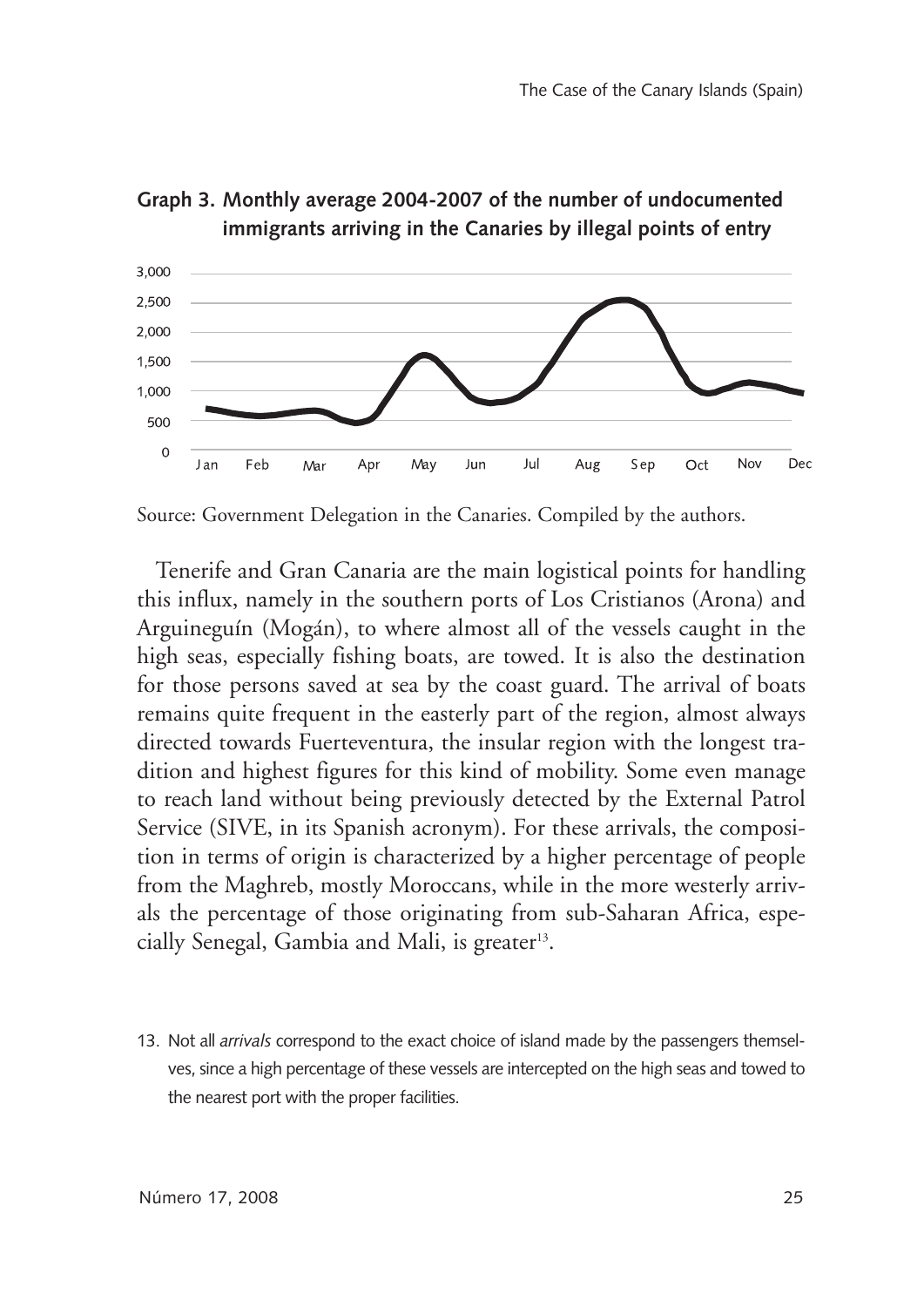Now and then there appear on the horizon of the islands what are known as *barcos negreros*, or *slave ships*, shabby, rundown vessels that can transport in their old hulls several hundred immigrants, occasionally also of Asian descent. They often await their opportunity to sail north from the gulf of Guinea. In some cases they have been linked to the existence and activity of so-called *mother ships*, which supposedly approach the islands and disembark their passengers onto launches. The most notorious incident of this type occurred in 2002, when the freighter Noé docked in the port of Las Palmas originating from Senegal with 250 sub-Saharan Africans on board. *Ashva, N. T. Conakry, Fullbeck, M. V. Polar* and *Ile Dolonne*, among others, are all part of the recent history of these voyages to the Canaries. Lately they are being intercepted en route, and even detained while still at anchor and preparing the start of their journey.

Increased controls in international waters surrounding the Canaries have, over a short period of time, changed the impact of the influx of immigrants to the different islands of the archipelago, with Tenerife and Gran Canaria accounting for around two thirds of all detained immigrants, as mentioned above. Significant measures have been put in place in the Capital islands for controlling the reception, health, documentation, internment, repatriation or transfer of the incomers, of particular importance when handling the arrival of larger vessels, sometimes several in one day, which can carry well over a hundred people. In some cases they also arrive on the smaller western islands, where the lack of adequate infrastructure and sufficient personnel make it more difficult to manage the situation and comply with established protocols.

Usually the majority of the immigrants is comprised of young males, and occasionally women. Specific statistics, compiled since 2006, show that women do not even make up 1% of these arrivals. Even so, sometimes pregnant women, or mothers with young babies, also make this journey, a fact which confers an even greater degree of drama to this migration. The same applies to those unaccompanied minors present on nearly every boat and who arrive in small groups in the area, where they have to be housed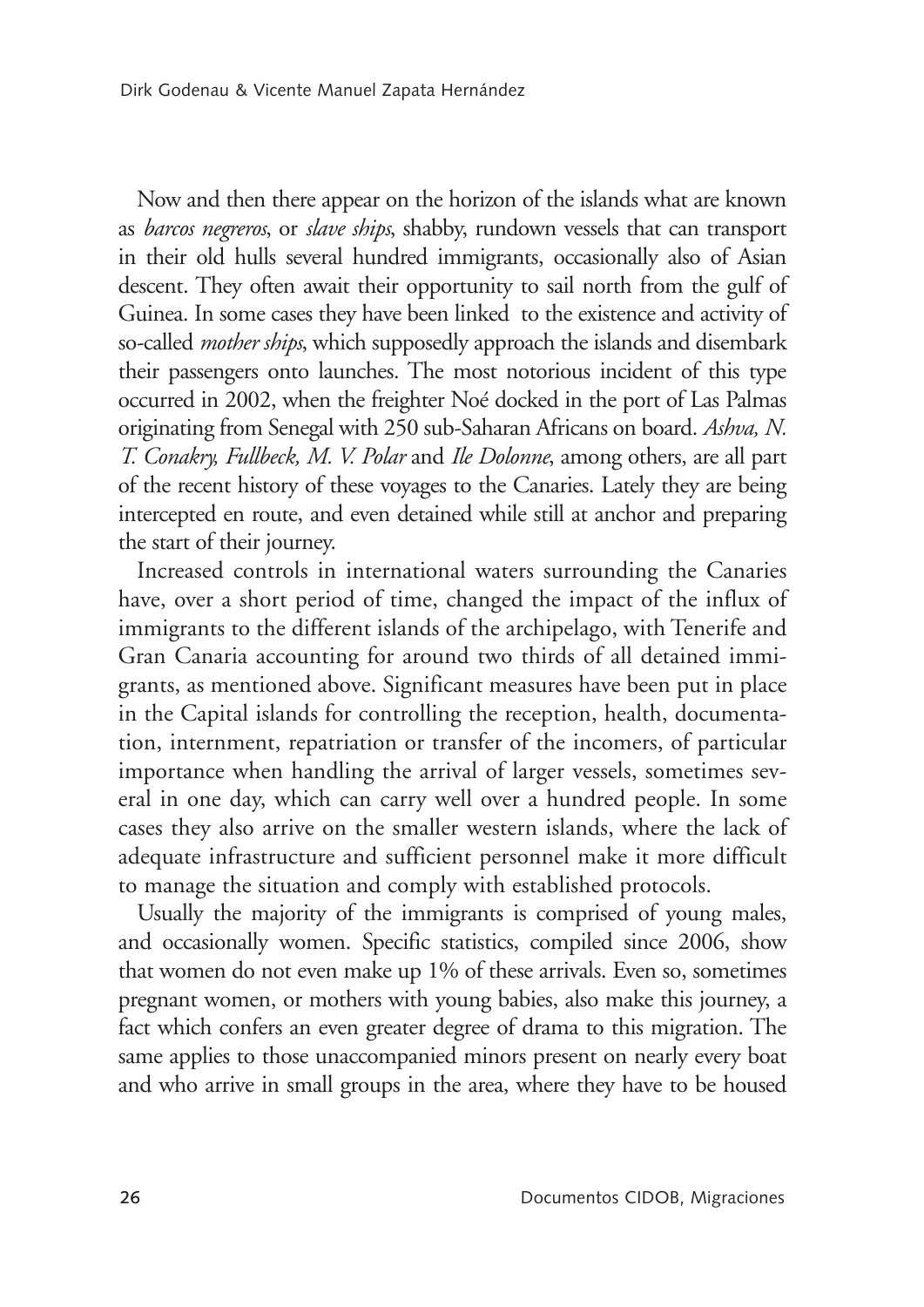and cared for in keeping with applicable laws. The physical and mental situation of these people tends to be quite delicate when initial medical care is provided, especially following a long voyage and/or when the newcomers have had to face adverse weather conditions. Thus, it is common for these journeys to have grave consequences, despite the immigrants being attended to by increasingly specialized personnel<sup>14</sup>.

| <b>Islands</b>  | 2004     | %    | 2005     | %    | 2006     | %    | 2007   | %    | <b>TOTAL</b> | $\%$ |
|-----------------|----------|------|----------|------|----------|------|--------|------|--------------|------|
| Gran Canaria    | 535      | 6.3  | 1.399    | 29.7 | 5.464    | 17.2 | 2.965  | 25.2 | 10,363       | 18.2 |
| Fuerteventura   | 7,532    | 88.4 | 2.239    | 47.5 | 2.269    | 7.1  | 694    | 5.9  | 12.734       | 22.4 |
| Lanzarote       | 348      | 4.1  | 323      | 6.8  | 822      | 2.6  | 637    | 5.4  | 2.130        | 3.7  |
| Tenerife        | 104      | 1.2  | 637      | 13.5 | 18.275   | 57.4 | 5.813  | 49.5 | 24.829       | 43.7 |
| La Gomera       | $\Omega$ | 0.0  | 72       | 1.5  | 3.138    | 9.8  | 244    | 2.1  | 3.454        | 6.1  |
| El Hierro       | $\Omega$ | 0.0  | $\Omega$ | 0.0  | 1.891    | 5.9  | 1.262  | 10.7 | 3.153        | 5.5  |
| La Palma        | $\Omega$ | 0.0  | 48       | 1.0  | $\Omega$ | 0.0  | 131    | 1.1  | 179          | 0.3  |
| <b>CANARIES</b> | 8.519    | 100  | 4.718    | 100  | 31.859   | 100  | 11.746 | 100  | 56.842       | 100  |

**Table 1. Undocumented immigrants arriving in the Canaries by illegal points of entry between 2004 and 2007**

Source: Government Delegation in the Canaries. Compiled by the authors.

There has been a noted surge in the nationalities of those Africans making the crossing, although most are from the arc that extends from Morocco to Ghana, including the landlocked country of Mali. The boundary has been shifting south as a consequence of border

14. An increasing number of seminars and courses are being held in the archipelago on the connection between this kind of immigration and the medical measures required to cope with it.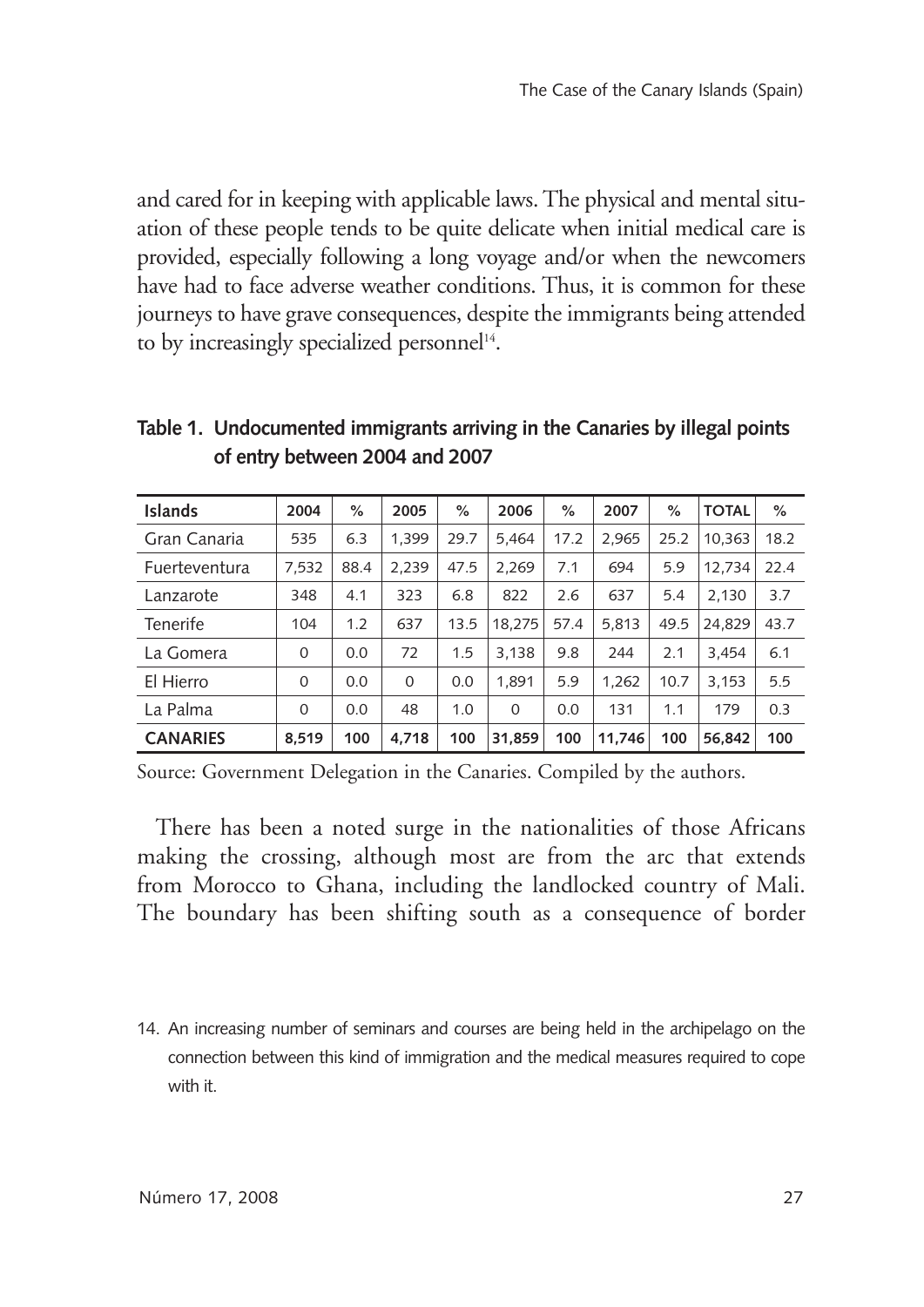control efforts, resulting in turn from greater international cooperation and the growing tendency on Spain's part to *externalise* its border controls15. The direct and *short* routes from Tarafaya (Morocco) and El Aaiun (Western Sahara), still operational but with reduced traffic, have been partly replaced by the use of much longer and perilous itineraries originating in Nouadibouh (Mauritania), Saint Louis (Senegal) and even Abidjan (Ivory Coast). Although originally disputed, the impact that the FRONTEX force deployed in the region has had is evident in the reduction of arrivals recorded throughout 2007, causing many people to insist on the need for its continued existence and on the redoubling of its efforts with more material and human resources.

15. This practice is not exclusive to EU countries and is carried out mainly in Africa, both in areas of the Maghreb and south of the Sahara, the origin and transit area of the majority of current undocumented immigrants (Carling, 2007: 322), since the phenomenon is being observed in other regions of the planet such as the US-Mexico border (Angina Tellez and Tao Pena, 2007).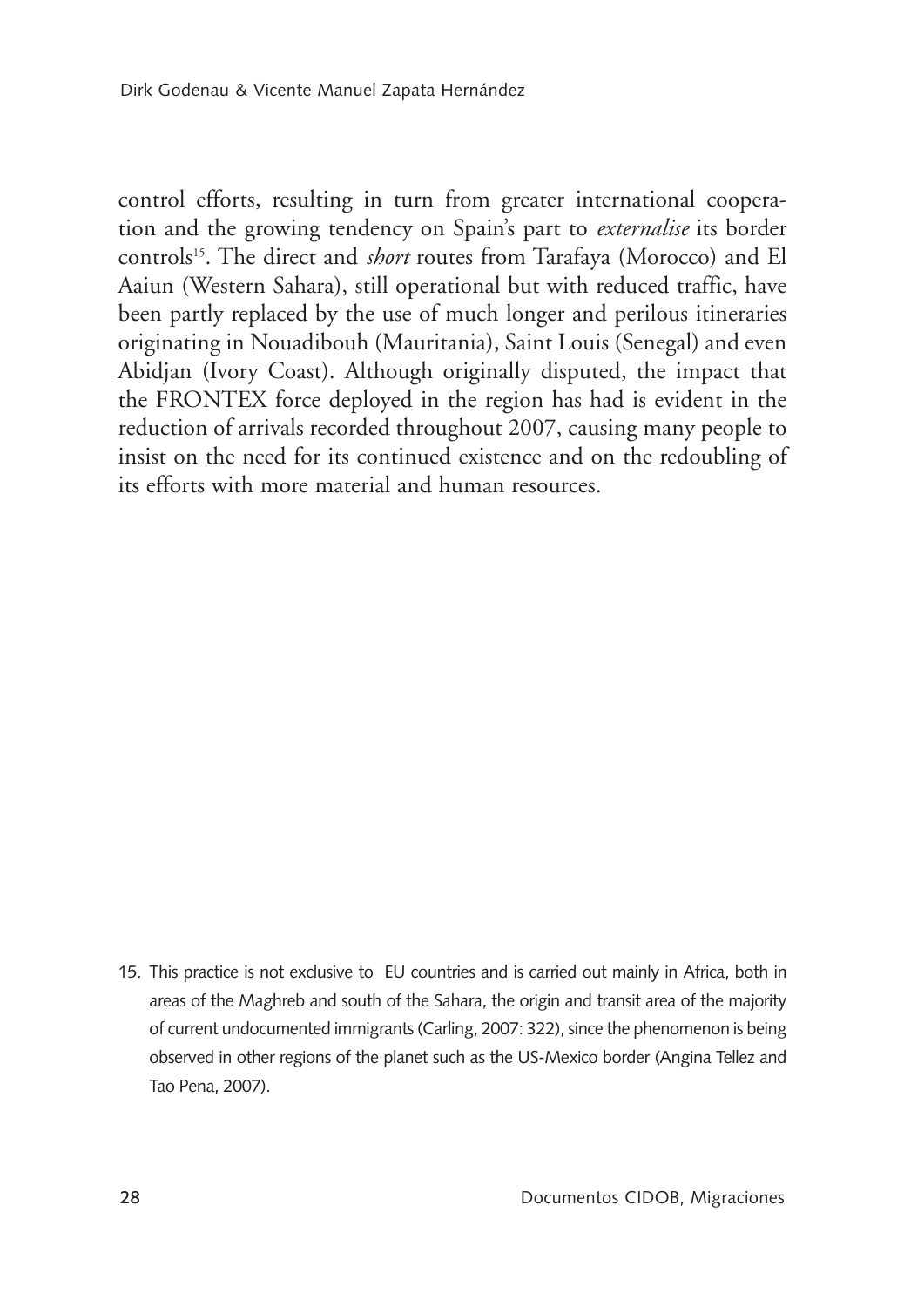| Nationality         | 2004  | $\%$ | 2005           | %    | 2006           | $\%$ | 2007           | %    | 2004-2007      | %    |
|---------------------|-------|------|----------------|------|----------------|------|----------------|------|----------------|------|
| Angola              |       |      | 13             | 0.3  | 11             | 0.0  | 9              | 0.1  | 33             | 0.1  |
| Algeria             | 37    | 0.5  |                |      | 4              | 0.0  | 3              | 0.0  | 44             | 0.1  |
| Benin               |       |      | $\overline{2}$ | 0.0  | 5              | 0.0  | 12             | 0.1  | 19             | 0.0  |
| <b>Burkina Faso</b> | 125   | 1.5  | 5              | 0.1  | 64             | 0.2  | 286            | 2.5  | 480            | 0.9  |
| Burundi             |       |      | 1              | 0.0  |                |      |                |      | 1              | 0.0  |
| Cape Verde          |       |      | $\overline{4}$ | 0.1  | 5              | 0.0  | 8              | 0.1  | 17             | 0.0  |
| Cameroon            | 18    | 0.2  | 4              | 0.1  | $\overline{7}$ | 0.0  | 11             | 0.1  | 40             | 0.1  |
| Chad                |       |      | 1              | 0.0  | $\overline{2}$ | 0.0  | 26             | 0.2  | 29             | 0.1  |
| Congo (Zaire)       | 44    | 0.5  | 10             | 0.2  | 17             | 0.1  | 45             | 0.4  | 116            | 0.2  |
| Ivory Coast         | 308   | 3.7  | 264            | 5.7  | 1,696          | 5.6  | 706            | 6.2  | 2,974          | 5.5  |
| Eritrea             |       |      |                |      | 1              | 0.0  | 1              | 0.0  | 2              | 0.0  |
| Ethiopia            |       |      | $\overline{2}$ | 0.0  | 5              | 0.0  | 5              | 0.0  | 12             | 0.0  |
| Gabon               |       |      |                |      | 15             | 0.0  | 27             | 0.2  | 42             | 0.1  |
| Gambia              | 1,654 | 20.1 | 1,228          | 26.5 | 3,627          | 12.1 | 2,245          | 19.7 | 8,754          | 16.1 |
| Ghana               | 363   | 4.4  | 201            | 4.3  | 189            | 0.6  | 393            | 3.5  | 1,146          | 2.1  |
| Guinea Bissau       | 351   | 4.3  | 328            | 7.1  | 956            | 3.2  | 562            | 4.9  | 2,197          | 4.0  |
| Guinea              | 519   | 6.3  | 200            | 4.3  | 718            | 2.4  | 909            | 8.0  | 2,346          | 4.3  |
| Eq. Guinea          |       |      |                |      | 500            | 1.7  | 161            | 1.4  | 661            | 1.2  |
| Kenya               |       |      |                |      | $\overline{2}$ | 0.0  | 3              | 0.0  | 5              | 0.0  |
| Liberia             | 70    | 0.9  | 24             | 0.5  | 62             | 0.2  | 44             | 0.4  | 200            | 0.4  |
| Mali                | 2,830 | 34.4 | 1,299          | 28.0 | 3,418          | 11.4 | 1,042          | 9.2  | 8,589          | 15.8 |
| Morocco             | 902   | 11.0 | 784            | 16.9 | 1,225          | 4.1  | 869            | 7.6  | 3,780          | 7.0  |
| Mauritania          | 187   | 2.3  | 65             | 1.4  | 186            | 0.6  | 414            | 3.6  | 852            | 1.6  |
| Mozambique          |       |      |                |      |                |      | 1              | 0.0  | 1              | 0.0  |
| Niger               | 100   | 1.2  | 6              | 0.1  | 71             | 0.2  | 131            | 1.2  | 308            | 0.6  |
| Nigeria             | 81    | 1.0  | 23             | 0.5  | 70             | 0.2  | 78             | 0.7  | 252            | 0.5  |
| Rwanda              |       |      | $\overline{2}$ | 0.0  | 4              | 0.0  | 3              | 0.0  | 9              | 0.0  |
| Sao Tome            |       |      |                |      |                |      | 1              | 0.0  | 1              | 0.0  |
| Senegal             | 21    | 0.3  | 117            | 2.5  | 16,215         | 53.9 | 2,683          | 23.6 | 19,036         | 35.1 |
| Sierra Leone        | 54    | 0.7  | 27             | 0.6  | 78             | 0.3  | 65             | 0.6  | 224            | 0.4  |
| Somalia             |       |      | 3              | 0.1  | 7              | 0.0  | 19             | 0.2  | 29             | 0.1  |
| South Africa        |       |      |                |      | 5              | 0.0  |                |      | 5              | 0.0  |
| Sudan               | 219   | 2.7  | 14             | 0.3  | 31             | 0.1  | 46             | 0.4  | 310            | 0.6  |
| Tanzania            |       |      |                |      | 1              | 0.0  | 1              | 0.0  | $\overline{2}$ | 0.0  |
| Togo                |       |      | 6              | 0.1  | 10             | 0.0  | 22             | 0.2  | 38             | 0.1  |
| Uganda              |       |      |                |      | 2              | 0.0  | 2              | 0.0  | $\overline{4}$ | 0.0  |
| Zimbabwe            |       |      |                |      | 1              | 0.0  | 1              | 0.0  | $\overline{2}$ | 0.0  |
| Others              | 335   | 4.1  | 7              | 0.2  | 853            | 2.8  | 542            | 4.8  | 1,737          | 3.2  |
| <b>TOTAL AFRICA</b> | 8,218 | 100  | 4,640          | 100  | 30,063         | 100  | 11,376         | 100  | 54,297         | 100  |
| India               | 301   | 100  | 77             | 98.7 | 23             | 14.6 | 144            | 98.6 | 545            | 79.9 |
| Pakistan            |       |      |                |      | 123            | 78.3 | $\overline{2}$ | 1.4  | 125            | 18.3 |
| Palestine           |       |      | 1              | 1.3  |                |      |                |      | 1              | 0.1  |
| Sri Lanka           |       |      |                |      | 11             | 7.0  |                |      | 11             | 1.6  |
| <b>TOTAL ASIA</b>   | 301   | 100  | 78             | 100  | 157            | 100  | 146            | 100  | 682            | 100  |

#### **Table 2. Undocumented immigrants by nationality arriving in the Canaries by illegal points of entry between 2004 and 2007**

Source: Government Delegation in the Canaries. Compiled by the authors.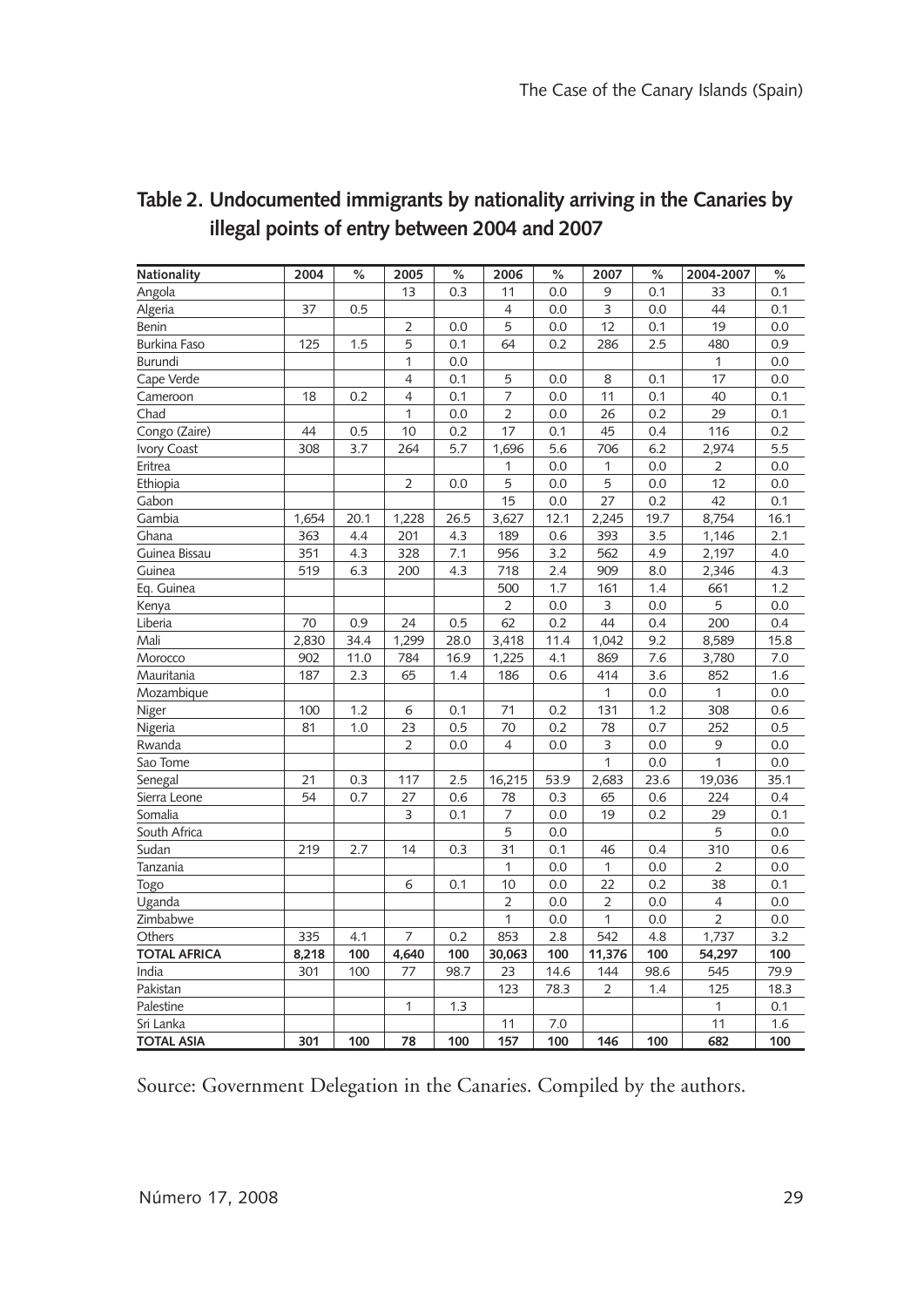Although the intention was to centralize all the access points and to organize the handling of this influx of people into the archipelago by locating them in the places best equipped with the proper facilities, it should be noted that all the islands receive vessels, albeit in different proportions. It had already happened with raft traffic, which even reached El Hierro arriving from the east, and now it is also occurring with the fishing boats, which skirt the African continent starting in the extreme south before making a last ditch effort to reach the central and western islands as a result of the route they must follow so as not to lose their way. This has resulted in Tenerife becoming the main destination for this journey, judging by the numbers issued for the region by the Government Delegation.

In summary, fourteen years of influx of undocumented persons by sea, with various episodes of heightened intensity in the number of arrivals, (which all took place initially on the same beaches or in other adjacent areas off the coast), have acutely conditioned the vision held by the Canary society of immigration<sup>16</sup>. Notwithstanding the figures or the

16. In this respect, it is worth reviewing the document titled *Reflexiones sobre la actual inmigración Africana en Cayucos*, written and issued in October 2006 by a group of Canary University professors in the framework of the so-called *cayuco crisis* (summer 2006), which involved the arrival of a large number of undocumented immigrants via a new sea route, more to the south than the traditional routes which linked the neighbouring African coast with the eastern islands of the archipelago. The ten-point document aims to draw attention to the shift in the public debate over immigration in the Canaries. The documents' authors reaffirm their stance that "the collective perception of immigration tends to be interpreted more as a threat than as an opportunity", thus causing the proliferation of controversies and myths, which routinely, and without empirical proof, are associated with other problems such as unemployment or the quality of basic services like health and education. Thus, citizens and politicians are invited to reflect "on how the challenges posed by immigration can be turned into opportunities". The text was published in the Op-ed section of El País under the title "Canarias, ante la inmigración africana", on Monday, November 13, 2006.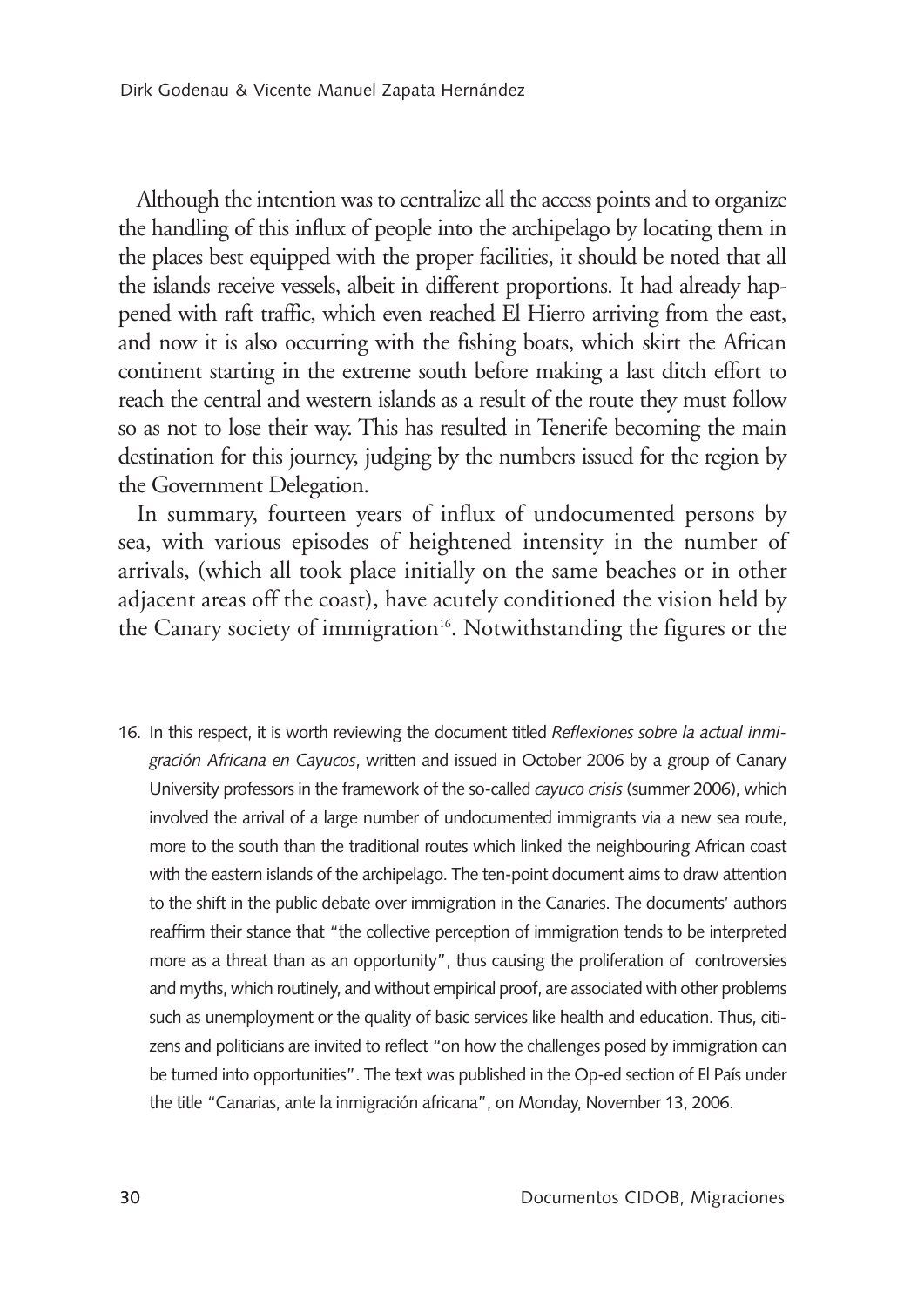final destination of the majority of these individuals, almost always outside the archipelago, the after-effects of this migratory phenomenon are still evident on a population which has been slowly discovering, through the dynamics and characteristics of this mobility, the wide range of difficulties faced by the African continent and which impel these journeys in which the immigrants literally risk their lives.

#### Managing the Flows and its Implications

The implications of the migration in question are important for the archipelago, since a complex structure to receive and assist the immigrants has had to be created. During times of maximum influx, the establishments used to process the immigrants proved to be insufficient, as were the internment centres, requiring temporary housing to be provided in old military bases. The debate generated stemming from the high economic cost of this system, coupled with the prejudices arising from the extensive use of public services by the newcomers, is becoming more and more intense in Canary politics, even though the central government, under its jurisdiction, has devoted numerous resources to the issue. Such is the case of the *Comprehensive Plan of Action on Immigration between the State and the Autonomous Community of the Canaries,* which established a fund of  $E188.2$  million for the period 2005-2007, of which more than a half was earmarked, on the one hand, for maritime assistance and first aid for immigrants intercepted in Canary waters or on the coast, and on the other, for the fight against clandestine immigration and to the orderly channelling of migrant flows.

The increased influx of undocumented persons and their access to the islands via a wider array of points has caused a marked increase in the number of internment centres (CIES) designated to house the immigrants during their stay in the region, according to current regulations which allow for an internment of up to 40 days. This is currently under review for adoption by the European Union and its member states. Along these lines, the Hoya Fría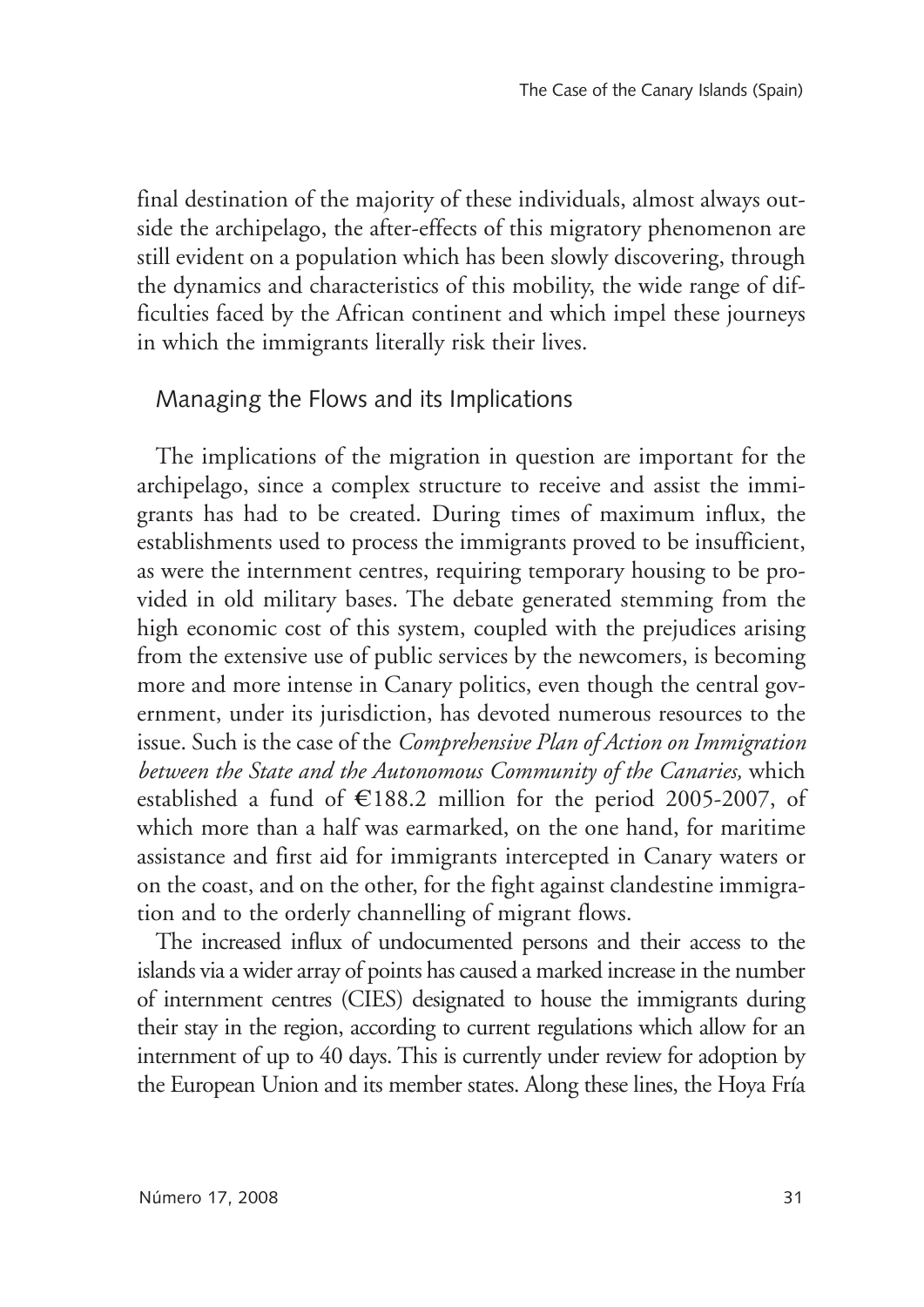in Santa Cruz de Tenerife (321 beds) has been added to the first installations of Barranco Seco in Las Palmas de Gran Canaria (168 beds) and El Matorral in Puerto del Rosario (Fuerteventura, 1,269 beds), which meet the needs resulting from the influx in the eastern Canaries. These were the existing resources until 2006, when Fuerteventura was the most affected by the arrival of undocumented immigrants.

The capacity in place was outstripped in 2006 as a result of the temporary increase in the rate of arrivals, which led to the establishment of various centres for the temporary internment of immigrants (CETI), provisional structures of an interim nature located next to the police station of Las Américas beach (Arona, Tenerife), La Isleta in Las Palmas de Gran Canaria, La Camella in San Sebastián de La Gomera and Valverde in El Hierro<sup>17</sup>. The conditions in all these centres, permanent or temporary, especially during their initial operations, were questioned by various public and public agencies, their concerns about the violation of human rights reaching the international stage. The fact that access to these sites is strictly limited for persons or agencies that have no connection with their operation has given rise to speculation and heated debate concerning the conditions in which the immigrants are housed in these centres.

From these centres, and before the legally stipulated period of detention is over, most of the immigrants are transferred to those countries with which Spain has signed repatriation agreements<sup>18</sup>, frequently utiliz-

- 17. Currently, a new CETI is being prepared in the old barracks of Las Canteras in the Tenerife town of San Cristóbal de La Laguna, according to information from the Ministry of the Interior, so as to cope with possible future scenarios.
- 18. As of early 2008 Spain has repatriation agreements with the African countries from where the majority of clandestine immigrants arrive to the Canary coast: Senegal, Gambia, Mali, Morocco, Guinea Bissau, Ghana and Mauritania, as well as with Equatorial Guinea, Algeria and Cape Verde. Regarding the table listing the largest influx, only Ivory Coast and Guinea are missing.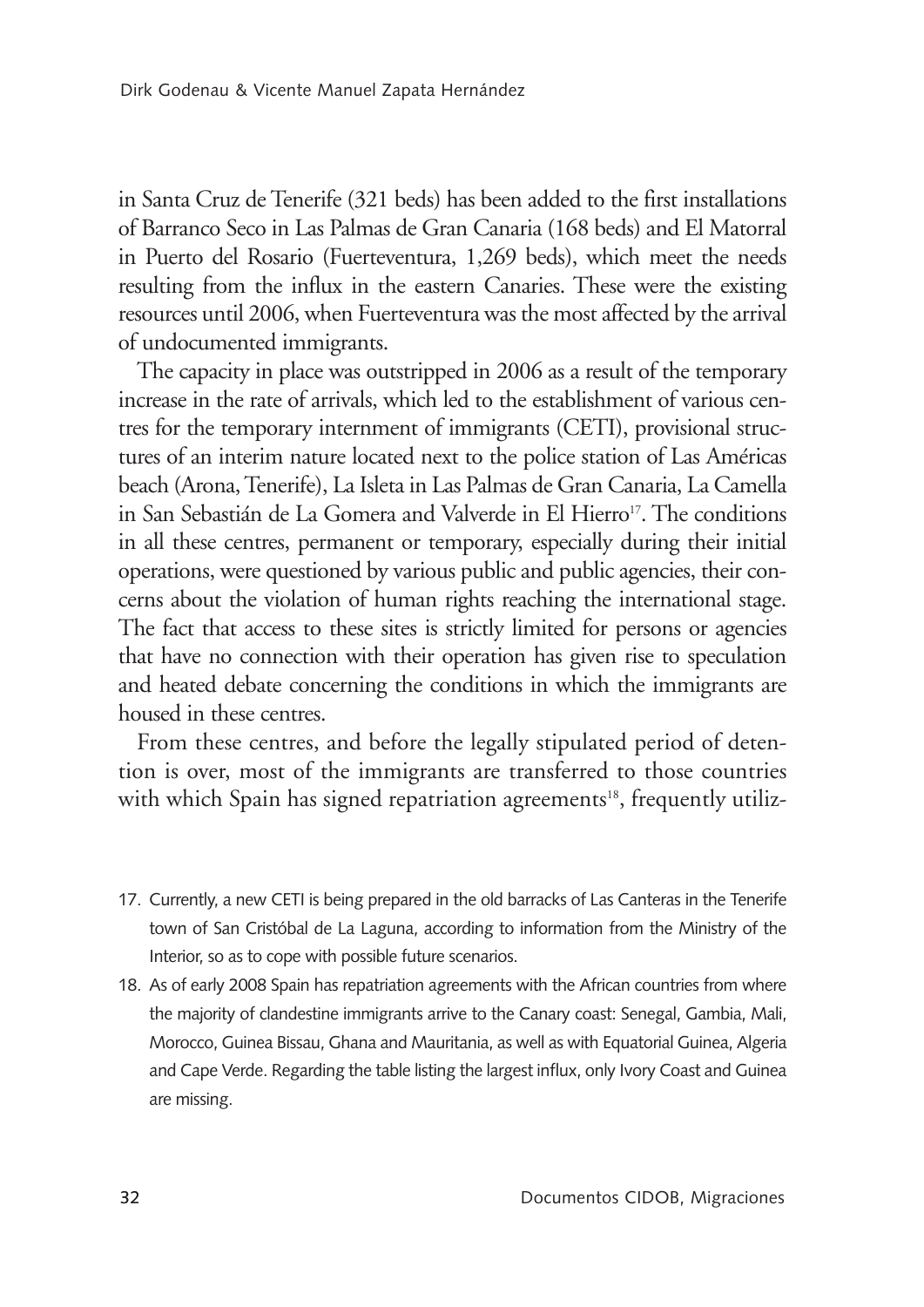ing charter flights that leave from Canary airports. Information about repatriation is highly sensitive and tends to be disorganized, since it mainly affects the governments of those countries whose citizens entered the country illegally. This was the case, for instance, with the 5,285 repatriations to Senegal in 2006 during the *cayuco crisis,* which caused a great controversy in said country between the authorities and the thousands of youngsters who were sent back after completing the perilous outward journey (Ndoye, 2007: 23).

As expected, the number of repatriations has markedly increased in recent years, being, moreover, one of the reasons that Ministry of the Interior officials cite as a sign of the success of the control mechanisms put in place in an effort to pacify public opinion. Between 2004 and 2007, Spain repatriated 370,027 individuals, including returns, readmissions and expulsions. Of the 50,138 people who tried to enter Spain via illegal entry points in the same period, 92.3% were transferred to their countries of origin, many of them from the Canaries.

The people who cannot be directly repatriated from the Canaries are moved to other Autonomous Communities, especially when the number of immigrants in the Canaries increases considerably due to recurrent arrivals. Occasionally there is news of immigrants found in various parts of the country with a deportation order in hand, after the 40-day period of detention legally permitted had expired without these immigrants' identification being possible.

In relation to these movements, one of the questions still left unresolved is the arrival of minor undocumented immigrants who, under existing laws, have to be cared for and housed by the Child Protection Services of the Autonomous Community (Asín Cabrera, 2007). This has resulted in the number of these individuals in specific housing centres (CAME and CAI) exceeding that originally planned for the Canaries, around 300 places generally distributed between the islands of Tenerife and Gran Canaria. The figure for 2006 was around 1,000 minors, with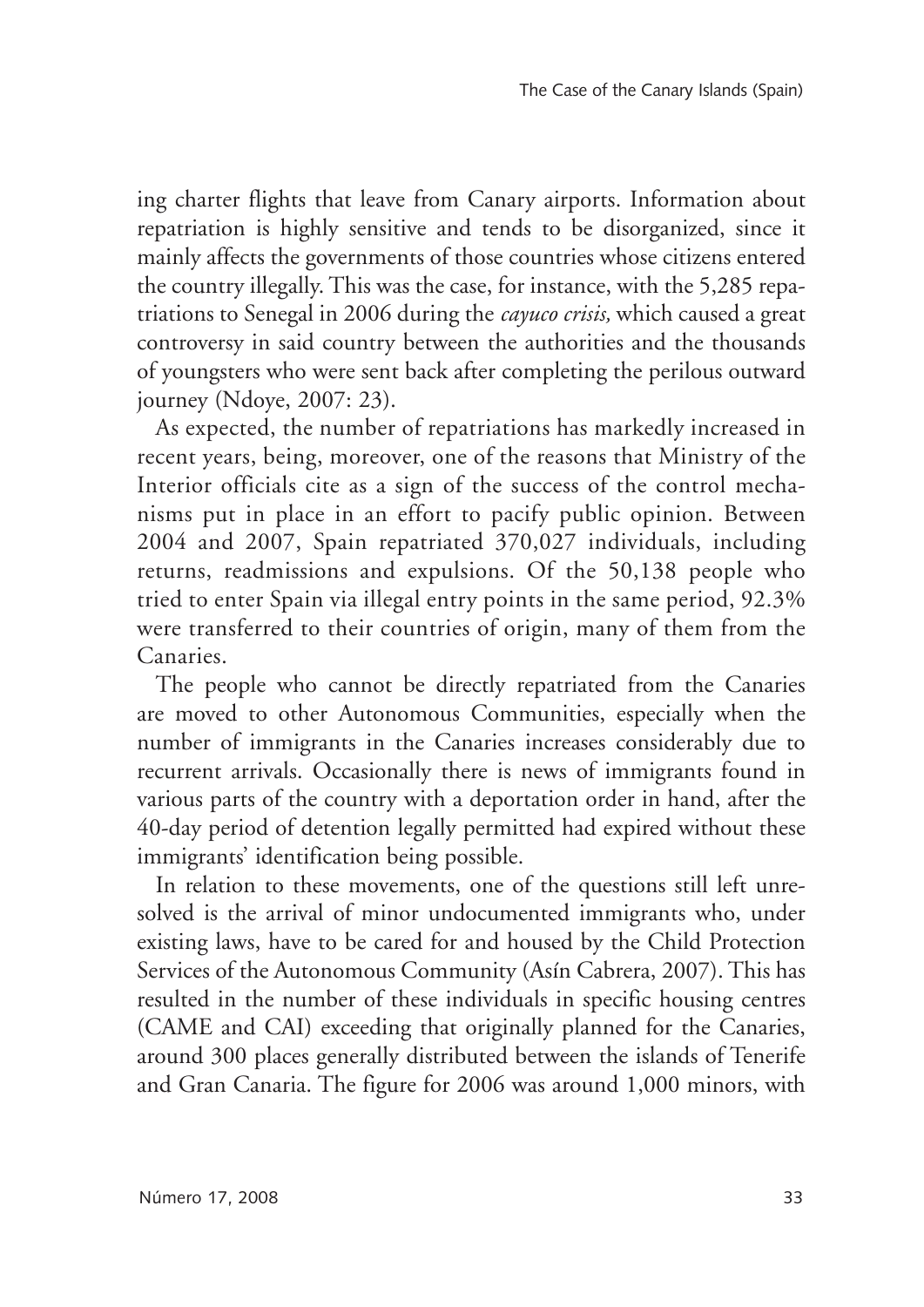2007 exceeding this number, according to the Autonomous Government, which had to provide emergency centres and resources (DEAMENAC) to cope with this extreme situation<sup>19</sup>.



#### **Graph 4. Foreign unaccompanied minors under tutelage in the Canaries in 2006**

19. In 2006, the number of unaccompanied and undocumented minor immigrants under the care of the Canary Government had almost quadrupled, with a significant increase in the numbers of those from sub-Saharan Africa -like Senegal and Mali- arriving by sea, in comparison with the traditional but reduced influx of minors from Morocco by raft. During that year, the CAME and CAI centres were filled to capacity, resulting in the emergency adaptation of new centres: Agüimes and Arucas, in Gran Canaria; Tegueste and El Rosario, in Tenerife. Some of these housed more than a hundred minors, according to a report published by the Parliament of the Canaries in its official digest of March 2007 (number 125). This pattern of arrivals continued, though to a lesser extent, during 2007 and the first months of 2008.

Source: Official Digest of the Canary Parliament (number 125, 2007: 26). Compiled by the authors.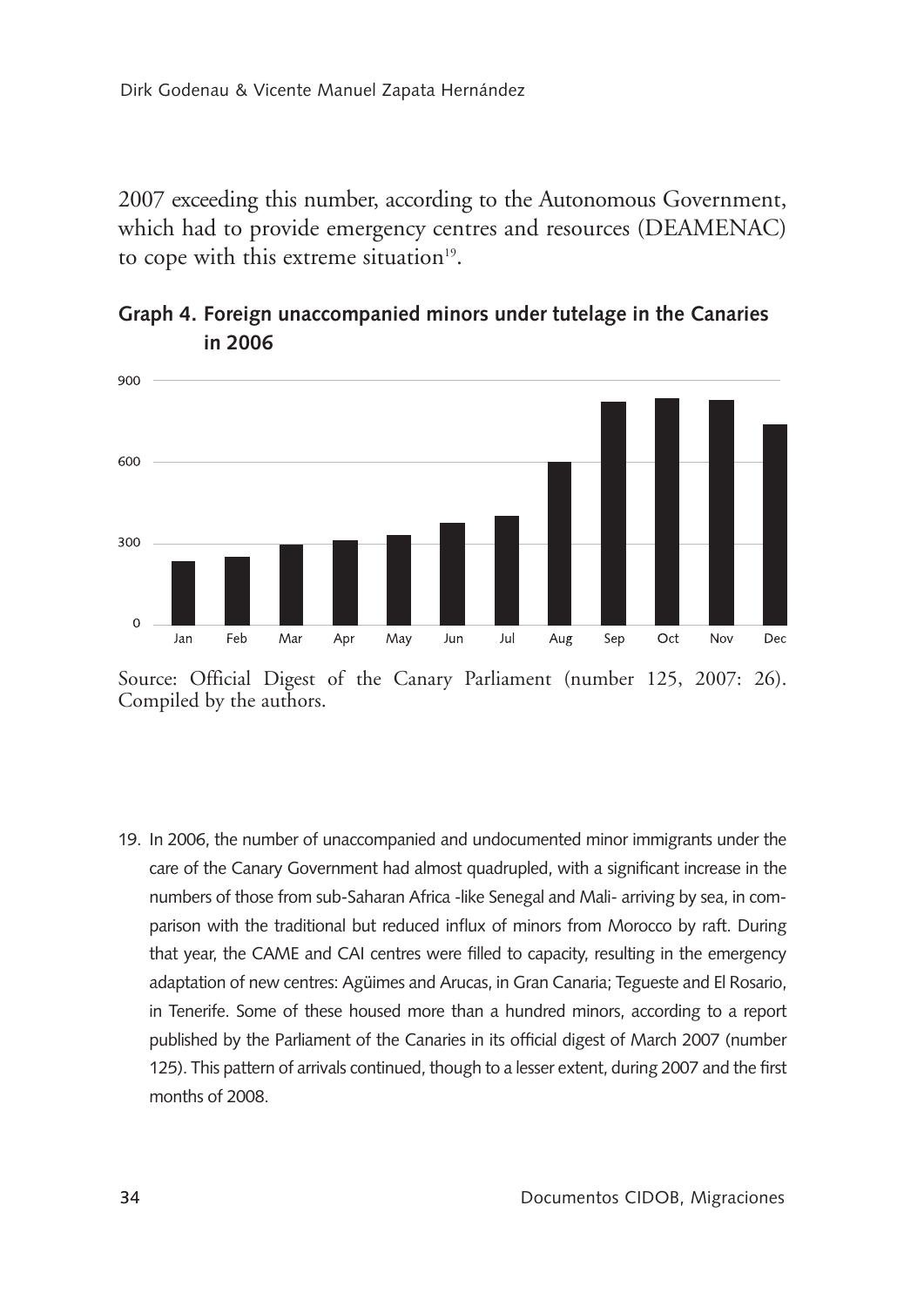Although the available resources have increased gradually (especially on the island of Tenerife, which in 2007 had 550 places), in excess even of the quantities agreed to by the Island Councils in proportion to their means and to immigration patterns, the constant influx of minors, ever present in the arriving vessels - albeit in small numbers -, has exceeded the forecasts made a few years ago, especially in light of the considerable influx produced in 2006: 928 minors, 2.9% out of the total number of immigrants received by sea that year. The number for 2007 was lower but its percentage out of the total was higher (459 minors, 3.9%). The minors usually stay in the Archipelago due to problems with their repatriation or transfer to other Autonomous Communities. It was possible to relocate about 500 to the Peninsula in 2006 and 2007, in most cases resulting in the tutelage passing from the Canary Government to the Ministry of Labour and Social Affairs (Ministry of Labour and Immigration after the formation of the latest Government in Spain). As of June 2008, sources from the Canary Government reported that the 28 centres subsidized and run by the Island Councils were housing some  $1,200$  children<sup>20</sup>.

20. The typology of all the available resources intended for minors is ample, and indicative of how complex it is to manage and cope with this group of immigrants: Aid Centres for Foreign Unaccompanied Minors (CAME, in Spanish), Emergency Services for Foreign Unaccompanied Minors (DEAMENAC), Immigrant Processing Centres (CAI), Residences, Houses, Flats designed to ease the transition to an independent life, supervised housing, rehabilitation centres for problem children, centres for disabled minors. A small fraction of the minors are serving time in centres run by the Canary Government.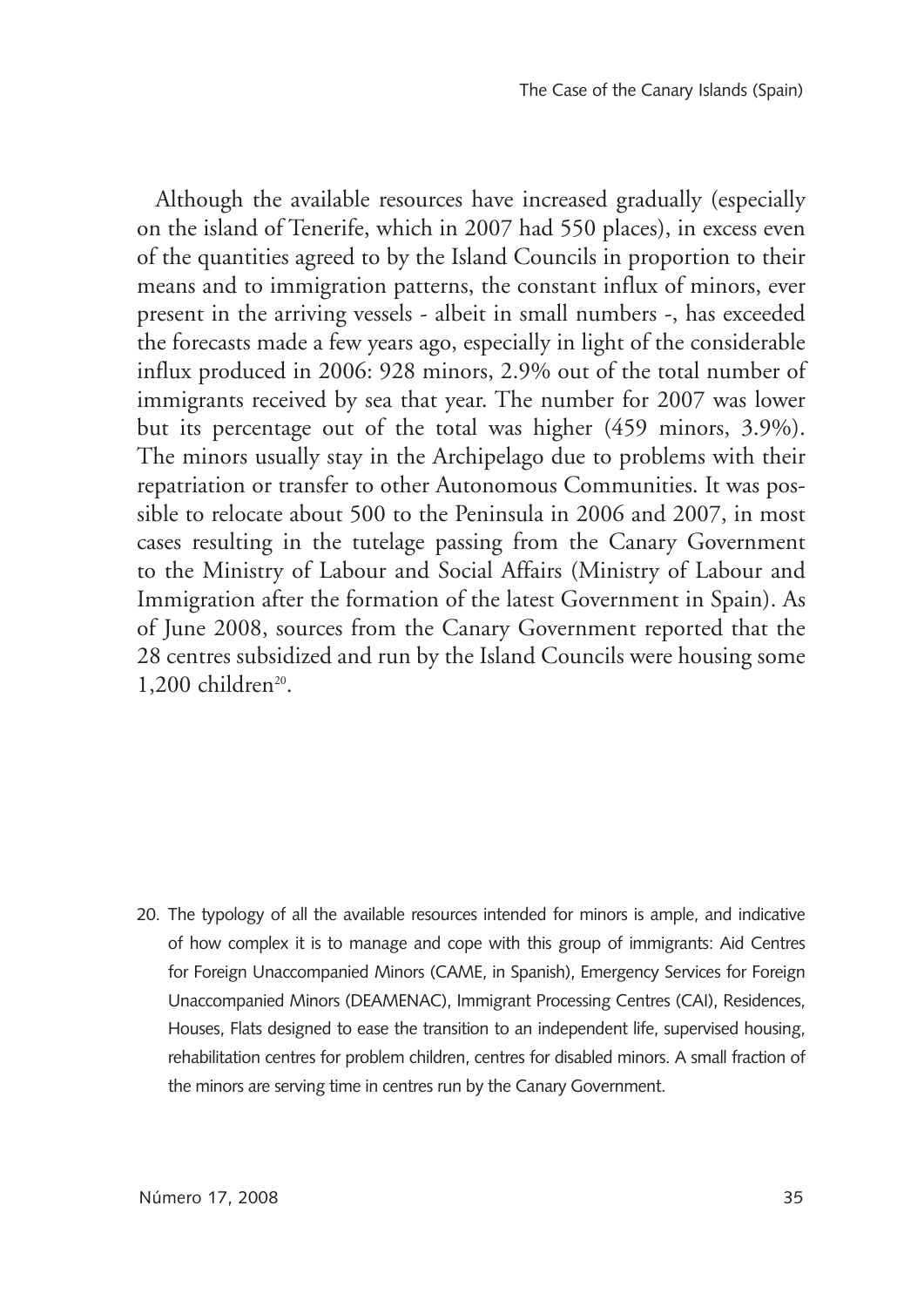



Source: Official Digest of the Canary Parliament (number 125, 2007: 26). Compiled by the authors.

The plight of unaccompanied foreign minors parallels the phenomenon of the arrival by sea of undocumented individuals. Until recently Moroccan children, especially from the southern part of that country, comprised the majority of this group, but now most of the newcomers are from sub-Saharan Africa, mainly Senegal and Mali. Their purpose for migrating, and that of their families which often fund their voyage, is to work and send remittances, that is, to contribute to supporting the family back home. In interviews conducted by the Tenerife Immigration Observatory in Tenerife CAMEs in 2005, as part of the research on illegal immigration, the minors manifested their displeasure at being held in these centres, since this was contrary to their purpose for emigrating (Barranco *et al.*, 2007*).* The situation of the minors in the CAME and in other centres is at times troubled, especially when individuals of different nationalities are housed together. *Regarding this latter point* there have been recurrent denancements by various human rights organizations, includ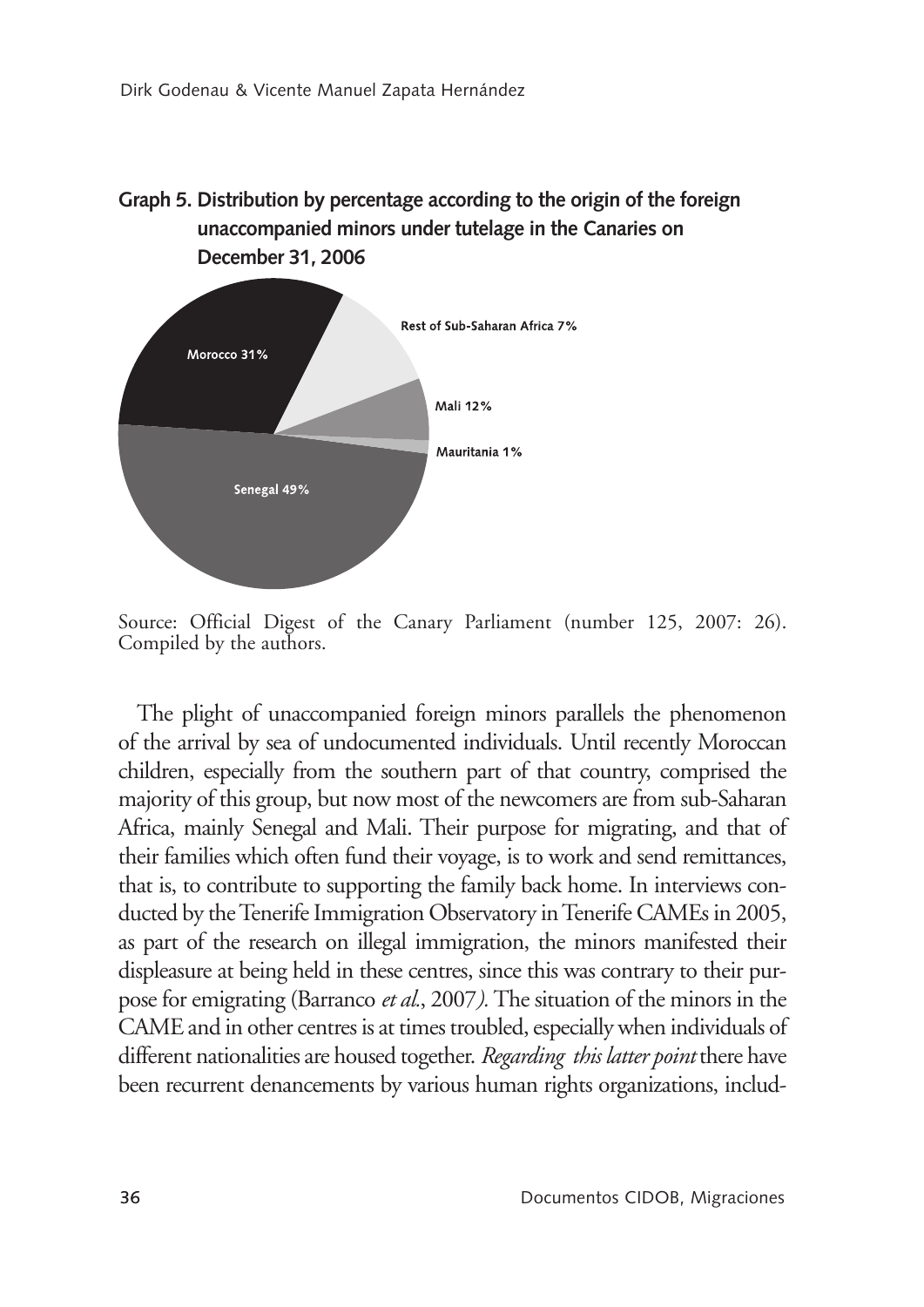ing international ones, this being one of the most heated topics of discussion in the Archipelago.

In fact, the issue of minors is a source of constant confrontation between the local and central governments. The former seeks more assistance, as well as greater resolve on the part of the State to transfer the minors to other Autonomous Communities, which are expected to show more solidarity, understanding that the Canaries are only a transit point for the bulk of the newcomers. The Canaries have even threatened to return jurisdiction in this matter to the State. In any case, this issue is causing growing discontent on the islands, with minor incidents of xenophobia being reported, and all this on top of the previously mentioned reports of abuse and mistreatment by international organizations for the protection of minors and human rights.

The management of the influx of undocumented persons in its various stages and settings, despite their small numbers, albeit with huge media impact, has led to a continuing conflict at different administrative levels, especially between the governments of the State and the Autonomous Community, both in the deployment of their jurisdictions and in the competition to assume responsibility as appropriate for each. The continuous influx of rafts and fishing boats, including the sporadic news on the preparation and/or arrival of *junk boats* aboard which a significant number of people travel, serve to keep those resources intended to deal with them in a state of constant alert, and to keep the whole of Canary society in one of uncertainty, very much influenced by the media coverage of this issue and by the attention it receives in political debates.

The current situation of international economic uncertainty, which also affects the archipelago, can introduce changes into the dynamics of the immigration patterns in question. In any case, if conditions do not improve in the countries of origin, or even worsen, such flows may well remain in place in the context of immigration to the Canaries, although in constant transformation due to the different strategies used for their control. The externalization of the problem, shifting the border to the coastal areas of origin countries, and even opening detention facilities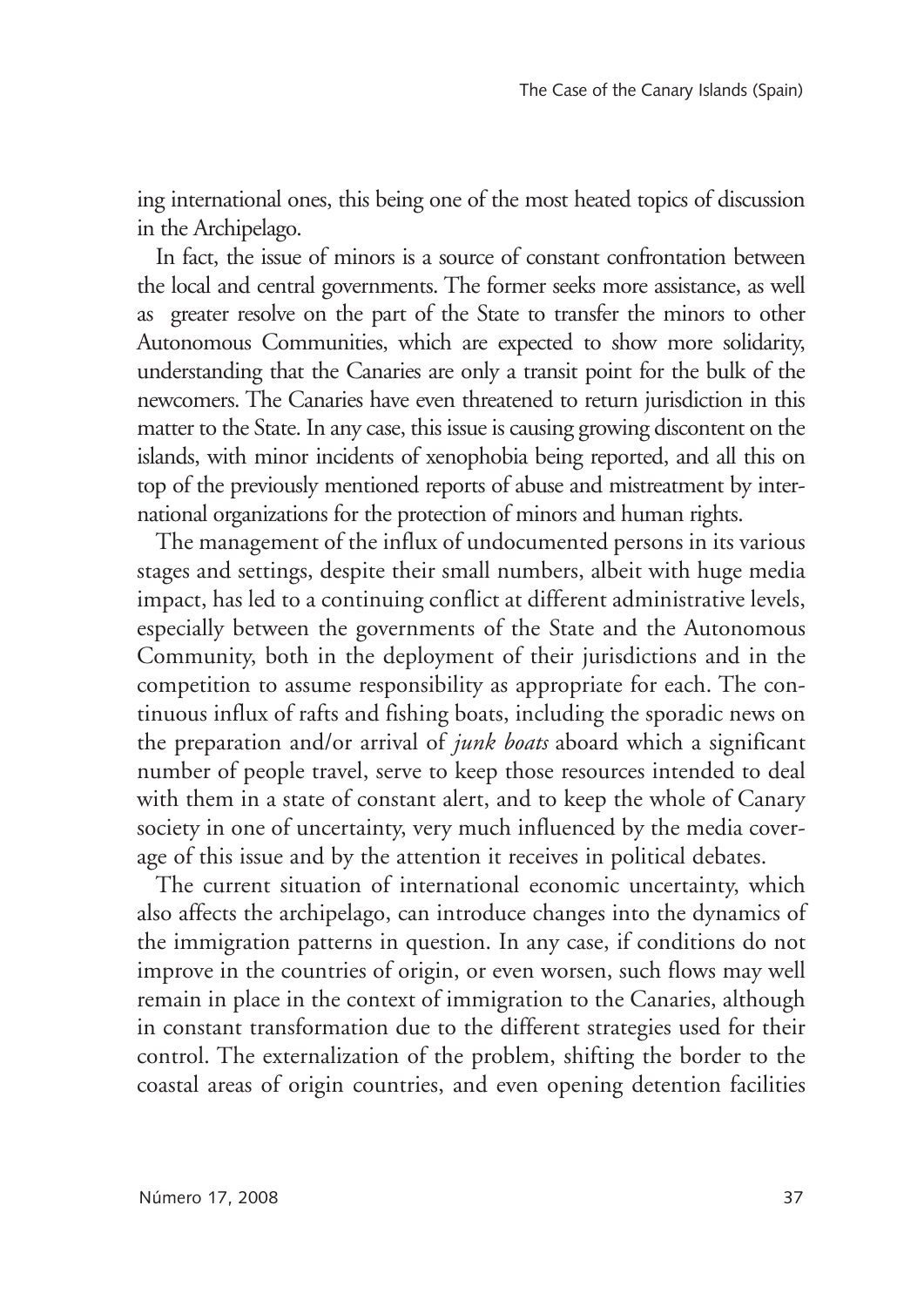in those countries with which agreements are reached for managing this immigration, are only partial measures. Moreover, although the attractiveness of the archipelago for this influx appears to be limited because it is made up of islands and the consequent lack of territorial continuity, the Canaries remain an appealing platform for entry into the European Union, given the growing impassability of other transit areas across the Mediterranean and the tightening immigration restrictions in most countries in southern Europe. But strategies can change, which makes it all the more important to better understand this phenomenon, especially as concerns the root cause for these migrations.

The challenge is to achieve a more efficient and less politicized management of this aspect of immigration, one that deals with those persons who have reached the islands by sea and arrive without documentation, ensuring that their stay is under the best possible conditions, be it short or long, as is the case of minors. A goal which is yet to be realized, because of the particular situation of their internment, is the utilization of the time available during their retention for working closer with these immigrants, especially by changing the structure of the centres adapted to house them to allow for more fluid contact with local resources, so these can put their expertise at the service of managing this mobility, being as they are closer to its protagonists.

#### **Conclusions**

The maritime borders of the Canaries generate an environment of increasing complexity in terms of the geographical mobility of the population, although the most intense movement of persons is comprised by those wishing to access and settle in the Islands -or visit them on a temporary basis as part of a broader migration plan- and who arrive through its airport border control system. Transit through these borders is high because the region bases the bulk of its economy on tourism, reflecting an annual flow of more than 12 million visitors passing through its airfields, most of them open to international traffic and with direct connections with some of the main gateways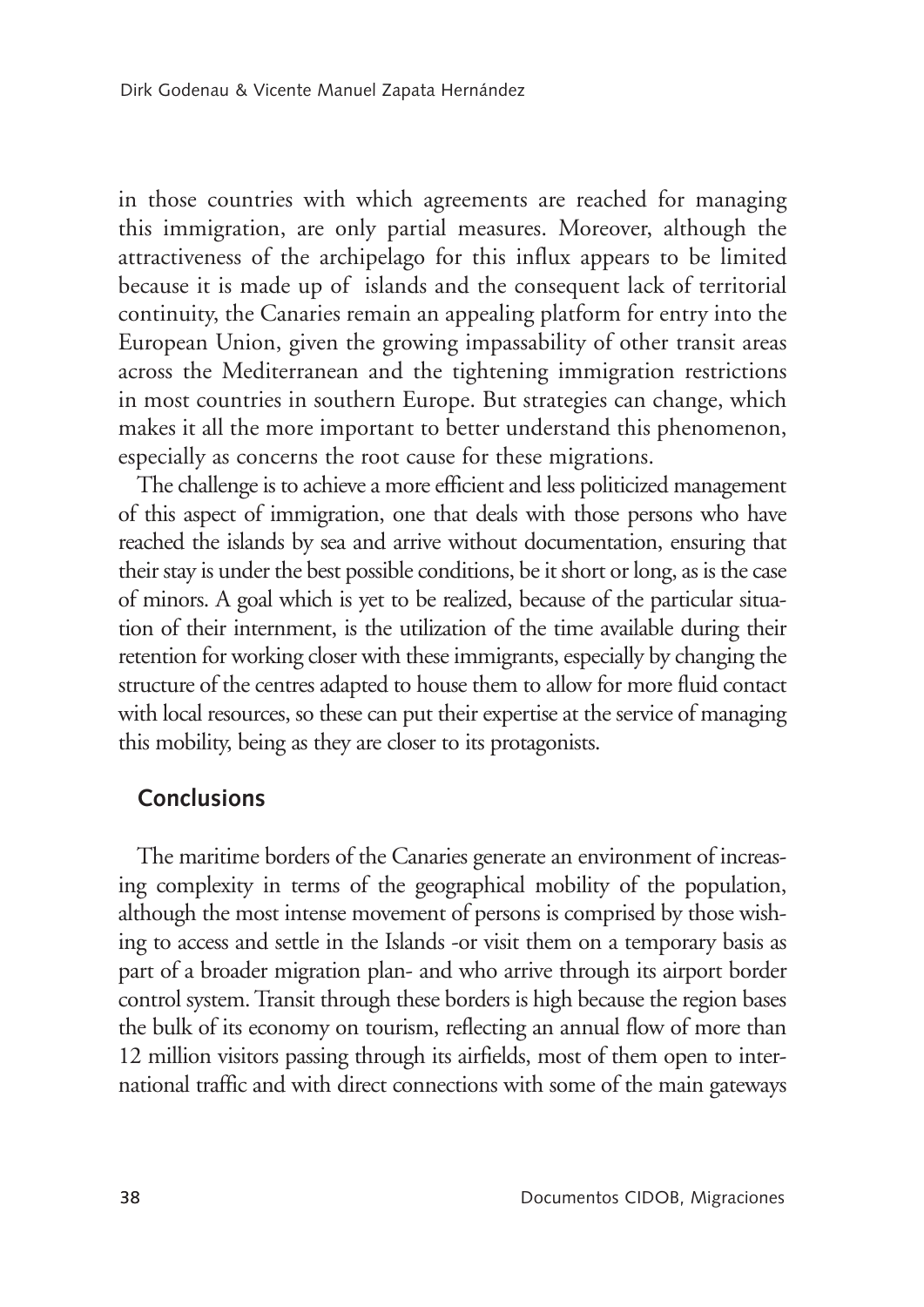to immigration in Europe. This is the main way for documented tourists to enter under false pretences, especially on the islands that offer greater labour opportunities. The failure of some of these people to meet with the legal requirements for remaining in Spain, as specified on the visas and permits presented upon arrival, account for the recent upward trend in illegal immigration (Zapata *et al.*, 2007: 151).

The reduction in the permeability of borders along the Mediterranean has placed the Canaries, at least temporarily, as a migration gateway and transit point toward the south of the European Union. Despite the low appeal of the archipelago, at least initially, as a transit point for illegal immigration, the year 2006 saw an extraordinary influx of immigrants in rafts and fishing boats, which in turn triggered the redoubling of efforts by the Spanish State and the EU Frontex task force to monitor a growing area of the waters separating the islands from the African continent. This greater control, along with the collaboration of some African countries in preventing emigration, has contributed to reducing the mobility since then, changing again the relative appeal of the Canary Islands as an entry point compared with other alternative routes.

The overall impact of this kind of mobility on the immigration received by the islands is low, since the sea route used by illegal immigrants results in few changes to the resident population in the Canary Islands, despite being the preferred object of media coverage and political and social debate, which usually swing between humanitarian and xenophobic points of view. Moreover, it overshadows the development of immigration policies aimed at immigrants who have managed to settle in the region and integrate themselves into the host society, policies which, in this case, are developed within the framework of those competencies specific to the Autonomous Community. More emphasis is placed on border control, and less attention paid to the effect of the migratory phenomenon on the various aspects of regional reality. And this facet needs increased attention from the Administration, especially as regards the progress of the integration process and the management of mobility that can acquire an increasingly positive meaning in the current eco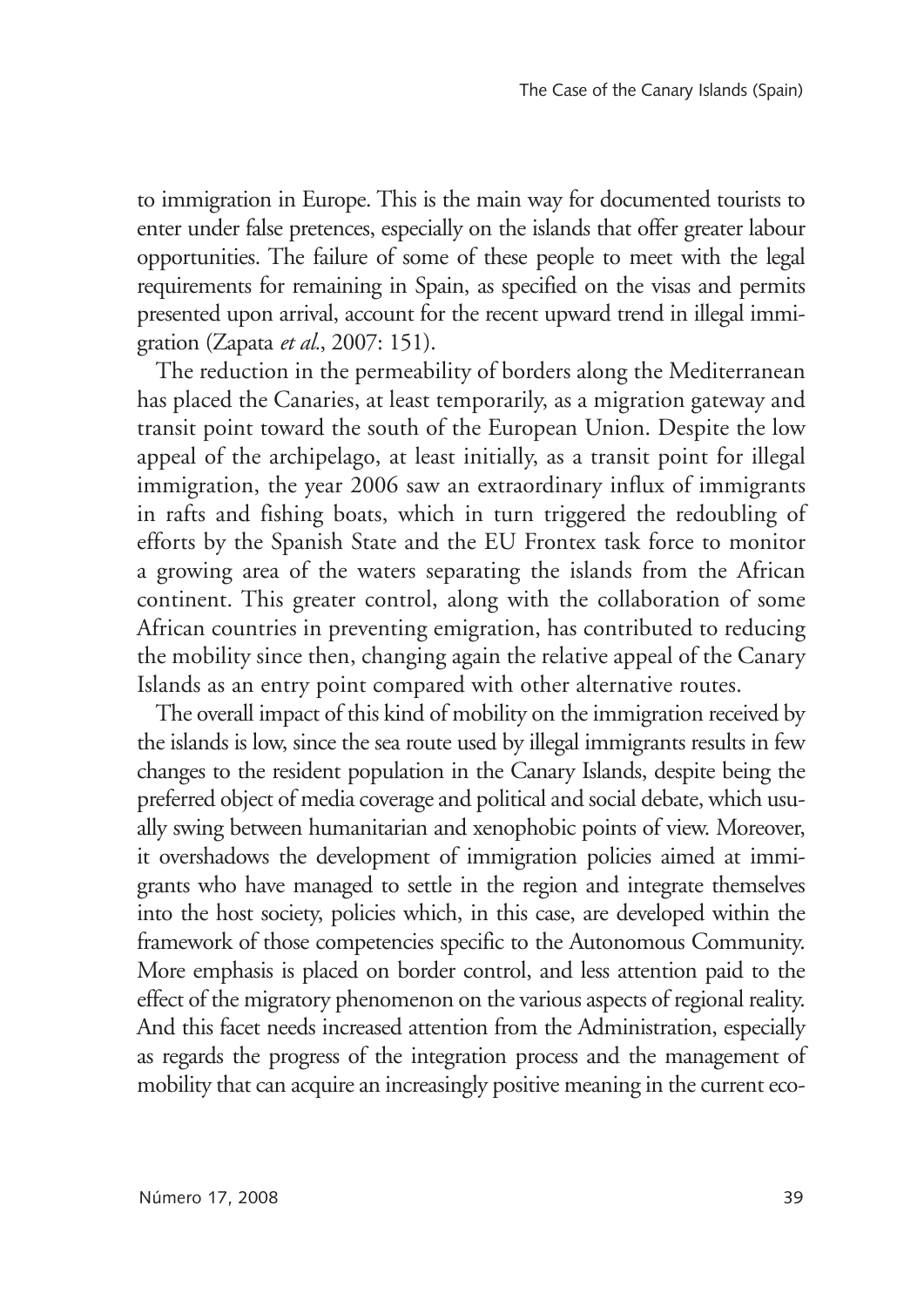nomic and social context, even if the weaknesses in the existing immigration control system do not yet seem to offer sufficient guarantees for its proper incorporation.

# **Epilogue**

The boat found abandoned on the beach of Roque de las Bodegas (North Tenerife), and which was appropriated by the residents of this place until it was removed from the location shown, as evidenced by an inscription on its hull that said "property of the neighbours of Taganana", is one of many testaments to a human traffic as reflected in the first half of the nineties, but which, in all likelihood, goes further back and is linked with the relationship traditionally established between two shores separated by a narrow stretch of sea, where the borders were not as sharp as today.



Image: Abandoned boat in Roque de las Bodegas (Taganana, Santa Cruz de Tenerife).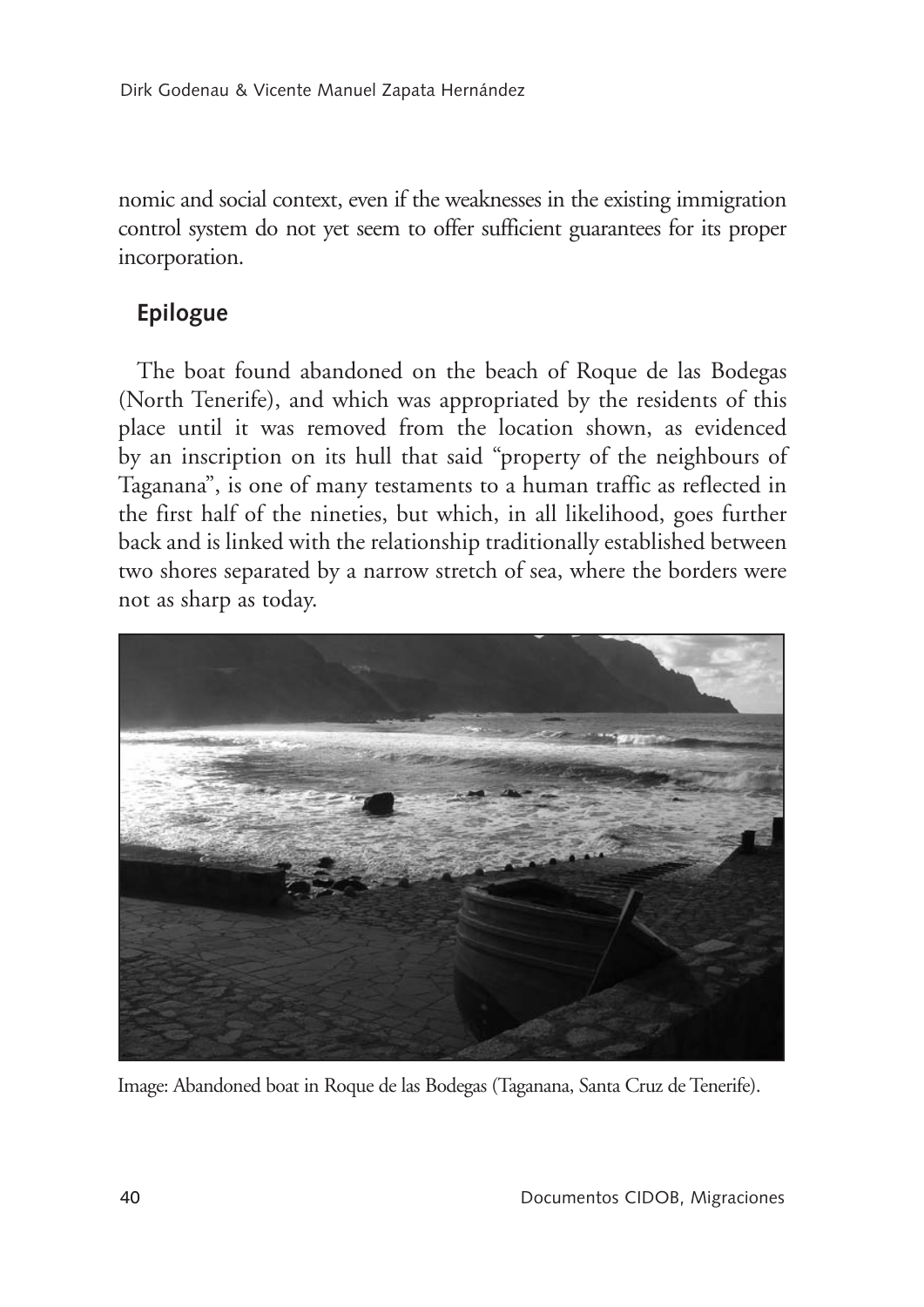This human mobility has gone through many stages over the past fourteen years, remaining silent and poorly known at first, both inside and outside the region. Its recent prominence, due to the expansion of the areas of origin and embarkation of the expeditions, has placed the Canaries at the forefront of international news on the impact of migration. It has affected both consciences and diverse interests in the archipelago, and in so doing led us to forget that a phenomenon of this magnitude can only be addressed through the cooperation of all involved, to include increased ties and collaboration between the points of origin and arrival. Working together, here and there, spurred on by the memory of all these people who have left their body at sea and their spirit bridging both shores.

In memory of the men, women and children who have remained at sea trying to cross a vast and exhausting blue frontier to reach our small islands…

# **Bibliographic References**

- AGUIANO TÉLLEZ, María Eugenia and TEJO PEÑA, Alma Paola. "Políticas de seguridad fronteriza y nuevas rutas de movilidad de migrantes mexicanos y centroamericanos". IZQUIERDO ESCRIBANO, Antonio (comp.) *Políticas migratorias: la interacción del Estado, el mercado y la ciudadanía* [1st ed.]. A Coruña: Universidade da Coruña, 2007. Pp. 91-107. ISBN 978-84-690-8191-4.
- ASÍN CABRERA, María Asunción. "Menores extranjeros no acompañados". RAMOS QUINTANA, Margarita (dir.) *Comentarios al Reglamento de Extranjería* [1st ed.]. Valladolid: Lex Nova, 2007. Pp. 561-569. ISBN 978-84-8406-632-3.
- BARRANCO, Carmen *et al.* "Investigación sobre menores extranjeros no acompañados en Tenerife. Una aproximación a sus proyectos migratorios y a los educativos de los centros". GODENAU, Dirk and ZAPATA HERNÁNDEZ, Vicente Manuel (coords.) *La inmigración irregular en Tenerife* [1st ed.]. Santa Cruz de Tenerife: Área de Desarrollo Económico del Cabildo de Tenerife, 2007. Pp. 281-321. ISBN 978-84-690-6546-4.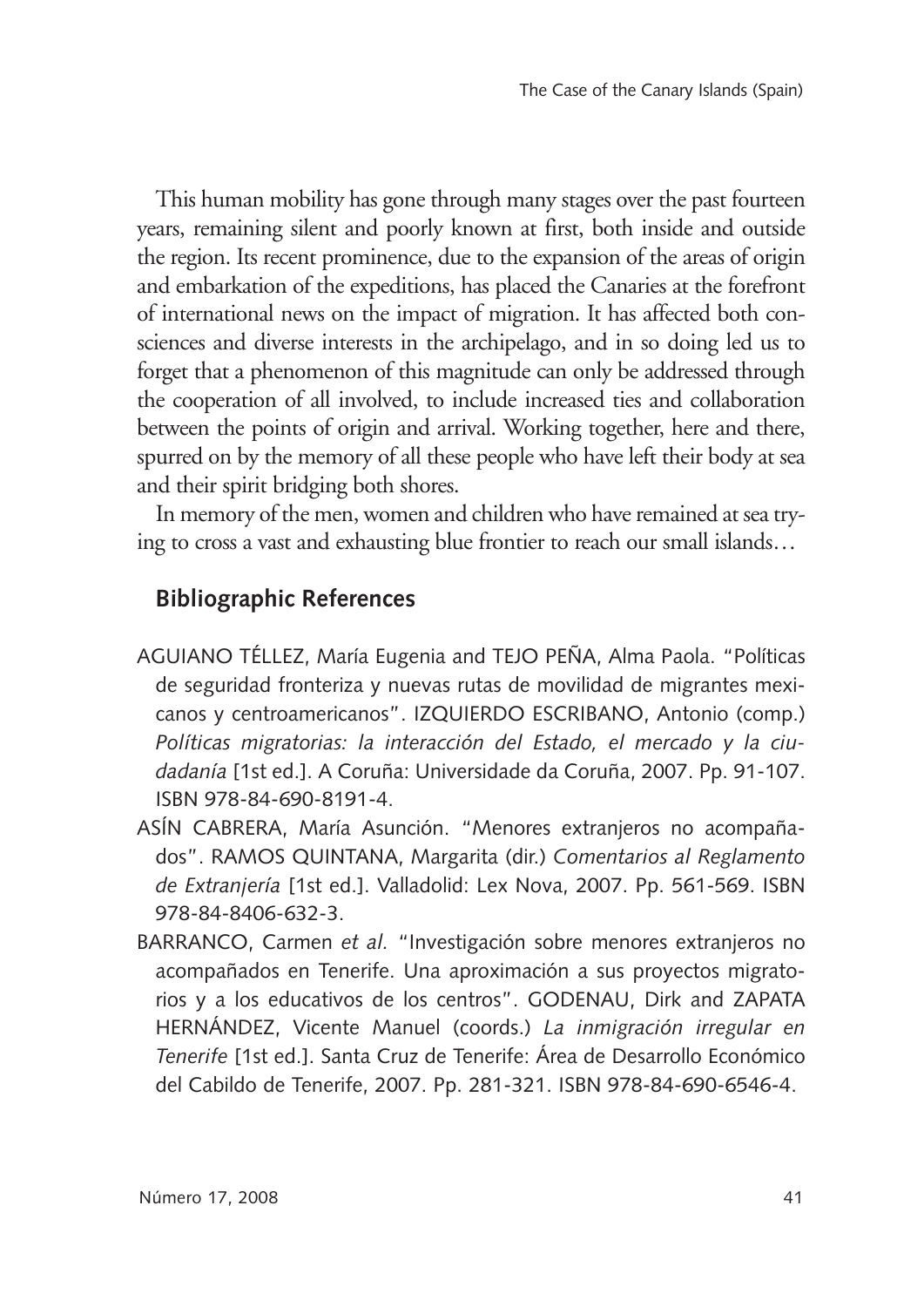- CARLING, Jørgen. "Migration Control and Migrant Fatalities at the Spanish African Borders". *International Migration Review*. XLI, No. 2 (2007). Pp. 316-343.
- DOMÍNGUEZ MUJICA, Josefina. "Canarias en el panorama internacional de la movilidad poblacional". *Vegueta*. No. 0 (1992). Pp. 293-308.
- GODENAU, Dirk and ZAPATA HERNÁNDEZ, Vicente Manuel (coords.) *La inmigración irregular: aproximación multidisciplinar* [1st ed.]. Santa Cruz de Tenerife: Área de Desarrollo Económico del Cabildo de Tenerife, 2005. P. 373. ISBN 84-689-4560-9.
- GODENAU, Dirk and ZAPATA HERNÁNDEZ, Vicente Manuel (coords.) *La inmigración irregular en Tenerife* [1st ed.]. Santa Cruz de Tenerife: Área de Desarrollo Económico del Cabildo de Tenerife, 2007. P. 543. ISBN 978-84-690-6546-4.
- GODENAU, Dirk and ZAPATA HERNÁNDEZ, Vicente Manuel. "Canarias: inmigración en una región fronteriza del sur de la Unión Europea". *Política y Sociedad*. Vol. 45. No. 1 (2008). Pp. 61-83.
- JANDL, Michael. "Irregular Migration, Human Smuggling, and the Eastern Enlargement of the European Union". *International Migration Review*. XLI, No. 2 (2007). Pp. 291-315.
- LÓPEZ SALA, Ana María. "Pasar la línea. El Estado en la regulación migratoria desde una perspectiva comparada". *Revista Internacional de Filosofía Política*. No. 27 (2006). Pp. 71-100.
- NARANJO NOBLE, José *Cayucos* [1st ed.]. Barcelona: Debate, 2006. P. 164. ISBN 978-84-8306-709-3.
- NDOYE, El Hadji Amadou. "La inmigración subsahariana hacia Canarias y la Península". *Inmigración en Canarias: contexto, tendencias y retos* [1st ed.]. Santa Cruz de Tenerife: Fundación Pedro García Cabrera, 2007. Pp. 121-126. ISBN 84-611-6326-7.
- PARDELLAS SOCAS, Juan Manuel *Héroes de ébano* [1st ed.]. Santa Cruz de Tenerife: Ediciones Idea, 2004. P. 136. ISBN 84-96407-75-6.
- SOS RACISMO *Informe anual 2008 sobre el racismo en el Estado español* [1st ed.]. Barcelona: Icaria Editorial, 2008. P. 227. ISBN 978-84-7426-991-8.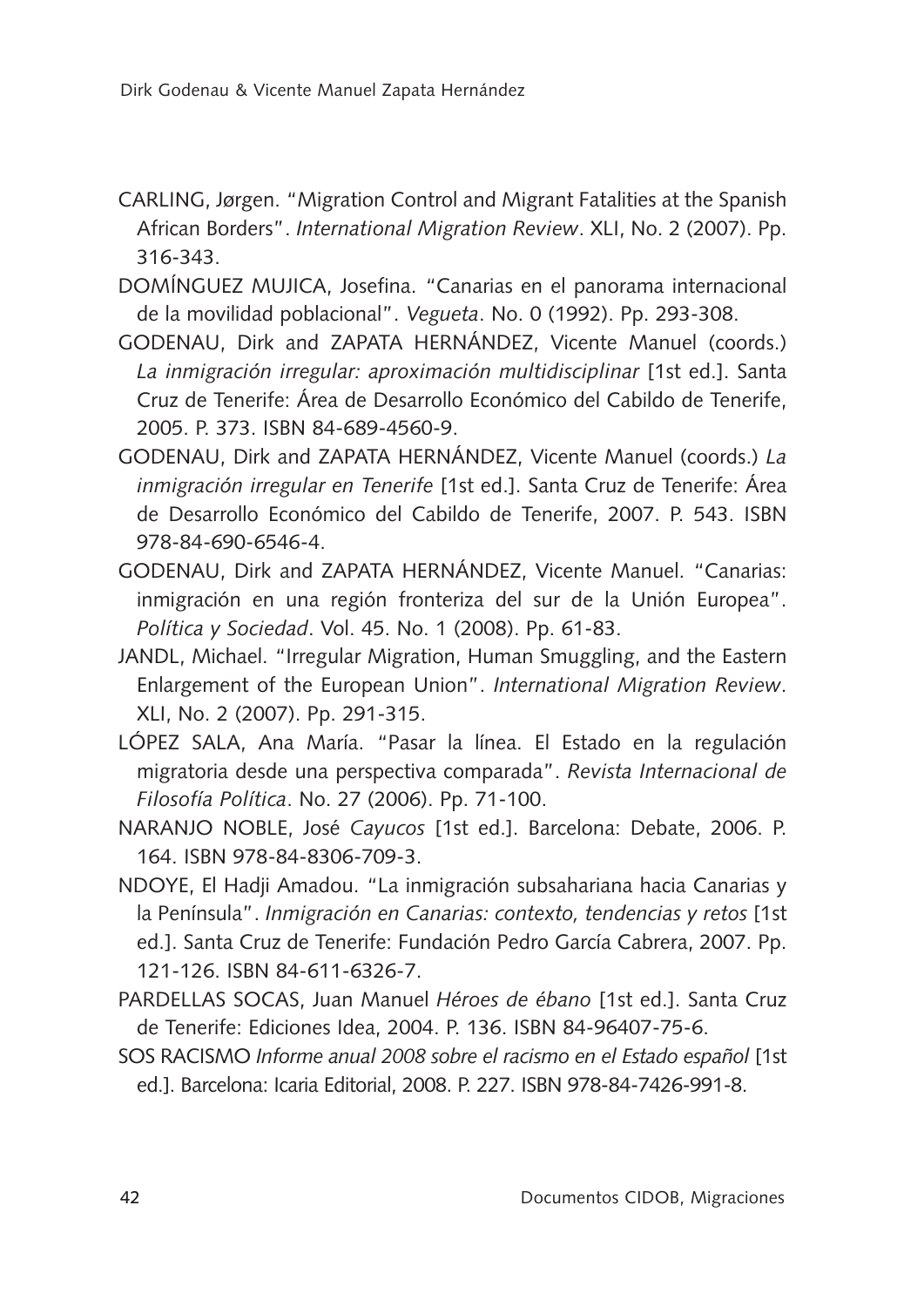ZAPATA HERNÁNDEZ, Vicente Manuel *et al*. "Geografía de la inmigración irregular". GODENAU, Dirk and ZAPATA HERNÁNDEZ, Vicente Manuel (coords.) *La inmigración irregular en Tenerife* [1st ed.]. Santa Cruz de Tenerife: Área de Desarrollo Económico del Cabildo de Tenerife, 2007. Pp. 135-177. ISBN 978-84-690-6546-4.

### Documentation

- *Estudio sobre la inmigración irregular proveniente del Magreb y el África subsahariana en la provincia de Las Palmas*. Diputado del Común (2001).
- *II Plan Canario para la Inmigración 2006-2008*. Consejería de Empleo y Asuntos Sociales del Gobierno de Canarias.
- *Pacto Canario sobre Inmigración*. Gobierno de Canarias, Coalición Canaria, Partido Socialista Obrero Español, Agrupación Herreña de Independientes (December 2002).
- *Plan Canario para la Inmigración 2002-2004*. Consejería de Empleo y Asuntos Sociales del Gobierno de Canarias.
- *Plan Conjunto de Actuación en materia de inmigración entre la Administración General del Estado y la Comunidad Autónoma de Canarias 2005-2007*. Ministerio de Trabajo y Asuntos Sociales y Gobierno de Canarias (June 2005).
- *Plan de Acción de la Comunidad Autónoma de Canarias para la acogida y la integración de inmigrantes*. Ministerio de Trabajo y Asuntos Sociales y Gobierno de Canarias (April 2005).
- *Pronunciamiento del Foro Canario de la Inmigración sobre las actuales políticas migratorias a raíz de la intensificación de la llegada de inmigrantes indocumentados por vía marítima*. Foro Canario de la Inmigración  $(2006)$ .
- *Reflexiones sobre la actual inmigración africana en cayucos*. Grupo de profesores/as de las universidades canarias (October 2006).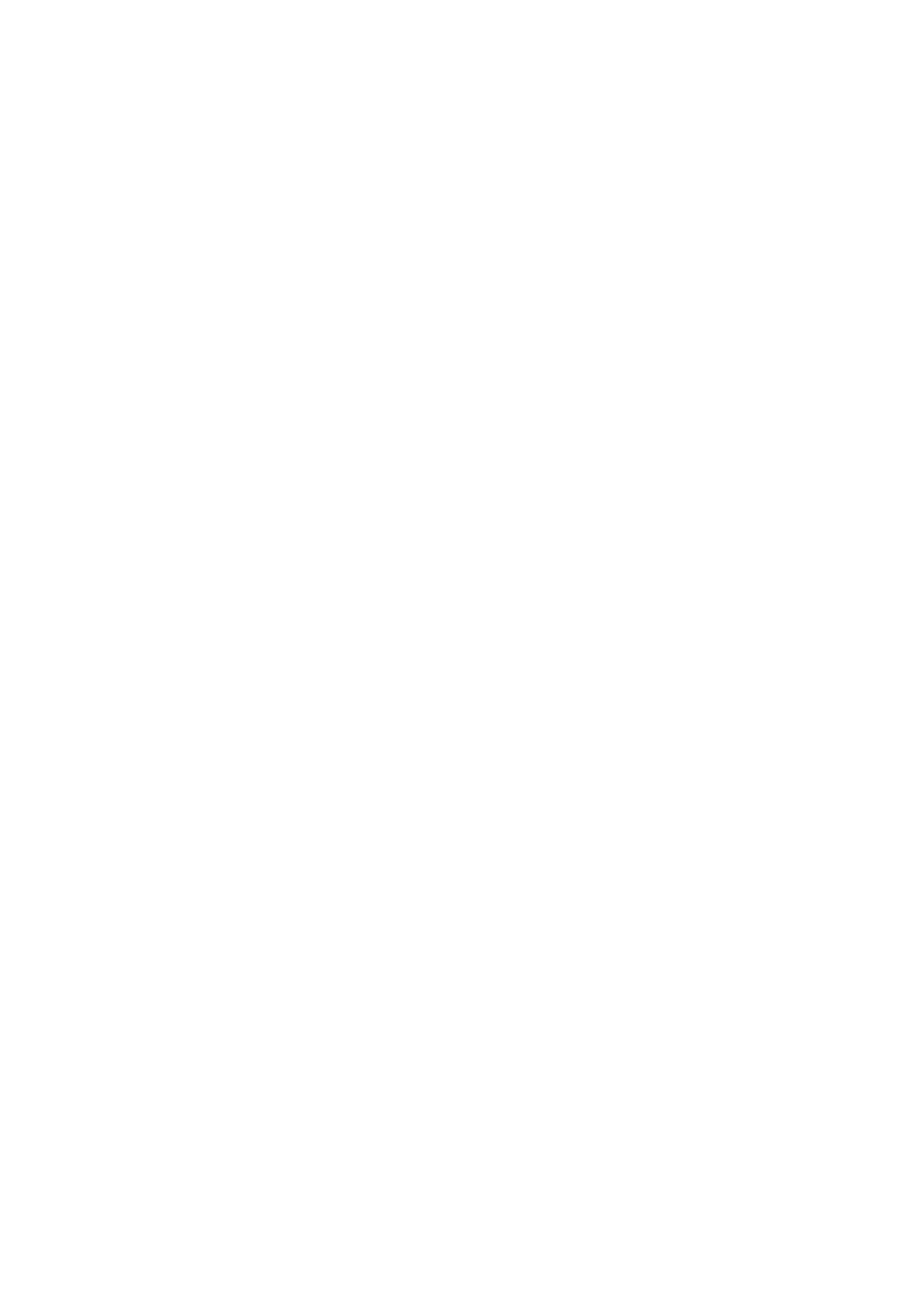### The Case of the Italian Southern Sea Borders: ¿Cooperation across the Mediterranean?

#### Paolo Cuttitta

At the end of 2007 Italian government leaders emphatically announced that the number of migrants apprehended by Italian authorities in the Strait of Sicily or immediately after landing in Sicilian territory (also including the island of Lampedusa) had dropped from 21,400 to 16,875 that year. They said the decrease was the result of increased controls by the Italian government and strengthened cooperation with NAMCs (North African Mediterranean countries). As an example of the latter they presented the new police cooperation agreement with Libya of 29 December 2007, providing for Italian-Libyan joint patrolling in Libyan territorial waters. They also stressed that the new agreement would help both saving lives at sea and combating criminal organisations.

They did not mention the fact that in the same year the number of migrants arriving by sea to Sardinia from Algeria, and to Calabria from Egypt (and partly from Turkey), had increased from 91 to 1,548 and from 282 to 1,971 respectively, while the number of casualties in the Strait of Sicily (including dead bodies found and missing persons) had risen from 302 to a record 556 (FORTRESS EUROPE, 2008). And they did not know yet that in the first half of 2008 the number of arrivals to Lampedusa would double, while the number of casualties would reach a record 311, and no joint patrolling actions would be carried out in Libyan national waters – in spite of the new agreement and a  $\epsilon$ 6.2 million allocation from the Italian government for this purpose.

In fact, many factors play a role in the dynamics of both migration and migration controls, and the plans and choices of migrants and refugees can be as unpredictable as those of a North African dictator who knows how to take advantage of Italian requests for cooperation.

Particularly in the last decade, after Italy implemented the Schengen agreements (abolishing controls at internal borders between the signa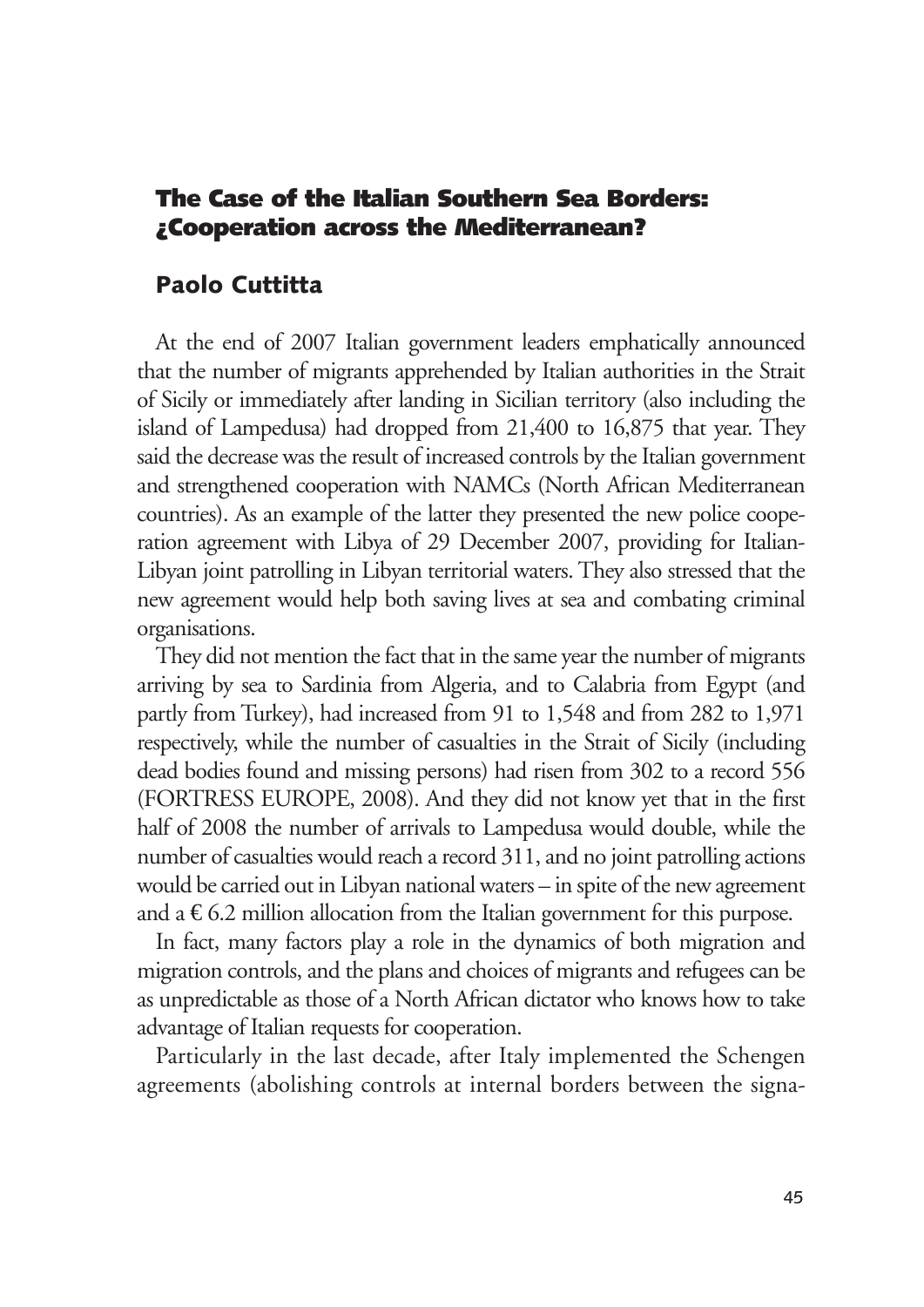tory states) in 1997, Italian governments have been multiplying efforts to stem irregular immigration by sea. Since arrivals from Albanian to Apulian coasts have strongly decreased, the southern front has become the weak point of the Italian sea border regime (see table 1).

| Region   | 1998        | 1999       | 2000                                                        | 2001      | 2002       | 2003                                                                                            | 2004       | 2005       | 2006       | 2007       |
|----------|-------------|------------|-------------------------------------------------------------|-----------|------------|-------------------------------------------------------------------------------------------------|------------|------------|------------|------------|
| Apulia   | 28.458      | 46.481     | 18.990                                                      | 8.546     | 3.372      | 137                                                                                             | 18         | 19         | 243        | 61         |
|          |             |            | $(74.58\%)$ $(92.96\%)$ $(70.81\%)$ $(42.43\%)$ $(14.21\%)$ |           |            | $(0.95\%)$                                                                                      | $(0.13\%)$ | $(0.08\%)$ | $(1.10\%)$ | $(0.30\%)$ |
| Calabria | 873         | 1.545      | 5.045                                                       | 6.093     | 2.122      | 177                                                                                             | 23         | 88         | 282        | 1.971      |
|          | $(2.29\%)$  |            | $(3.09\%)$ $(18.81\%)$ $(30.25\%)$                          |           | $(8.95\%)$ | $(1.24\%)$                                                                                      | (0.17%)    | $(0.38\%)$ | $(1.28\%)$ | $(9.63\%)$ |
| Sardinia |             |            |                                                             |           |            |                                                                                                 |            | 8          | 91         | 1.548      |
|          |             |            |                                                             |           |            |                                                                                                 |            | $(0.04\%)$ | $(0.42\%)$ | (7.57%)    |
| Sicily   | 8.828       | 1.973      | 2.782                                                       | 5.504     | 18.225     | 14.017                                                                                          | 13.594     | 22.824     | 21.400     | 16.875     |
|          | $(23.13\%)$ | $(3.95\%)$ |                                                             |           |            | $(10.38\%)$ $(27.32\%)$ $(76.84\%)$ $(97.81\%)$ $(99.70\%)$ $(99.50\%)$ $(97.20\%)$ $(82.50\%)$ |            |            |            |            |
| Total    | 38.159      | 49.999     | 26.817                                                      | 20.143    | 23.719     | 14.331                                                                                          | 13.635     | 22.939     | 22.016     | 20.455     |
|          | $(100\%)$   | $(100\%)$  | $(100\%)$                                                   | $(100\%)$ | $(100\%)$  | $(100\%)$                                                                                       | $(100\%)$  | $(100\%)$  | $(100\%)$  | $(100\%)$  |

**Table 1. Illegal immigrants apprehended at Italian sea borders**

Tunisian and Libyan coasts have been serving as springboards for migrants from the Maghreb, sub-Saharan Africa and (to a smaller extent) some Asian countries since the 1990s. Arrivals from Tunisia decreased notably after 2004, as a consequence of tighter controls carried out by Tunisian authorities. Most third country nationals and many Tunisians were thus diverted to the Libyan route, and Libya became the main country of departure by far: 22,591 migrants arrived from Libyan coasts in 2005 and 20,907 in 2006, that is nearly all those who reached Sicily and its minor islands in that period. At the same time, entry restrictions and intensified coastal patrolling in Libya caused an increasing number of migrants to set off from Egyptian and Algerian coasts.**<sup>1</sup>**

1. Although most of the migrants are Egyptians and Algerians respectively, arrivals from Egypt to Calabria and Sicily also include citizens from Pakistan, Iraq and Turkey, while arrivals from Algeria to Sardinia also include Tunisians and Moroccans. These routes may be followed by migrants of other nationalities in the future.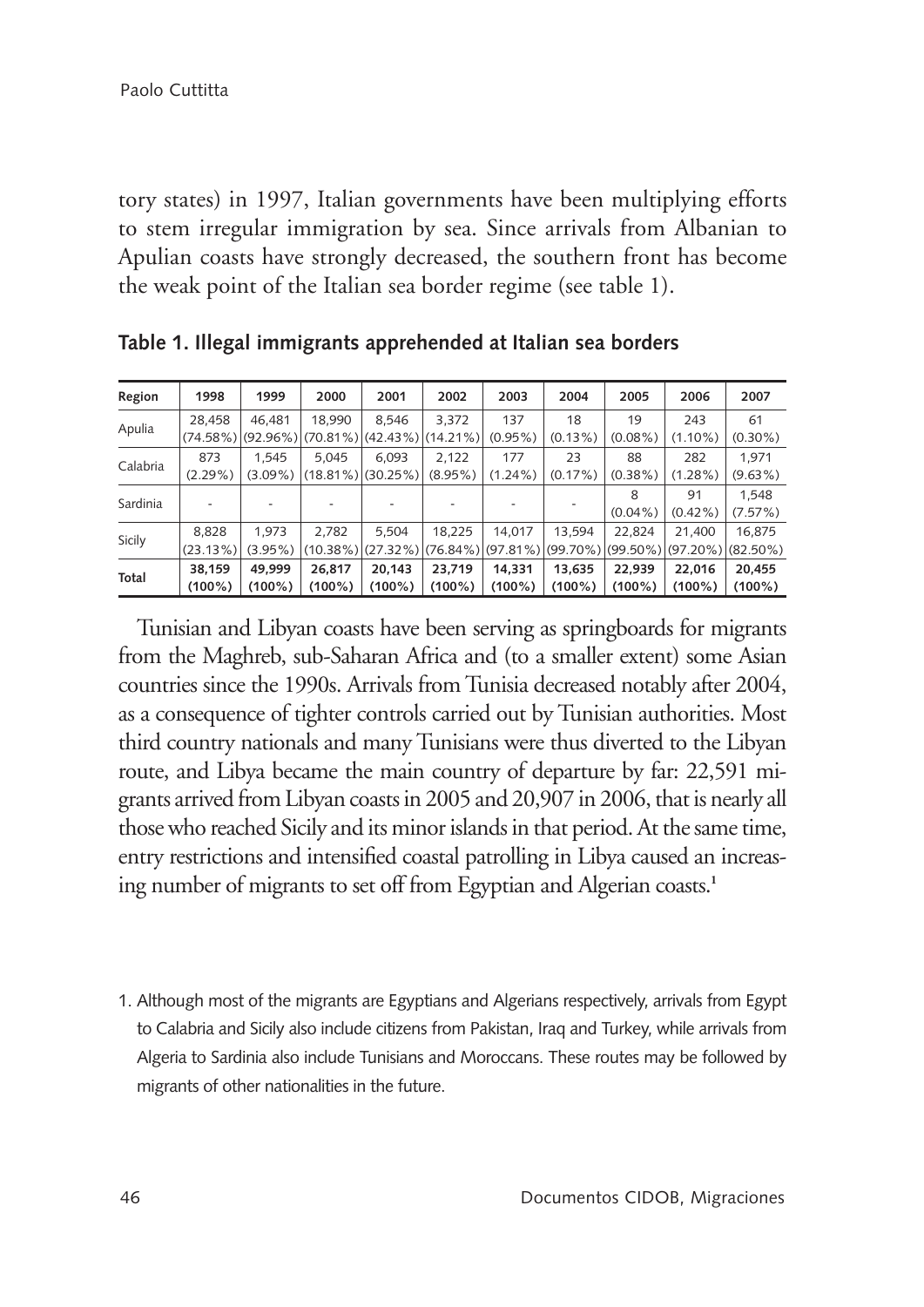The main outcome of increased controls seems thus to be the differentiation and diversification of migration routes, rather than the reduction of irregular migration and the defeat of criminal organisations. This means that routes become longer and more dangerous, resulting not only in an increase of casualties but also in higher expenses for migrants and higher revenues for smuggling gangs.

#### **Too Little an Invasion?**

The word "invasion" has been often used to describe the arrival of irregular migrants by sea. In 2004 the minister of Interior Pisanu spoke of an "assault on Italian coasts". In 2008 the vice-minister of Interior Palma spoke of an "aggression".

In fact the number of people entering or trying to enter Italy irregularly by sea is much smaller than it is generally perceived. Twenty thousand is a small number if we relate it to the nearly 4 million foreigners residing regularly in Italy. It becomes smaller if we compare it with the demand for foreign workforce in the Italian labour market: Italy allowed the legal entry of 1.6 million foreign workers within the frame of regular immigration quotas in the ten years period from 1998 to 2007; since 1995, in addition to legal immigration quotas, regularisation programmes granted further 1.1 million permits of stay to foreigners who were residing (and working) irregularly in Italy. The number of people arriving irregularly by sea from North Africa becomes even smaller if we relate it to the whole surface and population of the EU (European Union), for only a little part of the migrants entering Italy irregularly wish to remain in the country, while the others (70-75% according to an estimate made by the Italian ministry of interior in 2004) aim at reaching other European countries.

Indeed, only a small percentage of the foreigners who reside irregularly in Italy has entered the country irregularly by sea, while most of them (between 51% and 75% in the period 2000-2006) are overstayers (people who enter the country regularly and remain beyond the expiry date of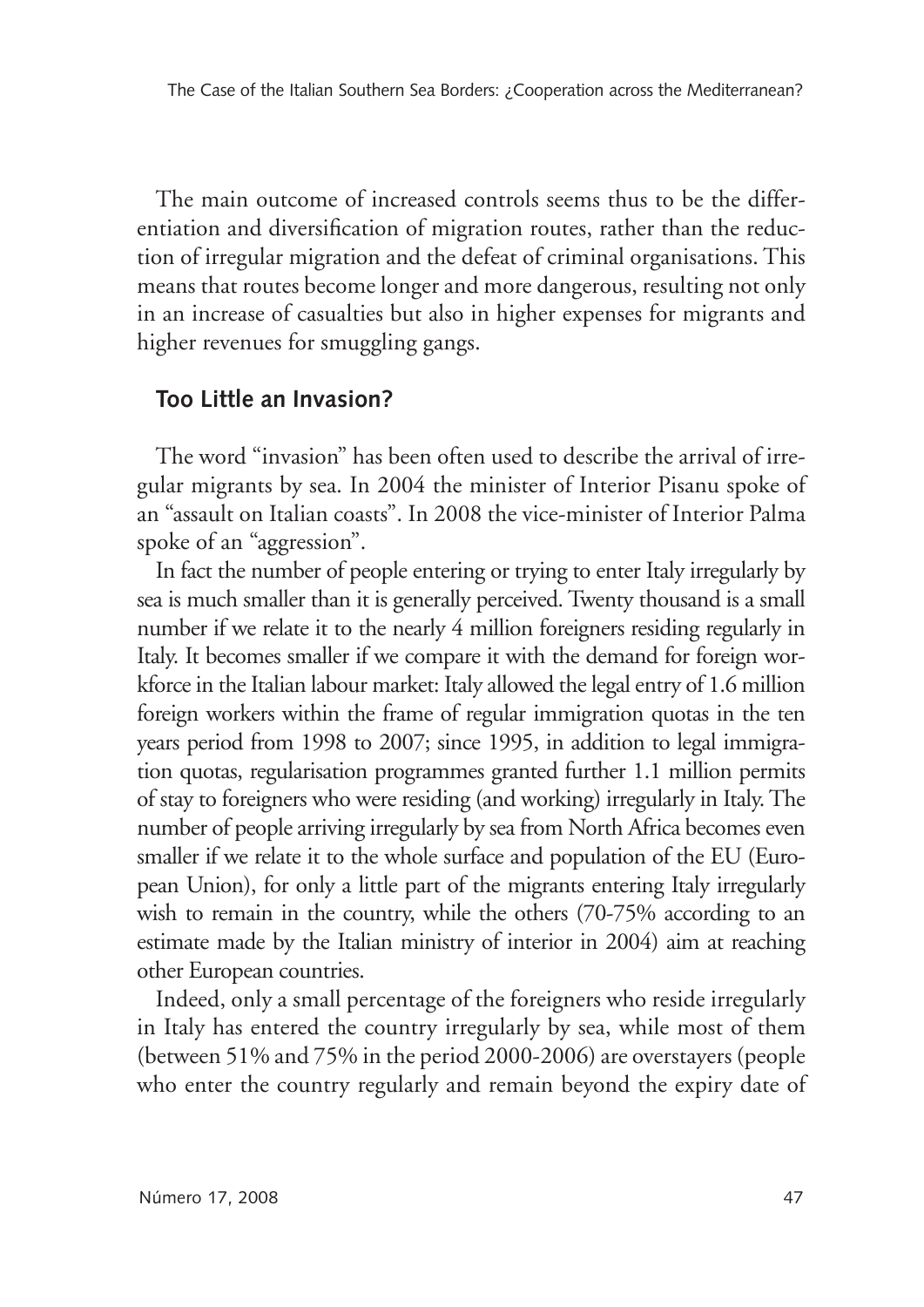their visa or permit of stay), and 15% to 34% have entered the country irregularly by land. The share of irregular arrivals by sea was estimated at 17% in 2000, 12% in 2001, 15% in 2002, 10% in 2003, 4% in 2004, 14% in 2005, 13% in 2006 by the Italian ministry of Interior.

On the other hand, the percentage of arrivals by sea on total irregular immigration increases if calculated only on citizens of African countries. This is the first reason why Italian governments have been stressing the importance of strengthening surveillance of southern sea borders. Furthermore, many of those who attempt the sea crossing are fleeing persecution in their home country. Should they reach Italian territory, Italy would be the sole EU member state responsible for their asylum applications**<sup>2</sup>** and should grant them protection, a permit of stay and a number of rights and entitlements. Although Italy's refugee population is far below the EU average, this is a burden that Italian authorities would prefer to avoid.

Besides, there are at least two further internal political motivations. First, arrivals by sea (including casualties) have a much stronger mediatic impact on public opinion than overstayers and immigrants entering the country illegally by land do have. Secondly, the attempt to link the fight against illegal immigration with the fight against international terrorism has increased fear against arrivals from North Africa.**<sup>3</sup>** For both

- 2. According to the EU Council regulation No. 343/2003 of 18 February 2003 establishing the criteria and mechanisms for determining the member state responsible for examining an asylum application lodged in one of the member states by a third-country national.
- 3. In 2004, under the second Berlusconi government, the minister of Defence Martino said "illegal immigration is infiltrated by Al Qaeda" and is often managed "by terrorists". In September 2006, under the second Prodi government, the vice-minister of Interior Lucidi said that the link connecting illegal immigration "with international terrorism requires a particular surveillance of clandestine immigrants from the Horn of Africa as well as from the sub-Saharan region, where Islamic fundamentalism is spreading rapidly".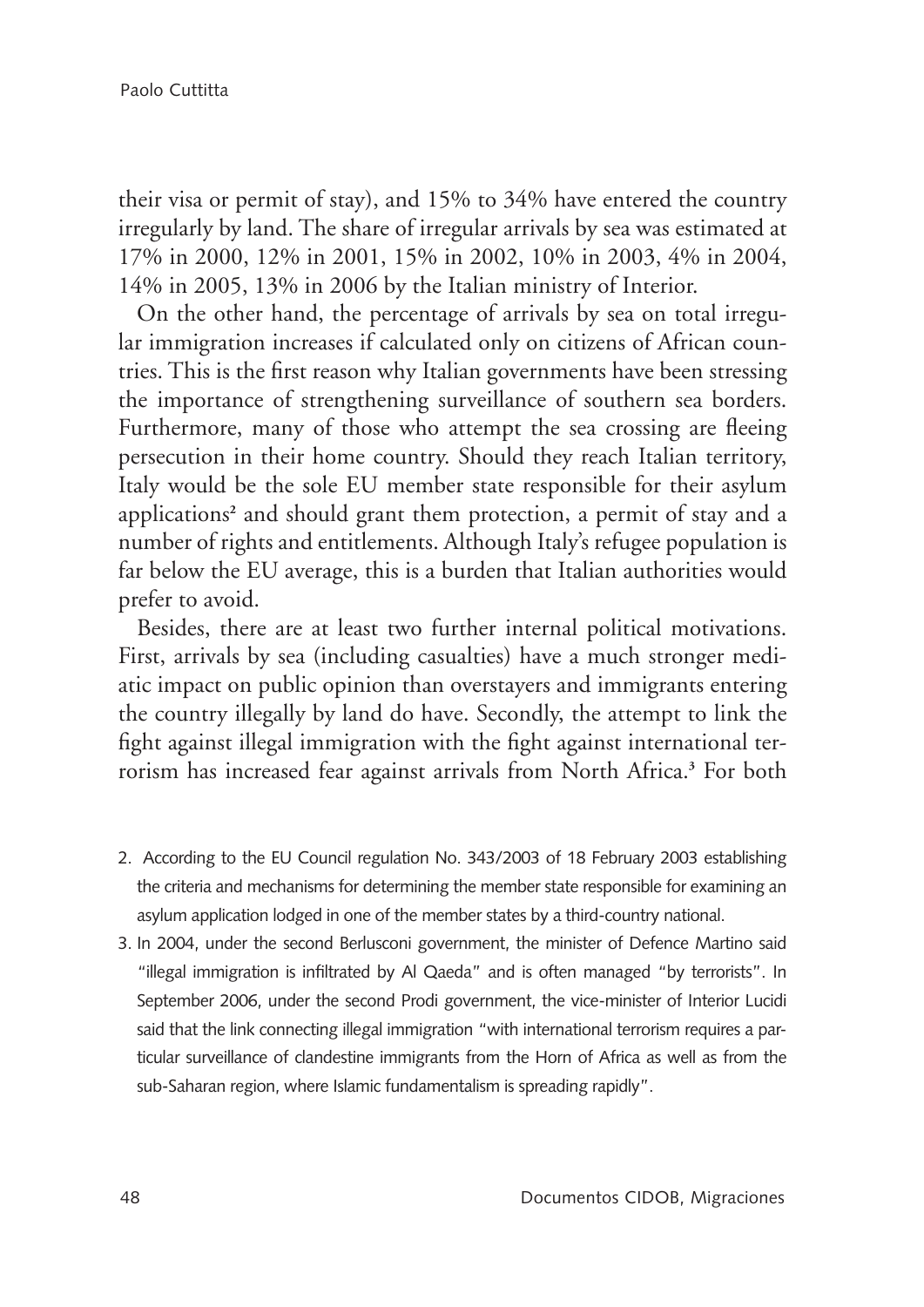reasons, most political parties' propaganda includes the engagement for strengthening southern sea border controls and reinforcing cooperation with NAMCs.

Since the mid-1990s all Italian governments have been carrying out a process of delocalisation and externalisation of border controls. After the centre-left governments had fostered cooperation with NAMCs and signed the first cooperation agreements in the late 1990s, the centre-right government amended Italian legislation in the summer of 2002, with the aim of making rejections at the borders and expulsions more effective. Navy ships were allowed to board vessels suspected of transporting illegal immigrants also outside Italian territorial waters. Dozens of patrol boats, naval ships and aircrafts, and thousands of people, are now deployed for the surveillance of the Mediterranean. The new centre-left cabinet appointed in 2006 did not resume deportations to Libya (which had been carried out by the previous government since 2004), but it strengthened cooperation with Libya in order to stop migrants before they could leave Libyan coasts. Now, in the early summer of 2008, the newly-appointed cabinet has started again immediate rejections from Lampedusa to Egypt, and premier Berlusconi has met colonel Ghadafi in Libya in order to discuss further cooperation.

### **Cooperation across the Mediterranean**

In the last ten years, not only did Italy strengthen surveillance in and over international waters, but it also requested EU participation in the protection of southern EU Mediterranean borders. Patrols composed of border guards from different EU member states patrolled the Strait of Sicily within the Neptune project from September 2003 to 2005. Since 2006 EU member states have cooperated for short periods in operation Nautilus under the coordination of FRONTEX (European Agency for the Management of Operational Cooperation at the External Borders of the European Union).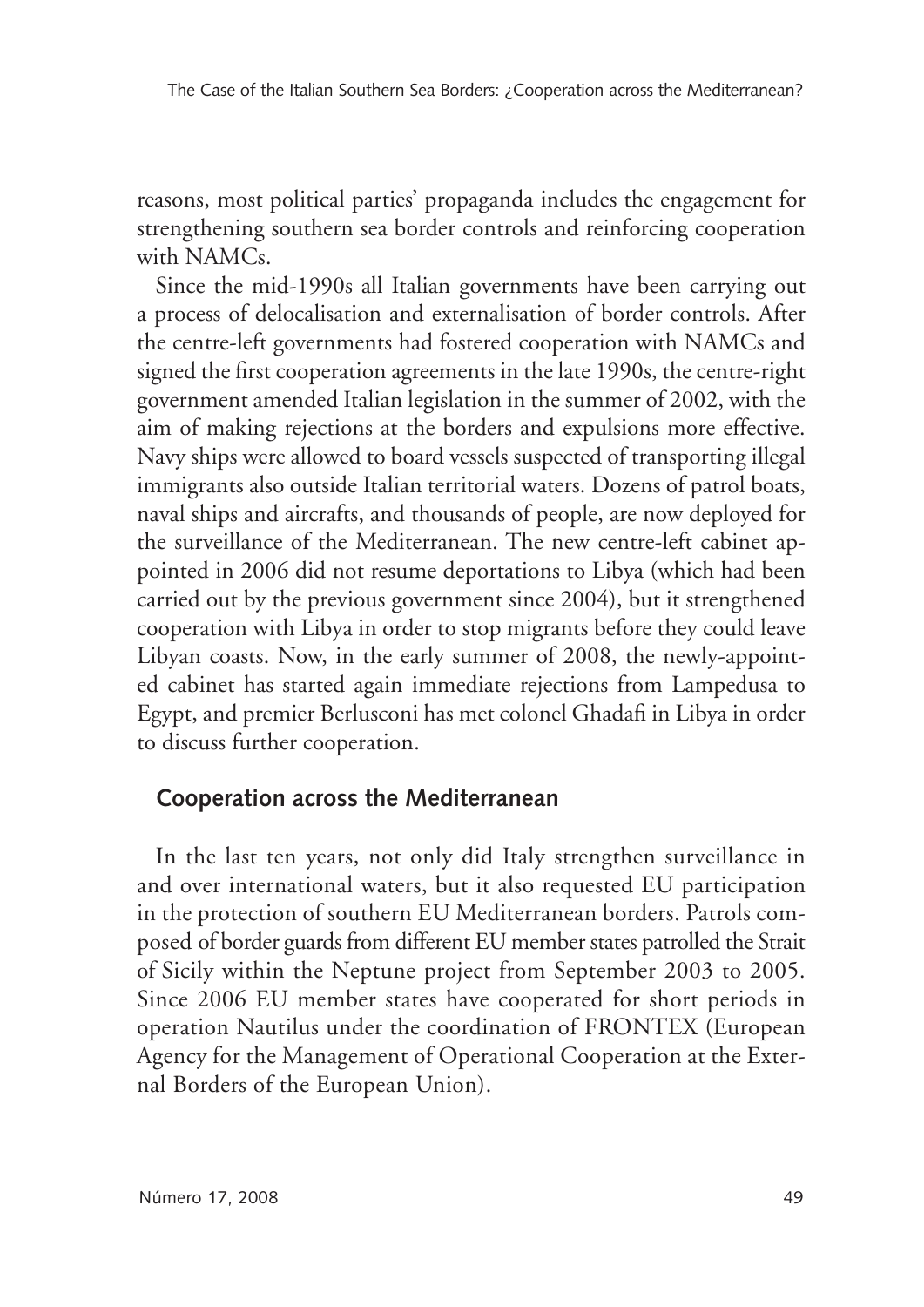In the same ten-year period, Italy also requested NAMCs to: a) Cooperate with Italian police against irregular migration and organised smuggling, and engage in signing formal police cooperation agreements for this purpose; b) Readmit irregular immigrants (including their own nationals as well as third country nationals setting off from their coasts), and engage in signing formal readmission agreements for this purpose; c) Strengthen regulations on the emigration of their citizens and on the immigration and stay of foreign citizens; d) Strengthen surveillance at their land borders (in order to prevent the inflow of would-be transit migrants from neighbouring countries) as well as on their coastlines (in order to prevent the departure of migrant boats towards Italy); e) Extend controls not only all over their territories (in order to apprehend irregular immigrants and expel them) but also over international waters (in order to take back migrants departed from their coasts); f) Improve legislation and capacity in the field of asylum and protection.

These requests have been at least partly met.

All NAMCs have signed and implemented police cooperation agreements (see table 2) and have been carrying out cooperation activities with Italian authorities, such as exchange of information, joint investigation and joint patrolling actions. Liaison officers from the Italian ministry of Interior have been dispatched to all NAMCs in order to coordinate police cooperation activities.

New laws on emigration, immigration and the stay of foreigners have been passed in all NAMCs, introducing penalties for irregular migrants and facilitators.

Morocco, Algeria, Tunisia and Egypt now cooperate in the readmission of their citizens who cross the Mediterranean irregularly (Cuttitta, 2008a).**<sup>4</sup>** Tunisia and Libya have also readmitted third country nation-

4. These countries have all signed readmission agreements with Italy, but readmissions have often been carried out even before the agreements were signed or came into force.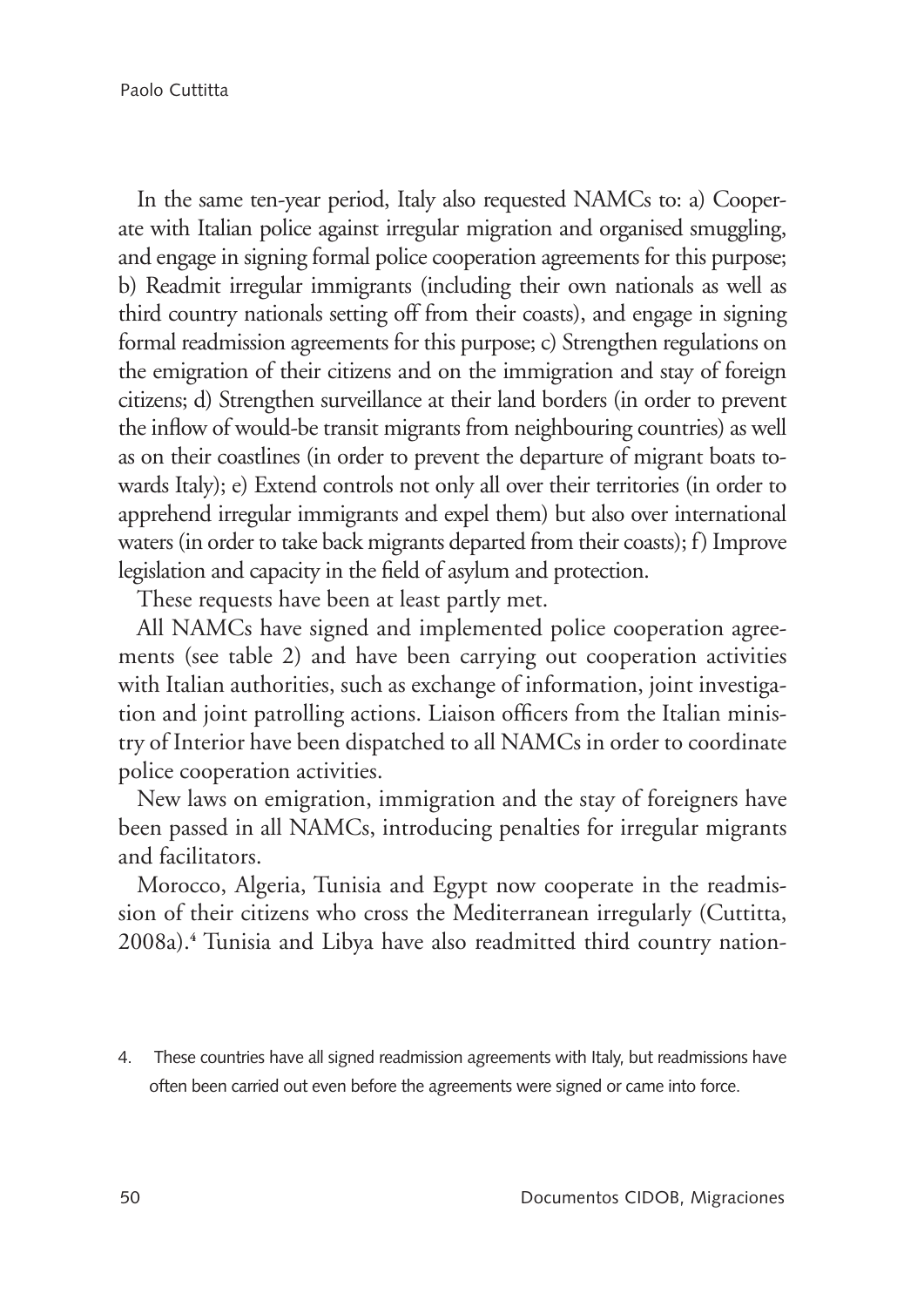als from Italian territory (readmissions to Libya were carried out in the absence of an official readmission agreement).

| Country | <b>Type of Agreement</b>           | Place and date of signature |  |  |  |
|---------|------------------------------------|-----------------------------|--|--|--|
| Algeria | Police cooperation                 | Algiers, 22 November1999    |  |  |  |
| Algeria | Readmission                        | Rome, 24 February 2000      |  |  |  |
| Algeria | Executive agreement                | Rome, 9 October 2000        |  |  |  |
| Egypt   | Police cooperation                 | Cairo, 18 June 2000         |  |  |  |
| Egypt   | Readmission                        | Rome, 9 January 2007        |  |  |  |
| Libya   | Police cooperation                 | Rome, 13 December 2000      |  |  |  |
| Libya   | Police cooperation                 | Tripoli, 3 July 2003        |  |  |  |
| Libya   | Police cooperation                 | Tripoli, 29 December 2007   |  |  |  |
| Morocco | Readmission                        | Rabat, 27 July 1998         |  |  |  |
| Morocco | Executive agreement                | Rome, 18 June 1999          |  |  |  |
| Tunisia | Readmission and police cooperation | Rome, 6 August 1998         |  |  |  |
| Tunisia | Police cooperation                 | Tunis, 13 December 2003     |  |  |  |

**Table 2. Agreements signed with North African countries**

Tunisia, Libya and – more recently – also Algeria and Egypt have strengthened surveillance over their coastlines according to Italian requests, and they also seize boats and take back migrants from both national and international waters. Actions on the high seas have been carried out also in cooperation with Italian authorities. On several occasions since 2003 Italian authorities, after apprehending migrants in international waters, handed them over to Tunisian patrols that returned them to Tunisia.

Raids against irregular immigrants all over the national territories (particularly in the districts of larger cities where irregular immigrants live, or in informal camps set up by migrants in border regions) have become daily work for police forces of NAMCs. The Jamahiriya News Agency (JANA) announced on 16 January 2008 that Libyan authorities would "demolish huts and cottages that shelter illegal residents" and "immediately gather all foreigners illegally residing in Libya for immediate deportation". Indeed, Libya has been an immigration country long before becoming also a country of transit, and foreigners were occasionally subject to deportations long before Italy started pressuring Libya for tighter controls. Nevertheless, the continuous and systematic deportations of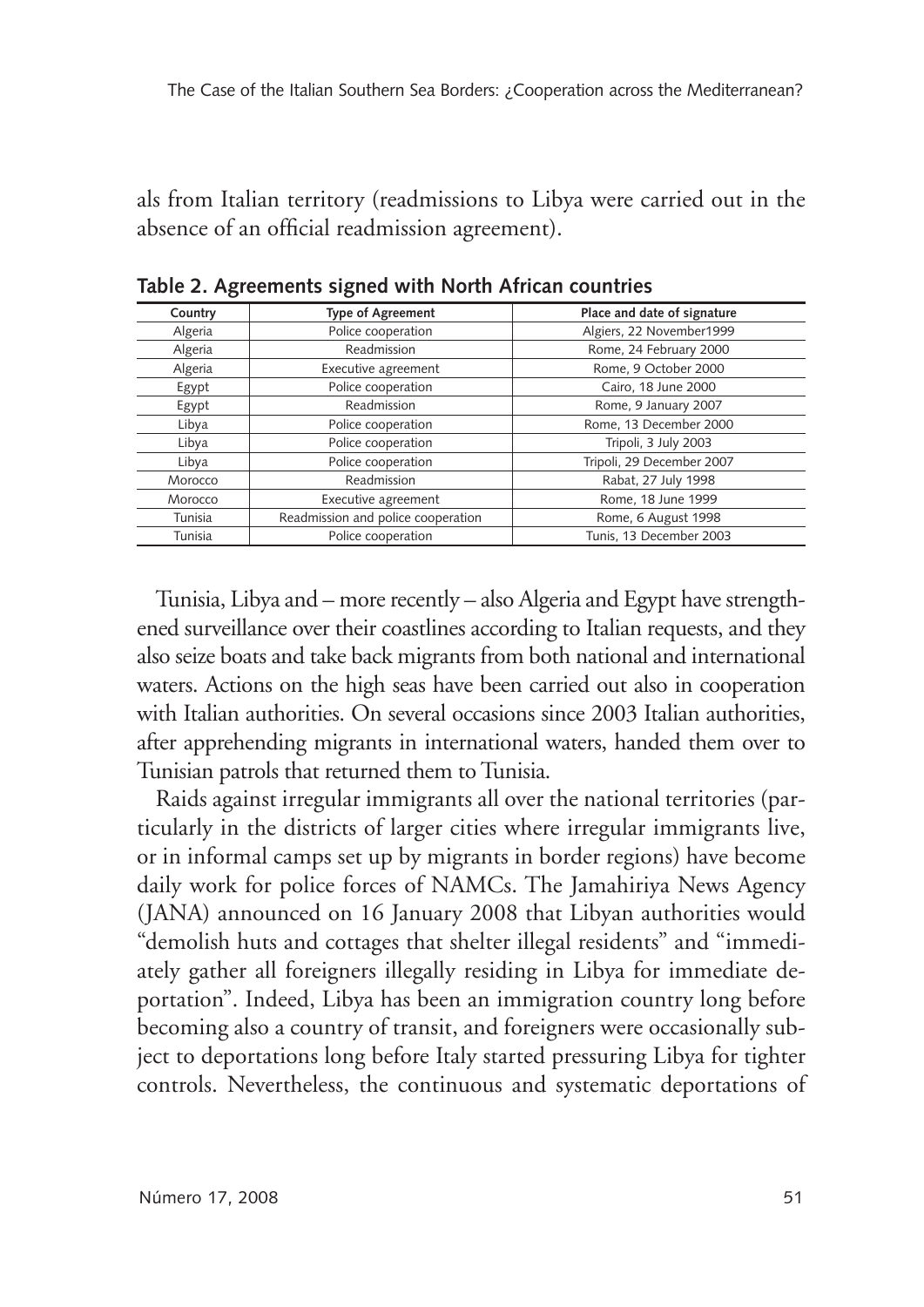tens of thousands of foreigners every year since 2003 was definitely determined by Italian pressure. Libyan authorities repatriated around 43,000 illegal immigrants in 2003, 54,000 in 2004, 47,991 in 2005, 53,842 in 2006, while in May 2007 around 60,000 foreigners were awaiting their expulsion in Libyan detention centres. Also Algeria has increased arrests and deportations: over 12,000 foreigners were removed only from the Tamanrasset district in 2007.

As regards the improvement of national protection systems, NAMCs have been more reluctant, and Italian (and EU) pressure might have not been strong enough. Although the UNHCR (United Nations High Commissioner for Refugees) is de facto allowed to operate in all NAMCs (but it must be stressed that its activity in Libya is not formally recognised), not only asylum seekers but even people who have been already granted the refugee status by the UNHCR are often subject to arbitrary arrest and deportation by the local authorities.

Thus, Italian border controls have been not only delocalised to international waters (through Italian and EU patrolling) and to the territories of NAMCs (through the establishment of a network of liaison officers operating in these countries), but they have been also externalised, insofar as they are now partly carried out by external actors, that is by NAMCs (and cooperating international and non-governmental organisations), on behalf of the Italian government.

#### **Incentives for Cooperation**

As early as 1998 the first Italian-Tunisian agreement on police cooperation and readmission stated that Italy would grant Tunisia technical, operational and financial support, as well as a preferential treatment with regard to immigration quotas. Nine years later, the Italian minister of Interior, Giuliano Amato, explained that Egypt had laid "fair claims" for more legal immigration and development cooperation before signing the readmission agreement in January 2007.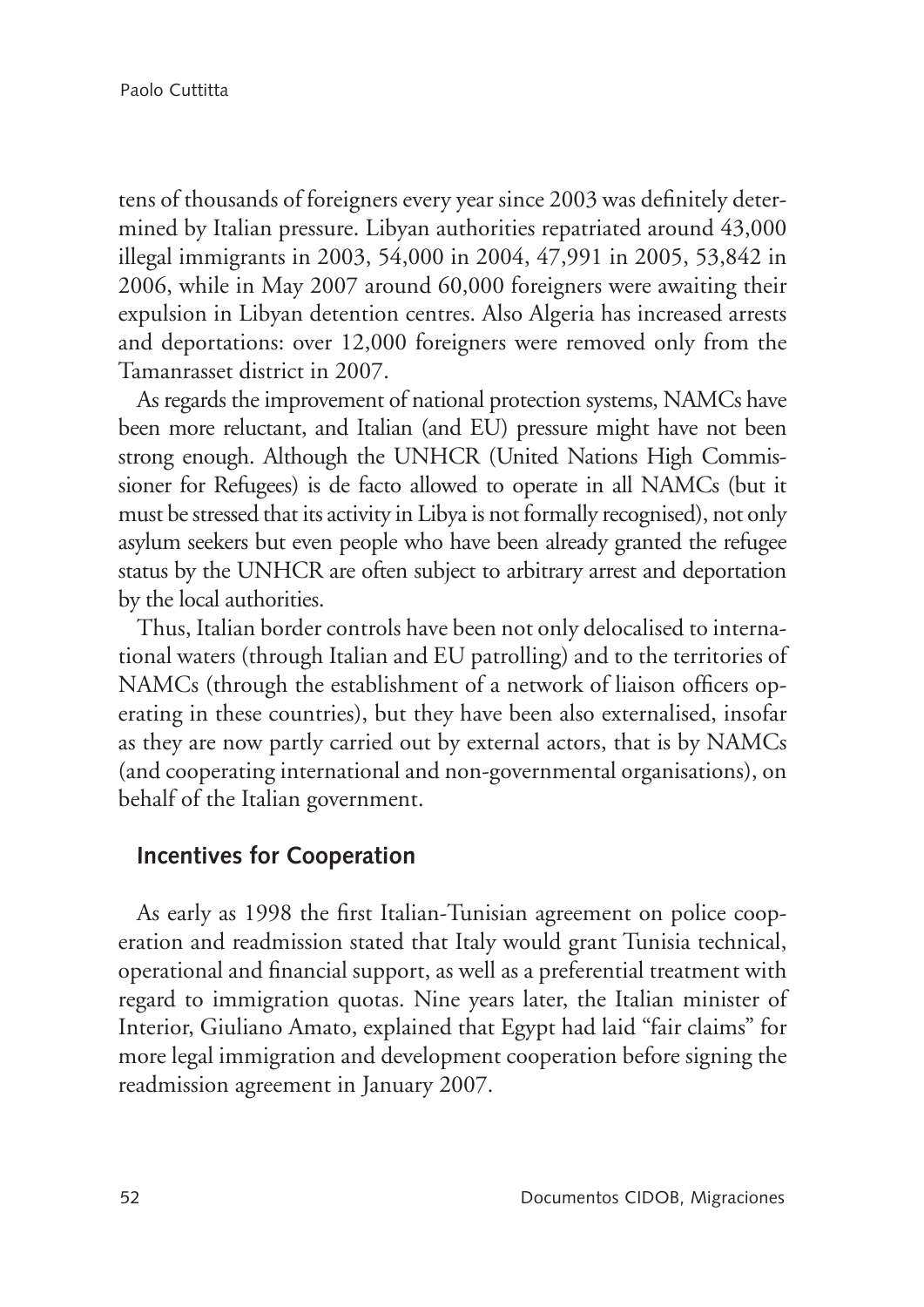Over the last decade, Italy has been offering incentives to NAMCs in exchange for the cooperation in the management of irregular migration (Cuttitta, 2008a, 2008b). Not only do NAMCs lack the necessary resources to tackle irregular migration effectively, but they often also lack any interest in it. Countries of origin like Morocco, Tunisia, Algeria and Egypt benefit from high levels of emigration resulting both in a decrease of internal unemployment and in an increase of remittance flows. Countries of transit may have no interest in stopping irregular migration either. On the contrary, they may benefit from transit migration movements, from cheap foreign workforce from sub-Saharan countries and from maintaining good relations with neighbouring countries of origin. For all these reasons, convincing arguments are needed in order to gain collaboration from NAMCs of transit and origin. In some cases these countries have been able to "capitalise on their participation in the joint management of migration flows and border controls" (CASSARINO, 2005) and gain important benefits in exchange for their cooperation. Libya is probably the best example, but also other countries have learnt that they can make best conditions for cooperating with Italy and the EU.

Incentives offered by Italy are the following: a) Legal immigration opportunities for citizens of cooperating countries; b) Development cooperation; c) Technical assistance, financial assistance and training programmes for authorities of NAMCs; d) International political support and increased trade partnership.

Morocco and Tunisia were the first NAMCs to sign readmission and police cooperation agreements as early as 1998, and they were also the first to be granted reserved shares for their citizens within the frame of the Italian quota system for legal immigration of foreign workforce. Egyptian citizens obtained a reserved share for the first time in Autumn 2002, when Italian and Egyptian authorities implemented the police cooperation agreement of 2000 and started the joint control of the Suez Canal in order to stop the irregular transit of migrants from Sri Lanka. Algeria was not granted a reserved share until 2007. The Algerian reserved share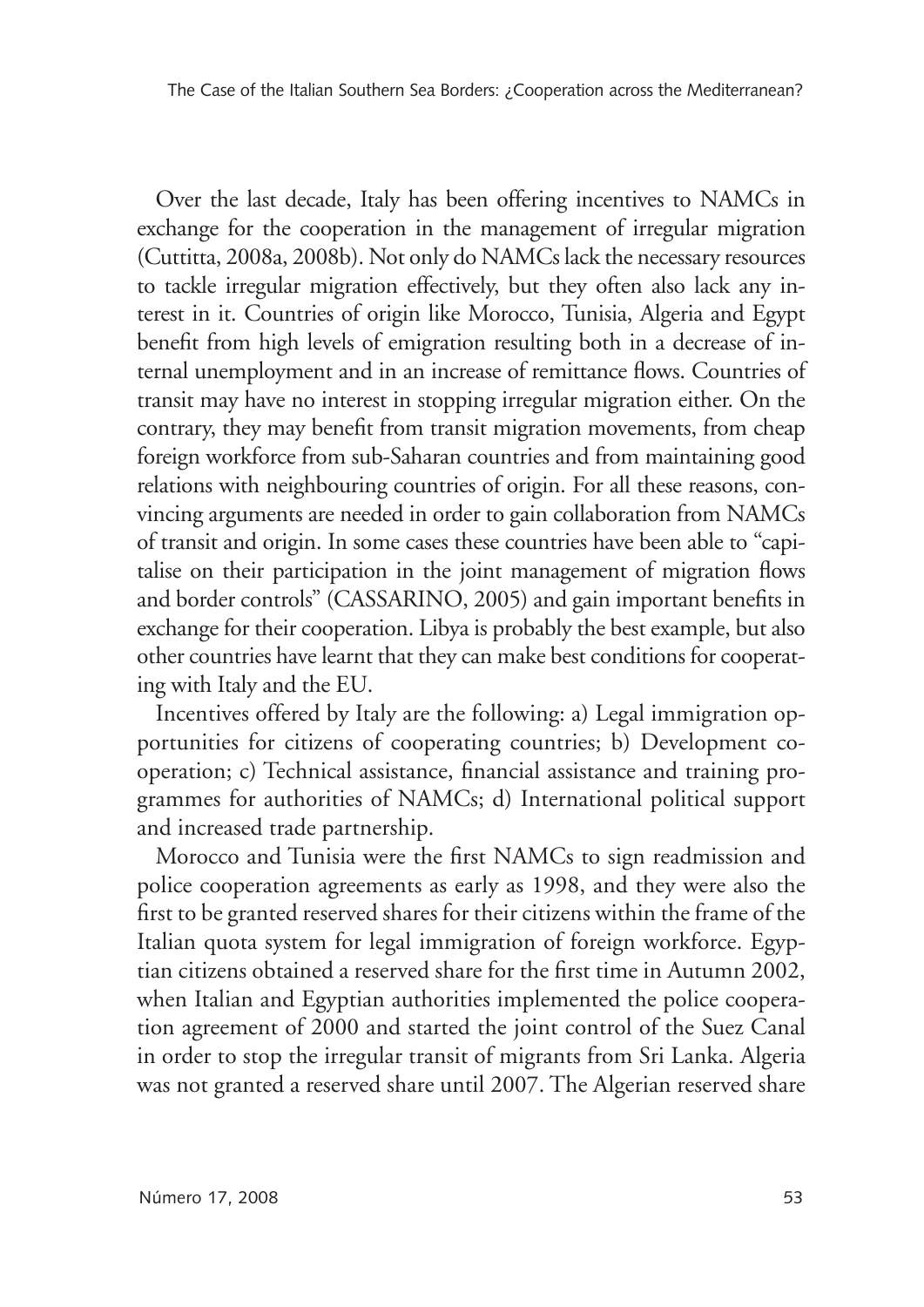was not only a reward for the ratification of the readmission agreement in October 2006 and for the readmissions already carried out, but also an incentive for further improving cooperation after the strong increase of migrant boats arriving from Algerian coasts.

The link between development cooperation and cooperation against irregular migration was ratified by law 189 of 2002: article 1 states that the Italian government, when concluding or assessing cooperation and aid programmes with non-EU countries, shall also consider the cooperation offered by the relevant country in the prevention of illegal migration flows. Cooperation and aid programmes are subject to reassessment if the relevant countries do not adopt appropriate measures. In fact, the principle of conditional development cooperation had already been put into practice by the previous two governments. Development cooperation with Morocco and Tunisia was resumed and increased in 1998, when both countries signed agreements on police cooperation and readmission. Also the Italian-Egyptian agreement on debt for development swap of February 2001 followed the signature of the police cooperation agreement, and the number of ongoing Italian development cooperation projects with Egypt has notably increased since 2002, that is since actual police cooperation started.

Since part of the aid is allocated to activities related to border controls and migration management, it could be argued that development projects are (at least partly) an instrument of direct assistance in this field, rather than a reward for increased cooperation.

On the other hand, direct assistance is mainly granted through other channels, activated and managed by the Ministry of the Interior. Italy has provided Tunisian, Libyan and Egyptian authorities with technical equipment such as vehicles (patrol boats and four-wheel-drive land vehicles), satellite systems, falsified document detectors, night vision devices, computers, tents etc. Furthermore, Italian authorities organised bilateral training programmes for Tunisian, Libyan and Egyptian police officers. In this field, Italy also participates in a specific EU funded project,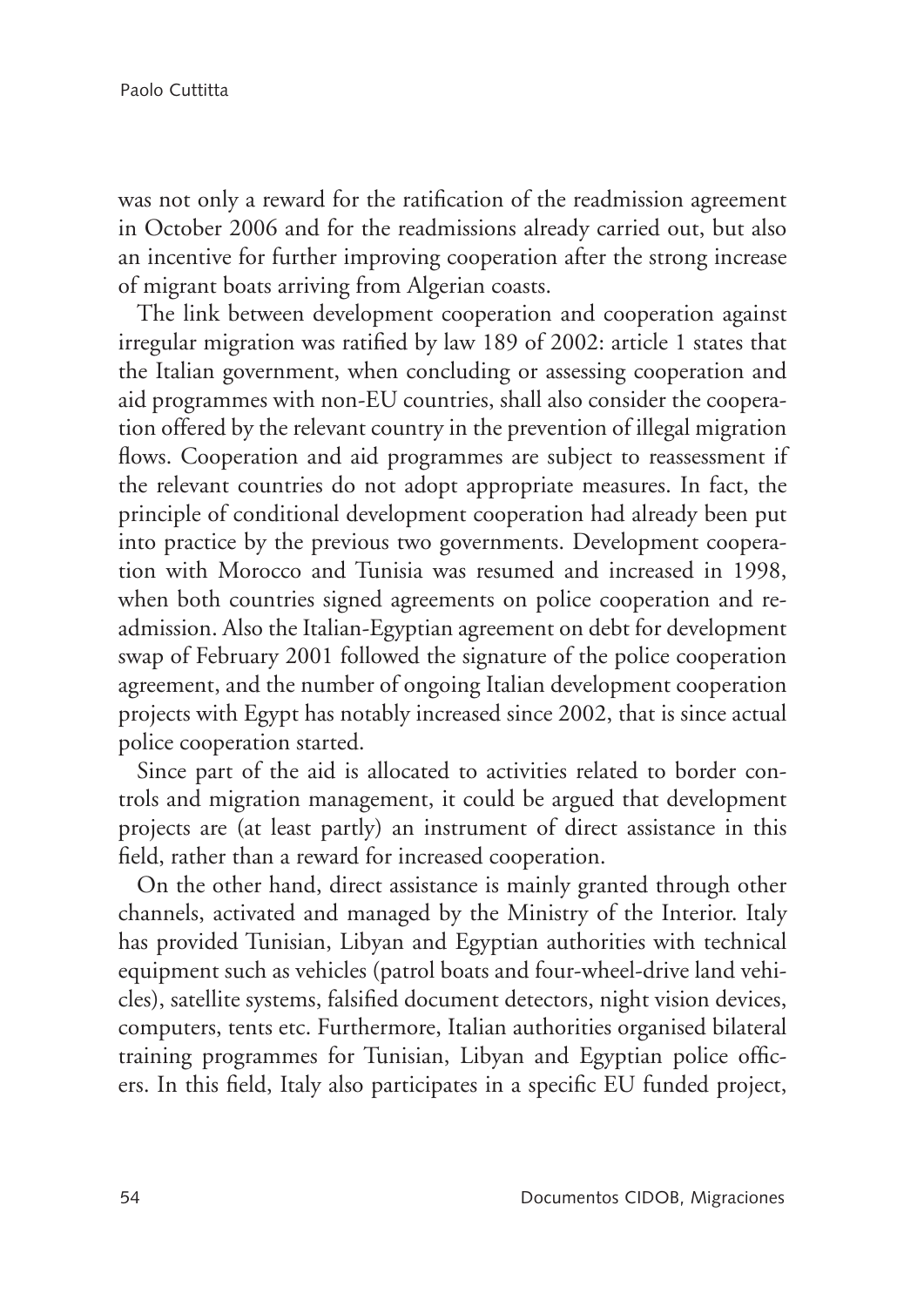named "Across Sahara", offering training to the Libyan police. "Trim" is the name of another EU-funded project supporting the return of irregular migrants from Libya to Niger and Chad with the participation of the Italian government. Italy has supported repatriations from NAMCs also within bilateral cooperation frameworks. In 2003 and 2004 Egypt was offered charter flights for the repatriation of migrants who had been apprehended in the Suez Canal while on their way from Sri Lanka to Italy. In the same period, Italy also paid 50 charter flights to repatriate 5,688 persons from Libya to ten different countries. Finally, Italy has offered Libya the construction of detention centres:**<sup>5</sup>** between 2004 and 2005 the Italian government allocated 6.6 million euro for a detention centre in Gharyan and 5.2 million euro for a centre in Kufra. The following government formally changed the destination of the buildings: the Gharyan centre was opened in June 2007 as a training centre for Libyan police, while the Kufra centre was officially converted into a border medical centre – but its construction had not yet started as of July 2007. However, the centres will be managed by Libyan and not by Italian authorities, so it will be up to them to decide how to use them in fact.

The question of migration and border controls in the relations between Italy and NAMCs must be seen also within the general framework of consolidated economic and political bilateral partnerships. Italy is the main trade partner of Libya and Egypt and one of the main partners of Tunisia, Algeria and Morocco. The undemocratic regimes of Algeria, Tunisia, Morocco and Egypt have long been enjoying the international political support of Italy and the EU, and such support also strengthens their position against internal opposition. Since part of the opposition

5. Tunisia instead did not accept Italian funding for detention centres, probably fearing this would lead to Italian interferences in domestic questions such as the management of the centres and the expulsion of detainees.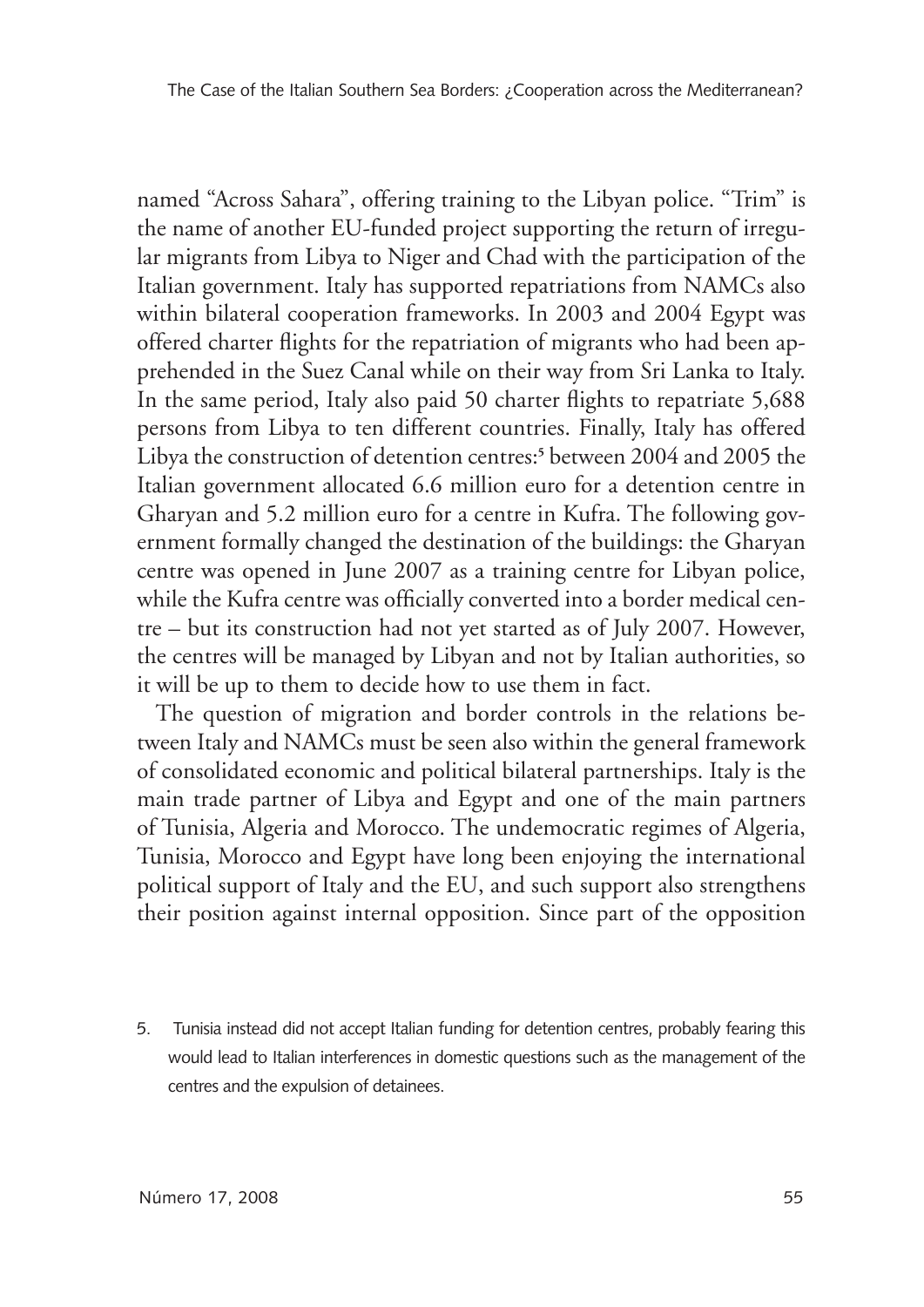in their territories is led by Islamic fundamentalist movements, these regimes are particularly willing to cooperate with European countries against the threat of terrorism and in security issues in general – and security issues also include migration, from the EU's point of view.

Also Italian-Libyan relations are a good example of the existing link between migration issues and economic and political ties: during the period of international isolation, Libya asked Italy, in exchange for Libyan cooperation against irregular migration, to pressure the EU for ending the arms embargo imposed on Libya in 1986. It was no coincidence that a week after Libya accepted to readmit into its territory irregular immigrants who had reached Italy from Libyan coasts, Italian premier Berlusconi travelled to Mellitah (Libya) to open the biggest Mediterranean gas pipeline, which has been supplying Italy with Libyan methane since then, and a further four days later the EU lifted the arms embargo on Libya. Currently, Libya – which was an Italian colony from 1911 to 1943 – is still bargaining with Italy over the reparations for the colonial period.

#### **Human Rights at Stake**

The policy and practice of preventing migrants from leaving North African coasts, or returning them from Italian territory or international waters, is questionable from a juridical and/or ethical point of view.

Transit migrants are forced to remain in (or are forcibly sent back to) countries where their basic rights are systematically violated. Not only are all migrants subject to inhuman treatments, unlimited detention and mass deportation by local authorities, but even refugees run the risk to be returned to countries where they fear persecution or the death penalty. For example, Eritrean political opposers have been repeatedly repatriated from NAMCs in recent years. Hundreds of Eritreans have been repatriated from Egypt in 2008. Large numbers of Eritreans have been repatriated by Libyan authorities at least until 2007: a repatriation flight was financed by the Italian government in July 2004, whereas other returns were carried out without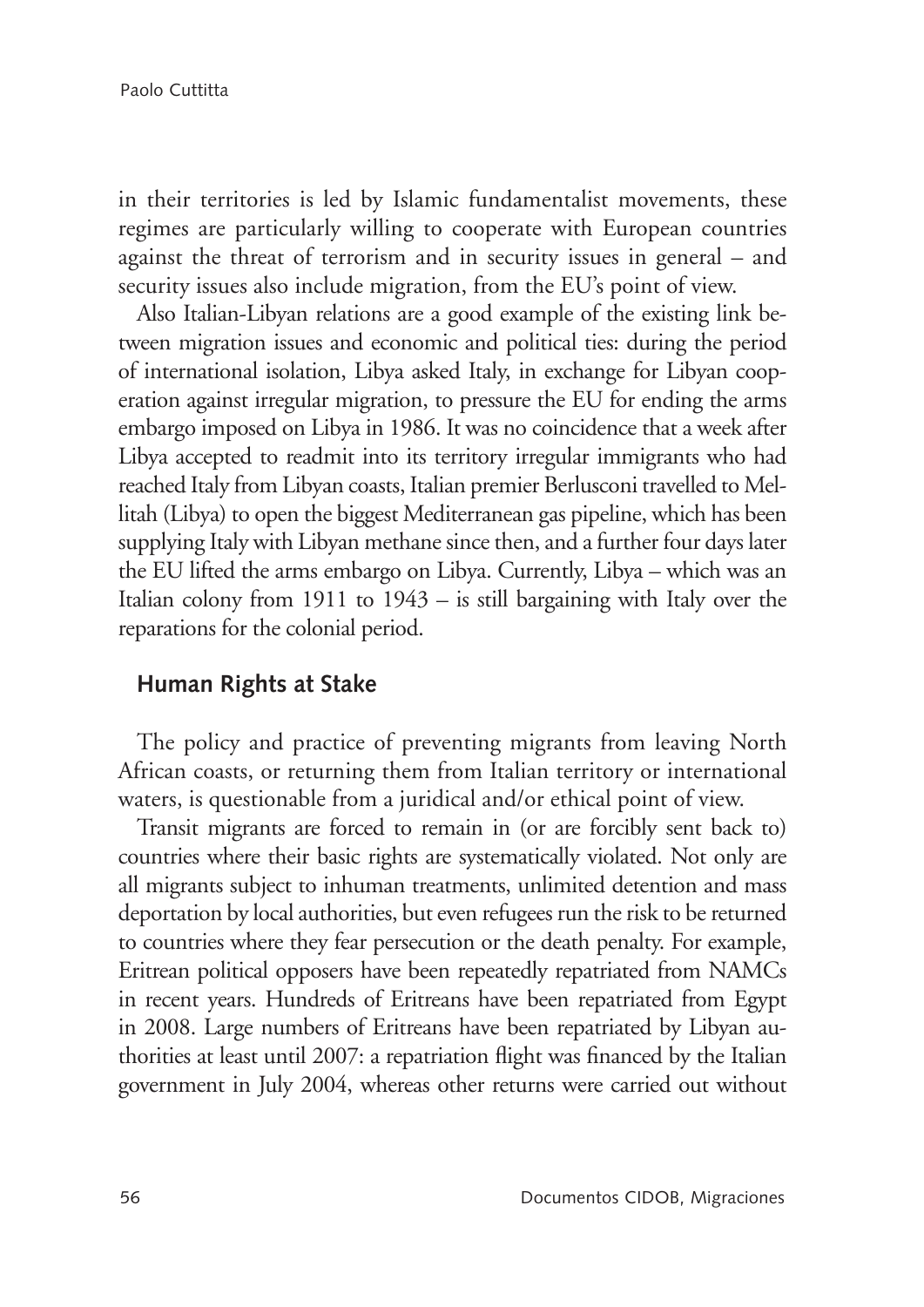Italian support. While around 70 Eritreans were resettled from Libya to Italy between November 2007 and April 2008 (which had never happened before) with the cooperation of UNHCR, IOM (International Organisation for Migration), CIR (Italian Refugee Council) and IOPCR (International Organization for Peace, Care and Relief), many hundreds are still detained in Libyan camps and at risk of being repatriated. It should be stressed that most refugees from sub-Saharan countries – like Eritreans – have no choice but crossing the Mediterranean irregularly if they want to seek protection in Europe. According to Antonio Virgilio, head of the Italian mission of MSF (Médecins Sans Frontières), 30% of the persons arrived in Lampedusa in the first half of 2008 came from the crisis region of the Horn of Africa. According to Laura Boldrini, spokesperson of the UNHCR in Rome, one out of three persons arriving in Italy by sea in 2007 has submitted an asylum application, and one out of five has been granted asylum. It is reasonable to presume that a similar percentage of those who are apprehended before they can attempt the sea crossing would be granted protection in Italy if only they were allowed to get there.

Italy was strongly criticised by the UNHCR, as well as by human rights organisations and other international institutions, for carrying out immediate rejections of irregular immigrants to Libya without prior identification or legal advice since October 2004. Access to the detention centre of Lampedusa before and during return operations was denied to UNHCR as well as to deputies of both the Sicilian and the Italian Parliament. On 14 April 2005 the European Parliament voted a resolution to call on Italy to stop deporting irregular immigrants to Libya. In May 2005 the European Court for Human Rights stopped the expulsion of 11 migrants who had not been immediately returned to Libya with their travel mates upon their arrival in March. Though, Italian authorities continued returning migrants to Libya until January 2006.

Rejections from international waters carried out jointly by Italy and NAMCs do not allow for any verification of identity and origin of migrants (indeed, no information is available about the nationality of the migrants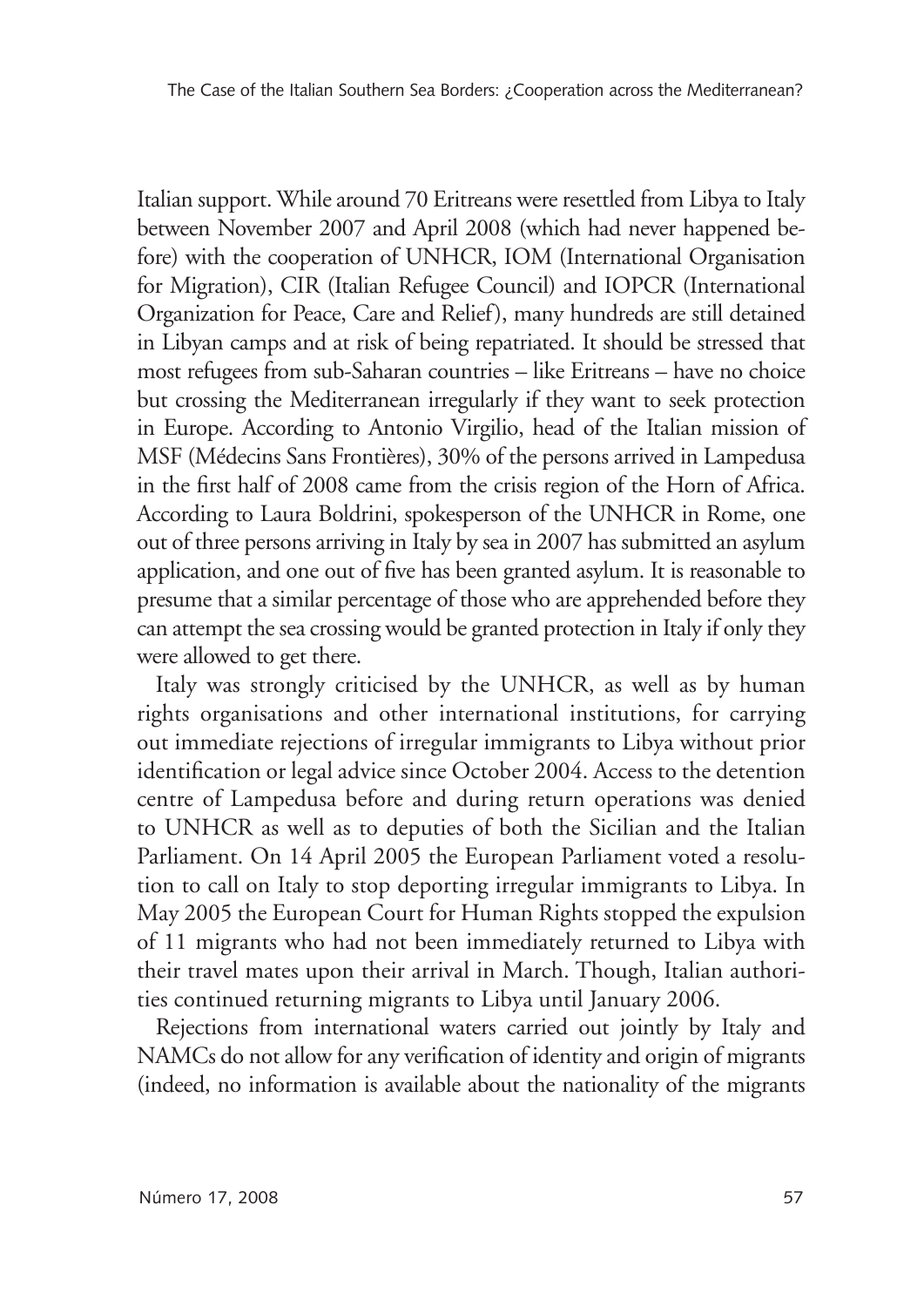returned jointly by Italian and Tunisian authorities), nor for the necessary information to be given to refugees regarding the possibility to apply for protection. This raises the concern that there might be refugees seeking protection among the persons returned. The same question can be raised with regard to FRONTEX interventions on high seas. Within the 2008 sea joint operation Nautilus, "migrants saved in the Libyan Search and Rescue Area (SAR) will be taken to Libya, when not possible to closest safe haven" (FRONTEX, 2008). This confirms that FRONTEX, although it has not yet convinced Libyan authorities to participate in the Nautilus actions, will return migrants to Libya if only it will be allowed to do so.

Indeed, it seems that both Italy and the member states participating in FRONTEX activities operate outside their national territories as if they were not subject to obligations deriving from international refugee law there. On the contrary, there is a widespread (although not unanymous) opinion that "it is the exercise of state jurisdiction vis à vis an individual that determines the engagement of States' obligations under international law, regardless of whether that individual finds himself within or outside the territory of the state" (Gil-Bazo, 2006: 594). In January 2007 also the UNHCR stated that "States are bound by their obligations not to return any person over whom they exercise jurisdiction to a risk of irreparable harm. In determining whether a State's human rights obligations with respect to a particular person are engaged, the decisive criterion is not whether that person is on the State's national territory, or within a territory which is de jure under the sovereign control of the State, but rather whether or not he or she is subject to that State's effective authority and control" (UNHCR, 2007: 16). In other words, these obligations apply "wherever a State exercises jurisdiction, including at the frontier, on the high seas or on the territory of another State" (UNHCR, 2007: 12).

In June 2008, however, UNHCR signed an agreement with FRON-TEX establishing a framework for cooperation, in order to ensure that persons seeking protection are given access to EU territory in compliance with international obligations of the member states.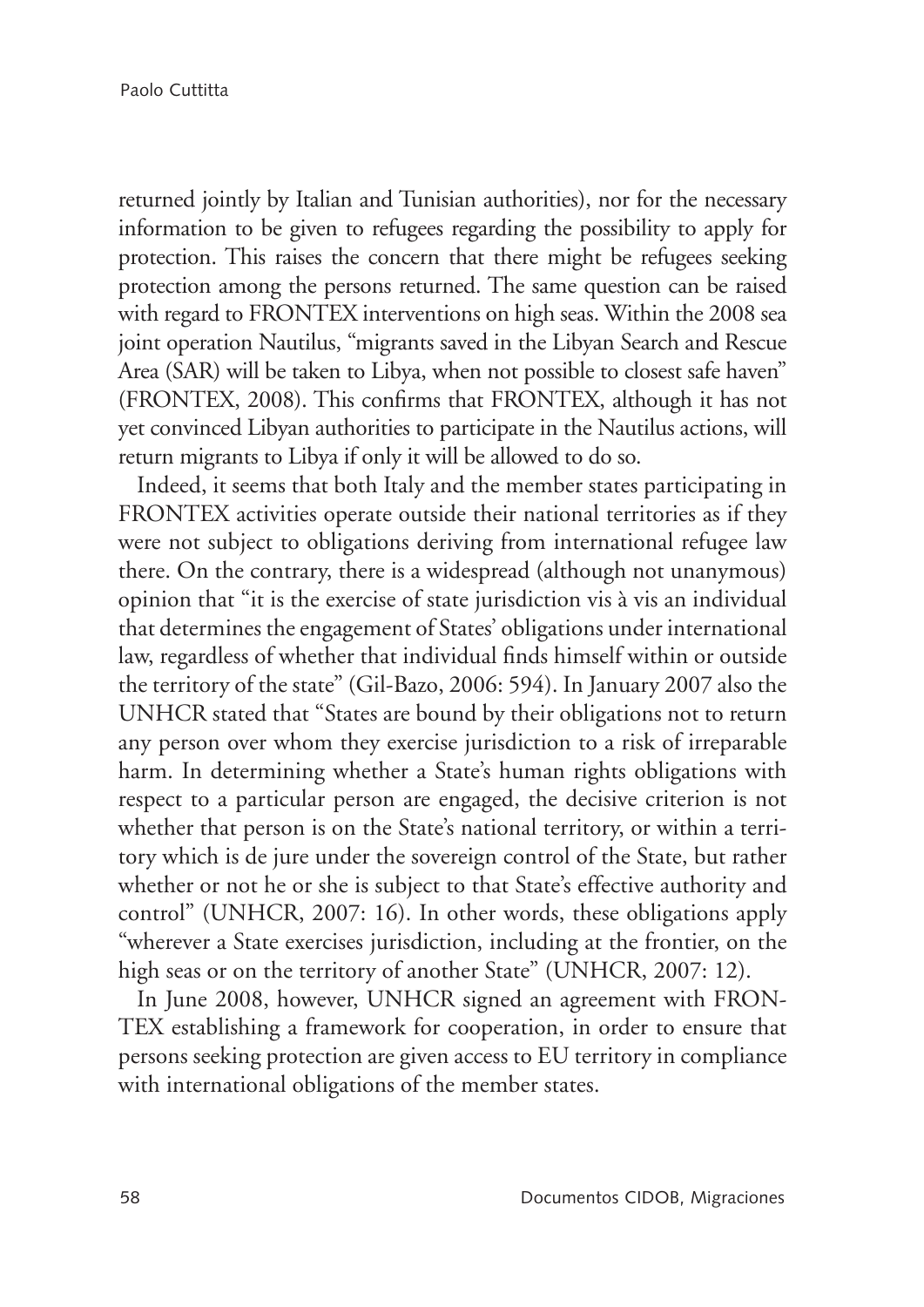#### **Italian Southern Sea Borders within the EU Migration Regime**

I have already mentioned several non-government actors which have joined Italy in the management of its southern sea borders. Indeed, migration controls worldwide have long built up a global network of actors, involving not only states but also international organisations, United Nations agencies, non-governmental organisations etc. (Düvell, 2002). Lampedusa is a good example in this regard. After the period of immediate rejections to Libya the Italian government decided to "humanise" reception conditions on the island in order to prevent too strong international criticism. In February 2006 Lampedusa's detention centre (*centro di permanenza temporanea*) was officially converted into a centre for first aid and assistance (*centro di primo soccorso e assistenza*). Since then, migrants are still detained there, but UNHCR, IOM and Red Cross (since 2006), as well as Save the children (since 2008), are formally allowed to operate in the centre and should prevent any breach of migrants' rights, while MSF is allowed to assist migrants upon their landing on the island.

Thus, non government actors cooperate with Italy and the EU to build up a southern Mediterranean border regime which also includes a "human rights regime" (Karakayali, Tsianos, 2007: 13) that on the one hand represents an instrument for migrants to open the gates of "Fortress Europe", on the other hand grants the label of political correctness to "a process of selective inclusion of migrants" (Mezzadra, 2007: 24) which seems to be based on the exploitation of irregular immigration on a temporary basis, according to the principle of the "revolving door" (Palidda, 2006), as well as on the multiplication and differentiation of legal positions (Cuttitta, 2007). Indeed, the real aim of the current Italian and EU border regime seems not to be "to arrest mobility but to tame it" (Walters, 2004: 248) through the selection of both regular and irregular immigrants.

Part of the process of selective inclusion of irregular immigrants begins at the very southern maritime borders of Italy. Some of the migrants arriving in Lampedusa (or elsewhere on Italian coasts) are first transferred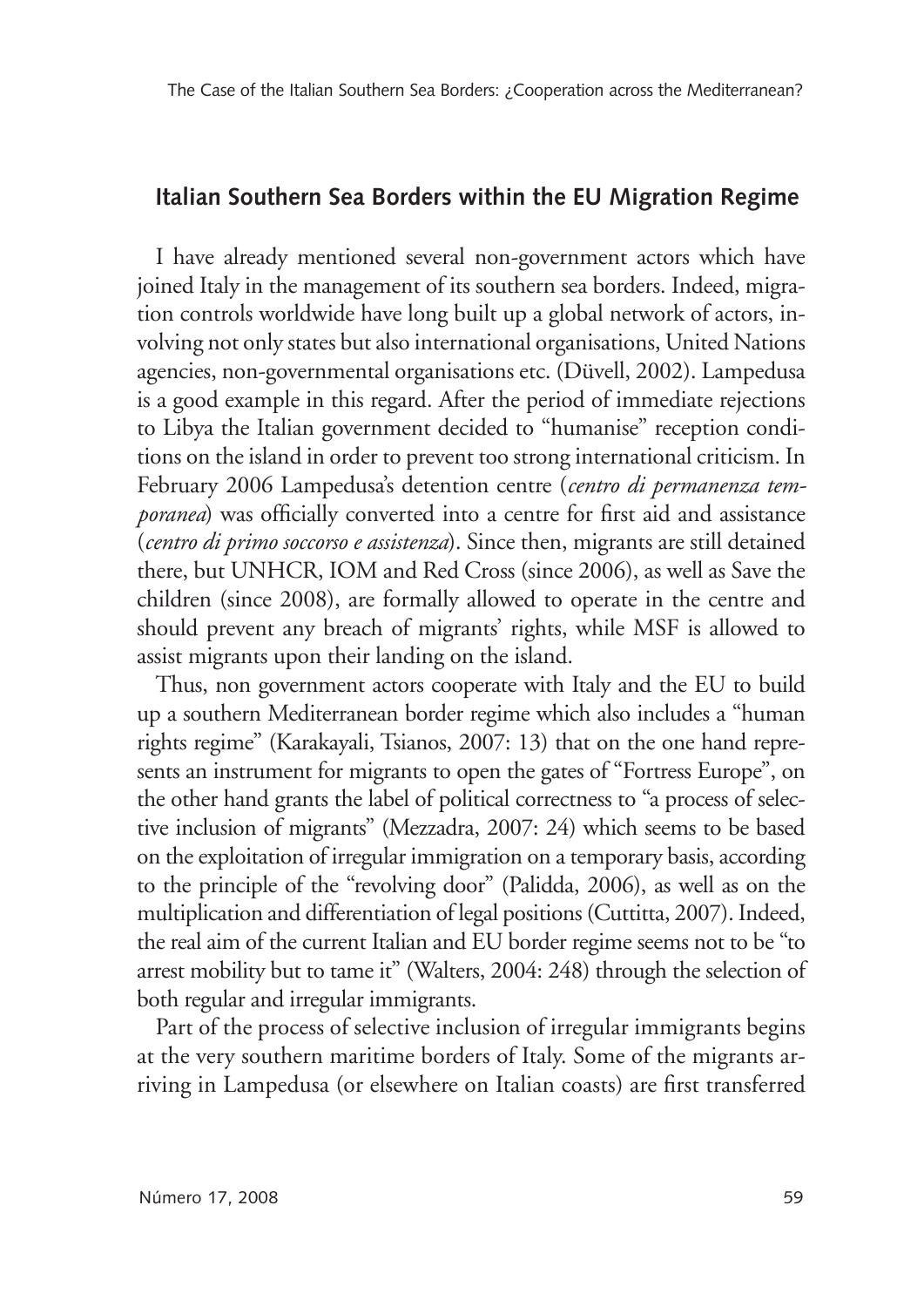to a detention centre and then released upon expiry of the detention duration. Others are not even detained because camps are full: they are just given an expulsion order instead. Some of them will be able to find a job and a way to get a temporary regular status – probably through the "crypto-regularisation" offered by Italy's legal entry quotas (Cuttitta, 2008c). Lampedusa and its camp can thus be seen not only as the utmost barrier of the EU Mediterranean border, but also as instruments for the slowing down of mobility (Panagiotidis, Tsianos, 2007), as the filtering threshold turning those who cross it into irregular immigrants who may one day turn to (temporarily) regular immigrants.

Finally, it deserves to be stressed that the principle of selection applies not only to so-called "economic migrants" but also to asylum seekers. Refugees who wish to be granted protection in Europe must not only fulfil all international, national and EU law requirements, but they "must also possess certain other, implicit characteristics" (El-Enany, 2007: 22): they must have sufficient financial resources for travel expenses, and they must be strong, healthy and brave enough to face long and dangerous journeys, and often also rejections at sea, detentions and deportations. The eldest, weakest and poorest – that is the most vulnerable, those who are most in need – are destined to remain far away from Europe's protection.

# **Bibliographical References**

CASSARINO, Jean-Pierre. "Migration and Border Management in the Euro-Mediterranean Area: Heading towards New Forms of Interconnectedness". *Med. 2005 Mediterranean Yearbook*. P. 227-231.

CUTTITTA, Paolo. "Readmission and forcible return in the relations between Italy and North African Mediterranean countries". In: CASSARINO, Jean-Pierre (ed.). *Implications of Readmission and Enforced Return on Euro-Mediterranean Relations*. Florence: RSCAS/EUI series, 2008a (forthcoming).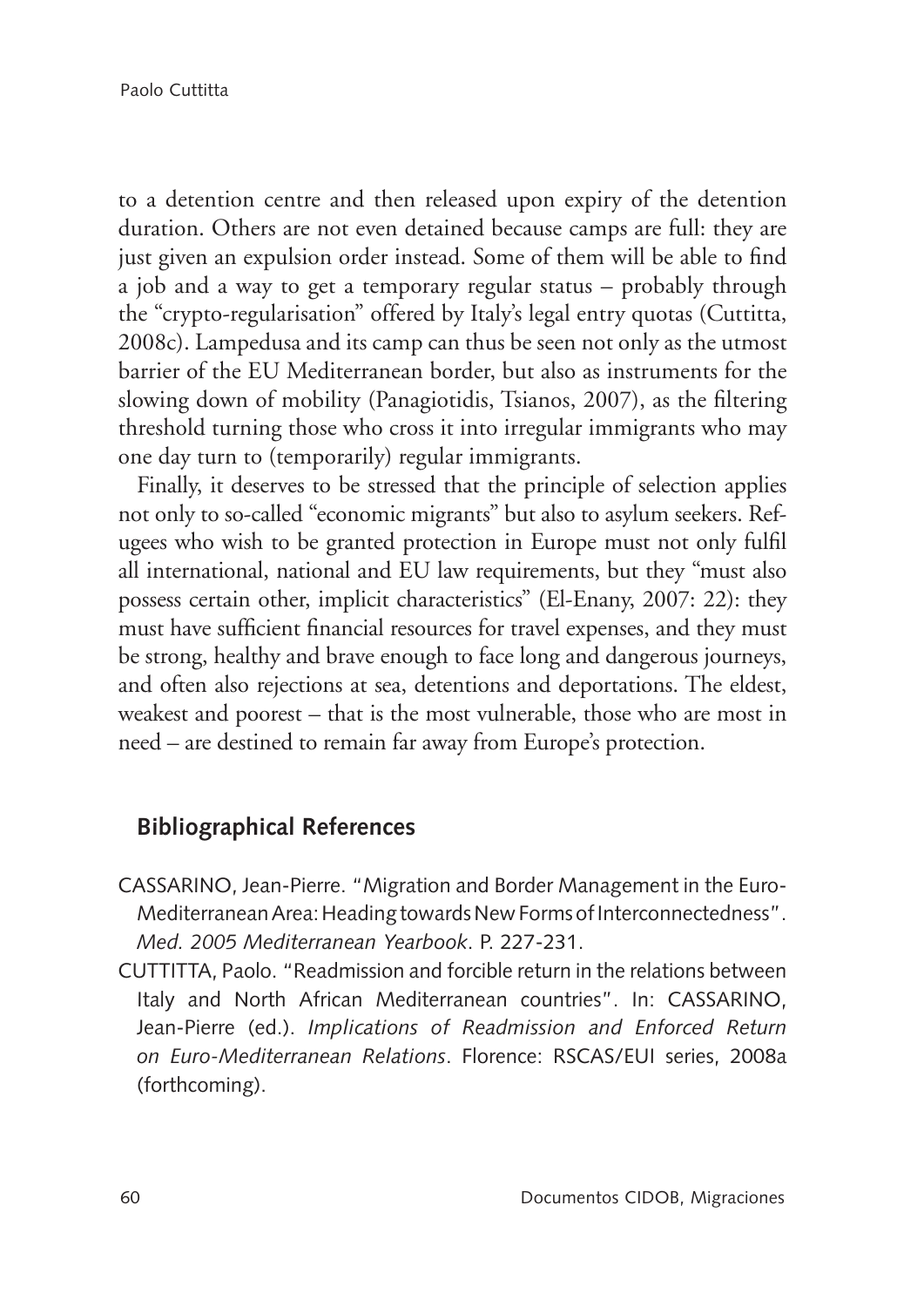- "Los acuerdos de 'cooperación' y el nuevo régimen fronterizo euroafricano". In: Various Authors *Frontera Sur: Nuevas políticas de gestión y externalización del control de la inmigración en Europa*. Barcelona: Virus Editorial, 2008b (forthcoming).
- "Yearly Quotas and Country-reserved Shares in Italian Immigration Policy". *Migration Letters*. No. 1 (2008c). P. 41-51.
- *Segnali di confine. Il controllo dell'immigrazione nel mondo-frontiera*. Milan: Mimesis, 2007.
- DÜVELL, Franck (ed.). *Die Globalisierung des Migrationsregimes. Zur neuen Einwanderungspolitik in Europa*. Berlin-Hamburg-Göttingen: Assoziation A, 2002.
- EL-ENANY, Nadine. "Who is the New European Refugee?". *Law, Society and Economy Working Papers*. No. 19 (2007).
- FORTRESS EUROPE. "I numeri del Canale di Sicilia anno per anno" (9 July 2008) [online]. http://fortresseurope.blogspot.com/2006/01/i-numeridel-canale-di-sicilia-anno.html.
- FRONTEX. "Go ahead for Nautilus 2008" (7 May 2008) [online]. http:// www.frontex.europa.eu/newsroom/news\_releases/art36.html.
- GIL-BAZO, María Teresa. "The Practice of the Mediterranean States in the context of the European Union's Justice and Home Affairs External Dimension. The Safe Third Country Concept Revisited". *International Journal of Refugee Law*. No. 3-4 (2006). P. 571-600.
- KARAKAYALI, Serhat; TSIANOS, Vassilis. "Movements that matter. Eine Einleitung". In: TRANSIT MIGRATION FORSCHUNGSGRUPPE (ed.). *Turbulente Ränder. Neue Perspektiven auf Migration an den Grenzen Europas*. Bielefeld: Transcript, 2007. P. 7-17.
- MEZZADRA, Sandro. "Il nuovo regime migratorio europeo e le metamorfosi contemporanee del razzismo". *Studi sulla questione criminale*. No. 1 (2007). P. 13-29.
- PALIDDA, Salvatore. "Le migrazioni e la 'porta girevole' dell'Occidente". In: ISMU. *Undicesimo Rapporto sulle migrazioni 2005*. Milan: Angeli, 2006. P. 335-353.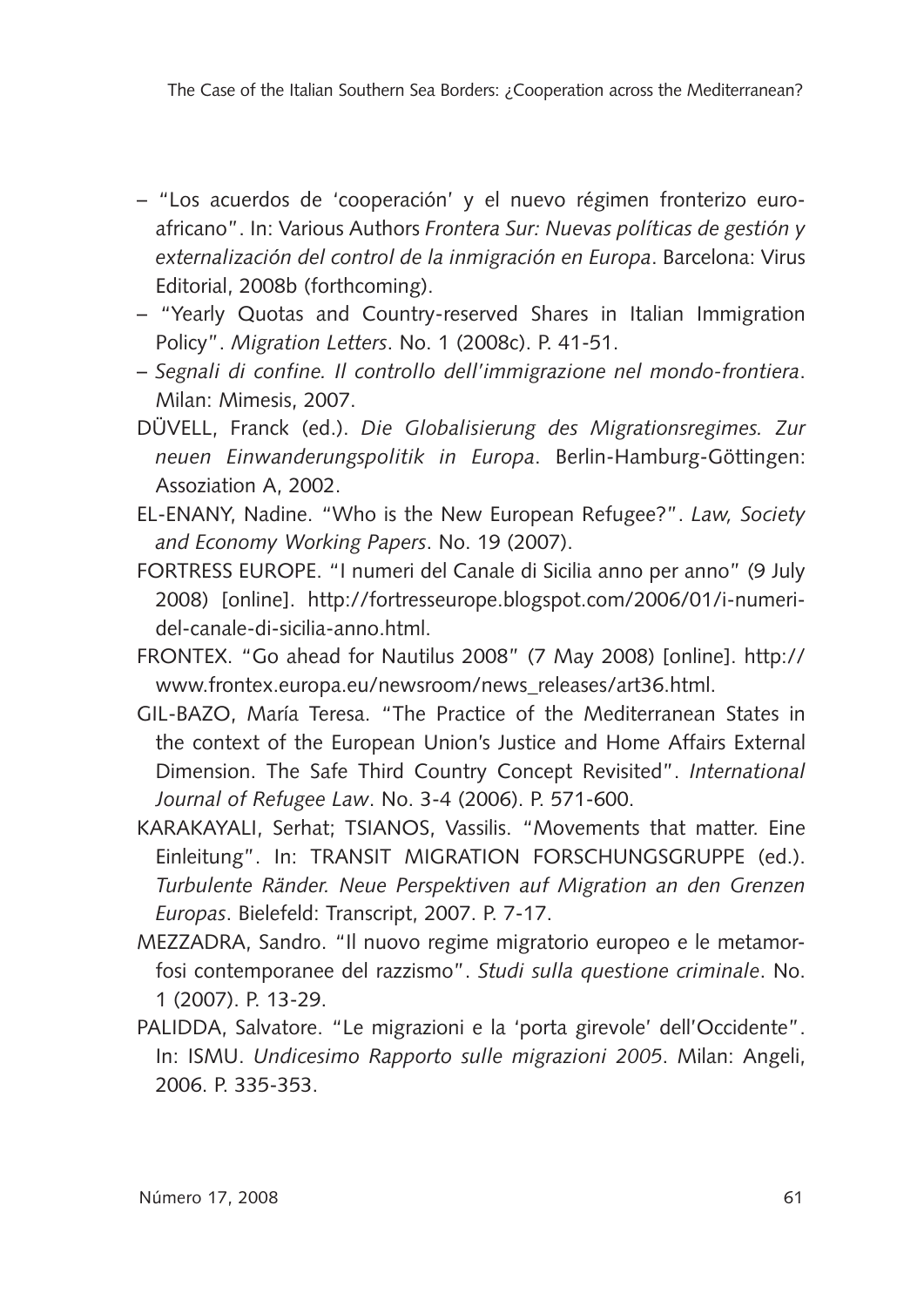- PANAGIOTIDIS, TSIANOS, Vassilis. "Denaturalizing Camps. Überwachen und Entschleunigen in der Schengener Ägäis-Zone". In: TRANSIT MIGRATION FORSCHUNGSGRUPPE (ed.). *Turbulente Ränder. Neue Perspektiven auf Migration an den Grenzen Europas*. Bielefeld: Transcript, 2007. P. 57-85.
- UNHCR. "Advisory Opinion on the Extraterritorial Application of Non-Refoulement Obligations under the 1951 Convention relating to the Status of Refugees and its 1967 Protocol" (26 January 2007) [online]. http://www.unhcr.org/cgi-bin/texis/vtx/refworld/rwmain/opendocpdf. pdf?docid=45f17a1a4
- WALTERS, William. "Secure Borders, Safe Haven, Domopolitics", in *Citizenship Studies*. No. 3 (2004). P. 237-260.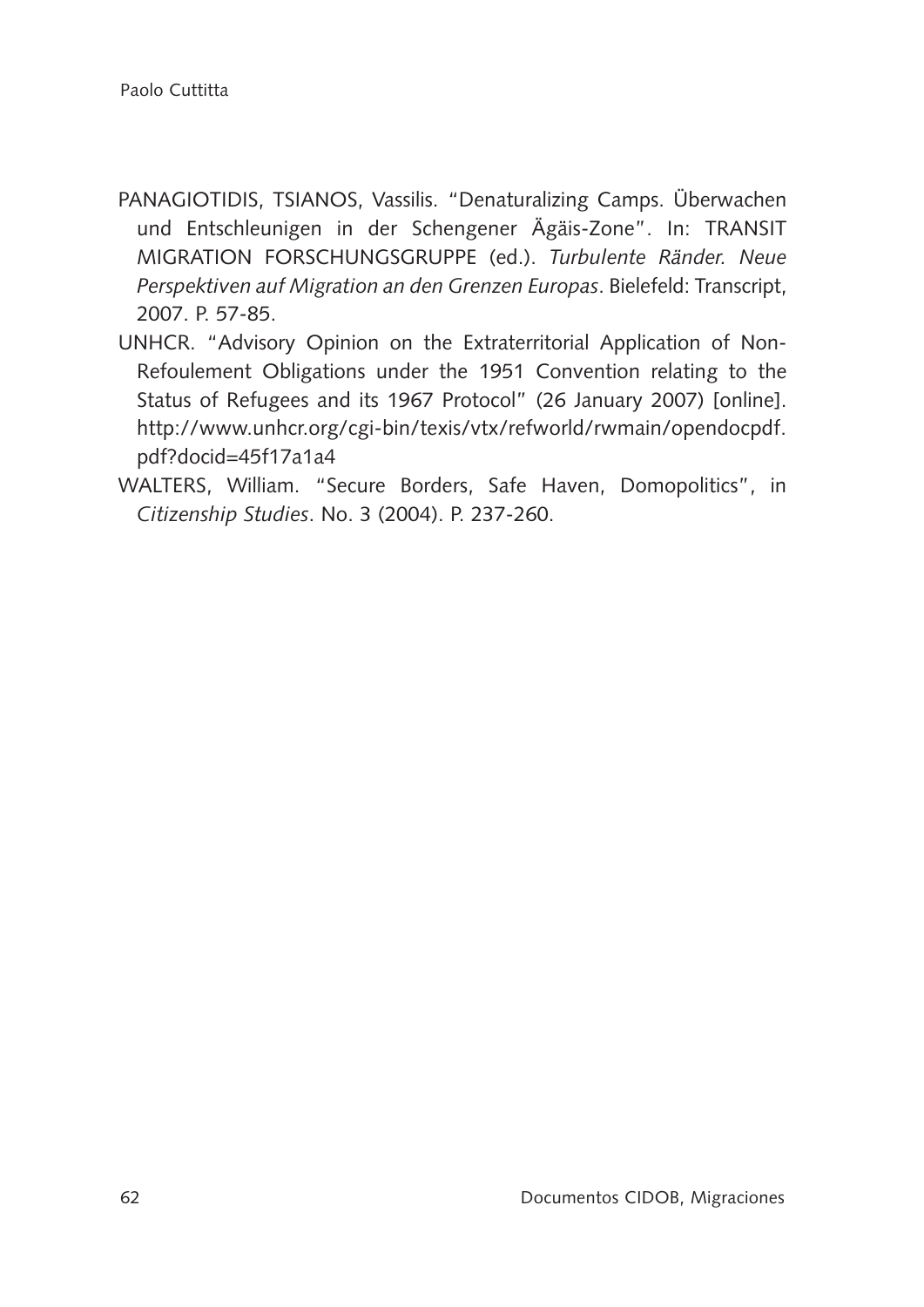# The Case of the Greek Islands: The Challenge of Migration at the EU's Southeastern Sea Borders

### Anna Triandafyllidou & Thanos Maroukis

### **The Challenge of Migration at the EU's Southeastern Sea Borders**

The European Union has paid increasing attention to the management of its external borders with a view to preventing and combating irregular migration. This has been an issue of top priority prior to the 2004 enlargement, enhancing cooperation and mutual training among border patrols in the EU 27, providing new member states in Central Eastern Europe with sophisticated equipment and advanced know-how. Moreover, a European Neighbourhood Policy has been established which mainly aims at promoting friendly relations, political and economic stability in the EU's Eastern European 'neighbourhood' and thus both preventing immigration flows as well as externalising their management and control at the neighbouring countries before irregular immigrants reach the EU external borders. The European Neighbourhood policy has recently been expanded to include the Euro-Mediterranean partnership and the Middle Eastern countries but it is yet too early to assess its outcomes, especially on the migration front.

Until 2006, less attention has been paid to the management of sea borders. However, the importance of such last borders has been felt acutely during the last couple of years since a dramatic and relatively unexpected increase in arrivals of irregular migrants from sub-Saharan Africa and Asia to the southern coasts of Europe has been registered.

The islands of the Aegean in Greece are the preferred target destination for mainly Asian irregular immigrants (Afghans in their majority) that seek to enter Europe through Turkey and cross the narrow straits from Turkish mainland to the islands of Mytilini (Lesvos), Samos, Chios,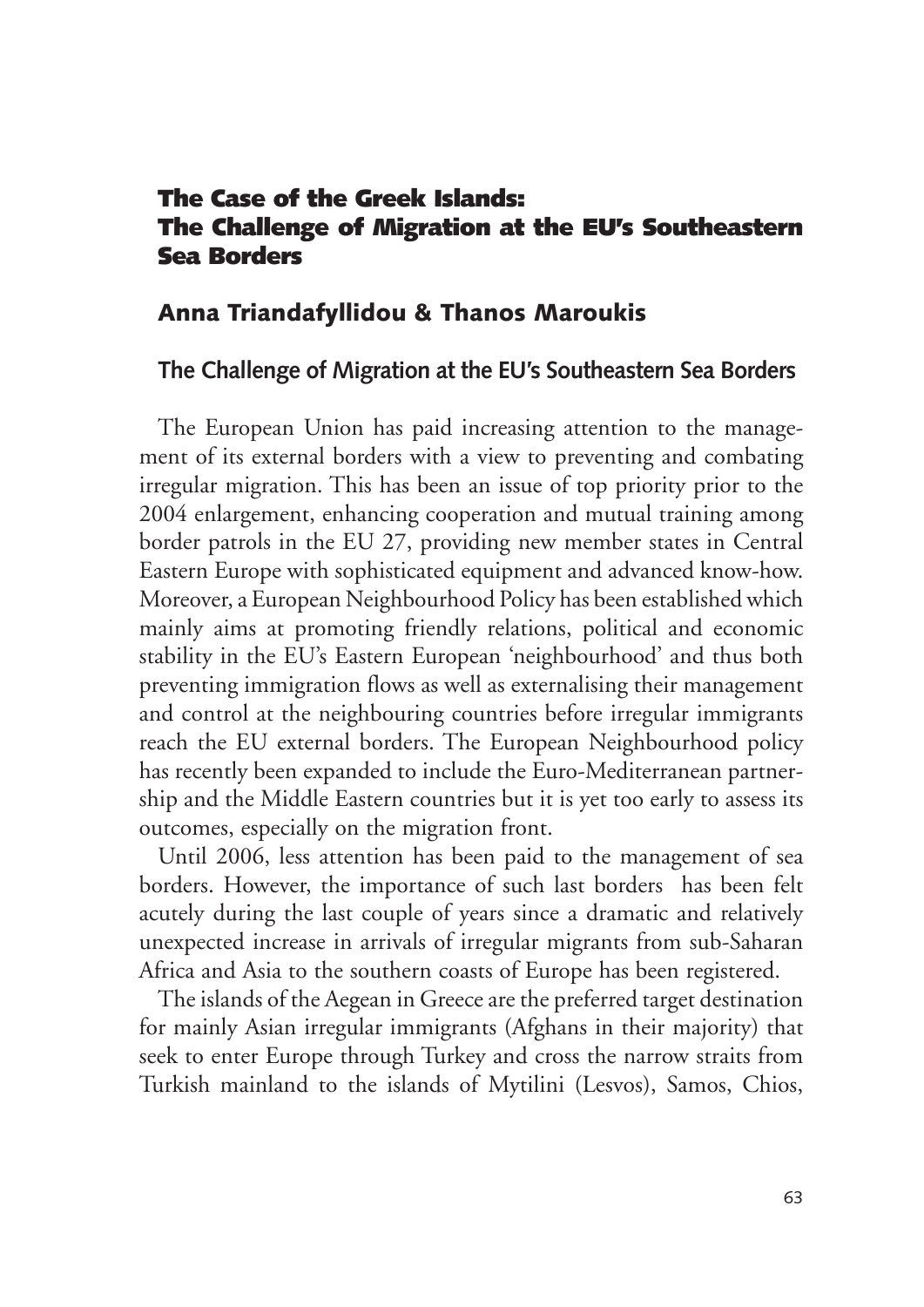Rhodes, Kos, notably the major islands in the region but also since last year (2007) to smaller islands like Leros. The Greek coastguard has been intercepting between 3,000 and 8,000 people per year (with an average closer to the 4,000) and estimates that these account for approximately 70-80% of all irregular migration through the Greek sea borders.

Migration through the Greek and generally the EU sea borders is in total numbers relatively small. In 2006 it went up to 45,000, but in 2005 it was under 30,000 (as mentioned the main increase has been registered in the Canary Islands during 2006). Considering that the EU 15 (except Greece) received a total of 2.6 million immigrants in 2004 according to OECD data, they are home to an estimated irregular migrant population of 1.5 million, and the EU 27 have a total population of 486.5 million, it becomes evident that such irregular migration presents only a tiny fraction of overall irregular flows and stocks and indeed a negligible number in the overall population of Europe.

The nature of migration through sea borders however gives it a *high news value*: arrivals are dramatic, small boats are sometimes capsized or sink near the shore and immigrants (including pregnant women or children) often die in their attempt to reach EU territory. The tens or a few hundreds (certainly not thousands) of migrants aboard each of these 'boats of fortune' arrive in small islands where even a small number of Black Africans or southeast Asians are highly visible to locals. The facilities in these first places of arrival are limited and coastguard, police and immigration officers including also the staff of international organizations (IOM, Red Cross, UNHCR) find themselves unable to deal with these small crises. Nonetheless, it is the true features of the phenomenon, which are outlined below, that should drive policy making and not its exploitation by the media.

In the following section we shall outline the main routes through which irregular migrants from Africa and Asia reach and attempt to cross the Greek sea borders. We shall discuss the flows and trends, the means of transport and the strategies for crossing the sea borders illegally, the main sending, transit and destination countries as well as the measures taken up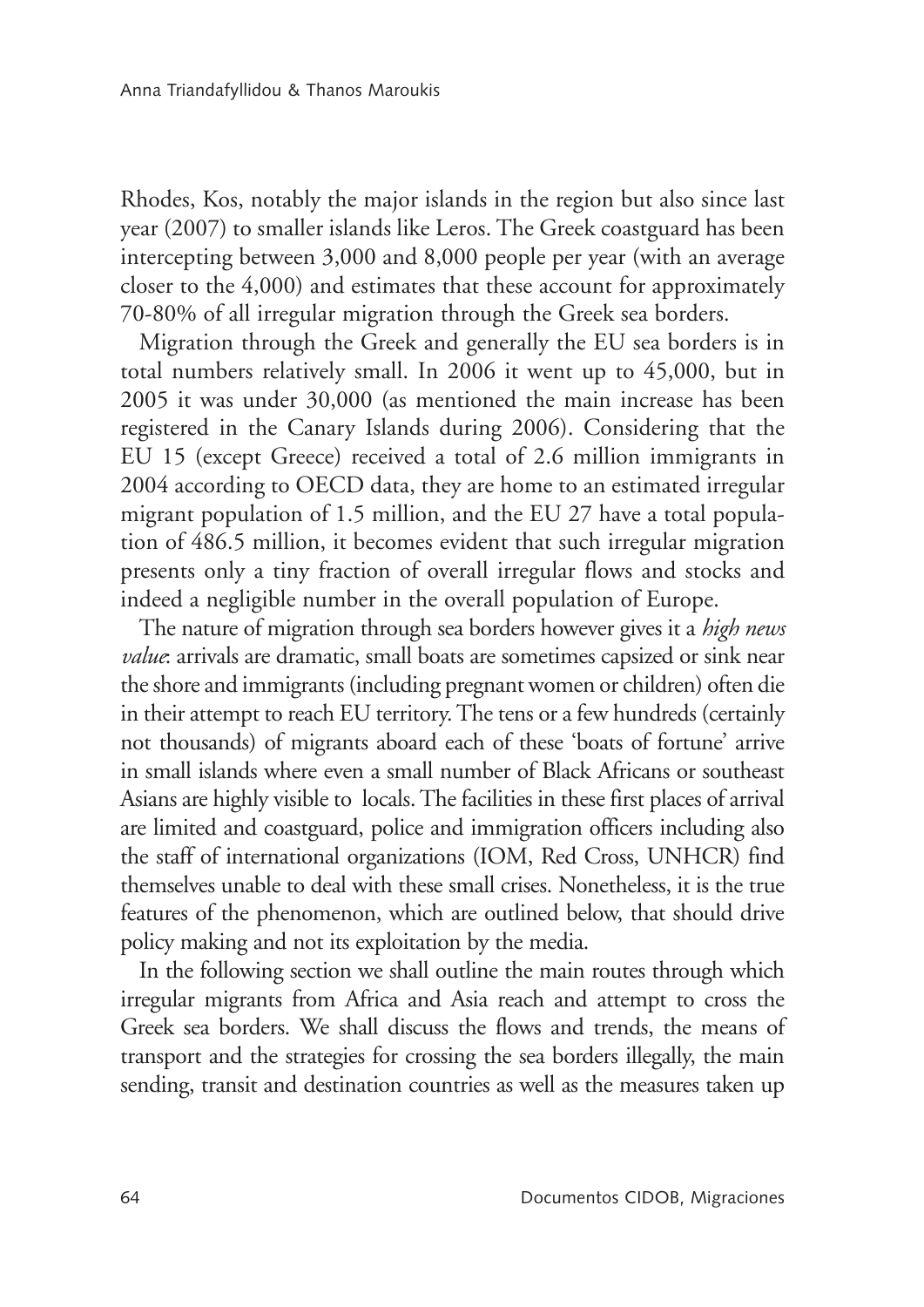to now at the national and European level to address the phenomenon. The final section will offer an assessment of the situation and present some policy proposals for consideration at the EU level.

# **Irregular Migration Flows towards Greece**

The approximately 1.1 million regular migrants (including coethnics) in Greece account for 10% of its total population. It is also estimated that about 200,000 irregular migrants live in Greece. In the period 2003-2004, there were approx. 50,000 irregular migrants arrested either at the border (sea and land border) or within the Greek mainland. Numbers have increased since; in 2005 there were more than 66,000 arrests, rising further to 95,000 in 2006 and to nearly 70,000 for the first eight months of 2007. It is worth noting that numbers have increased for all three categories (illegal entries by sea, land and undocumented aliens apprehended within the country) (see Graph 1 below). However, it should be stressed that the rising numbers do not necessarily reflect an actual rise in the number of people residing in Greece illegally or seeking to cross the Greek borders illegally. They are also likely to reflect an intensification of the enforcement efforts of the border guard forces both at the border and within the country.

Indeed, efforts for apprehensions at the sea borders may have increased given Greece's overall effort to argue in favour of the creation of a European sea patrol force. Efforts at the land border may have been constant during this period. While it cannot be ruled out that efforts within the Greek territory may have been reduced during the past three years; according to comments by a Ministry of Interior official in a research interview in November 2007, internal controls decrease in volume when there are regularization programmes in course since it is understood that there are people who are illegally in the country and who are in the process of regularizing their status. However, this is not always the case according to the Directorate of Greek Police who did not relate their enforcement efforts to regularization (Int.2).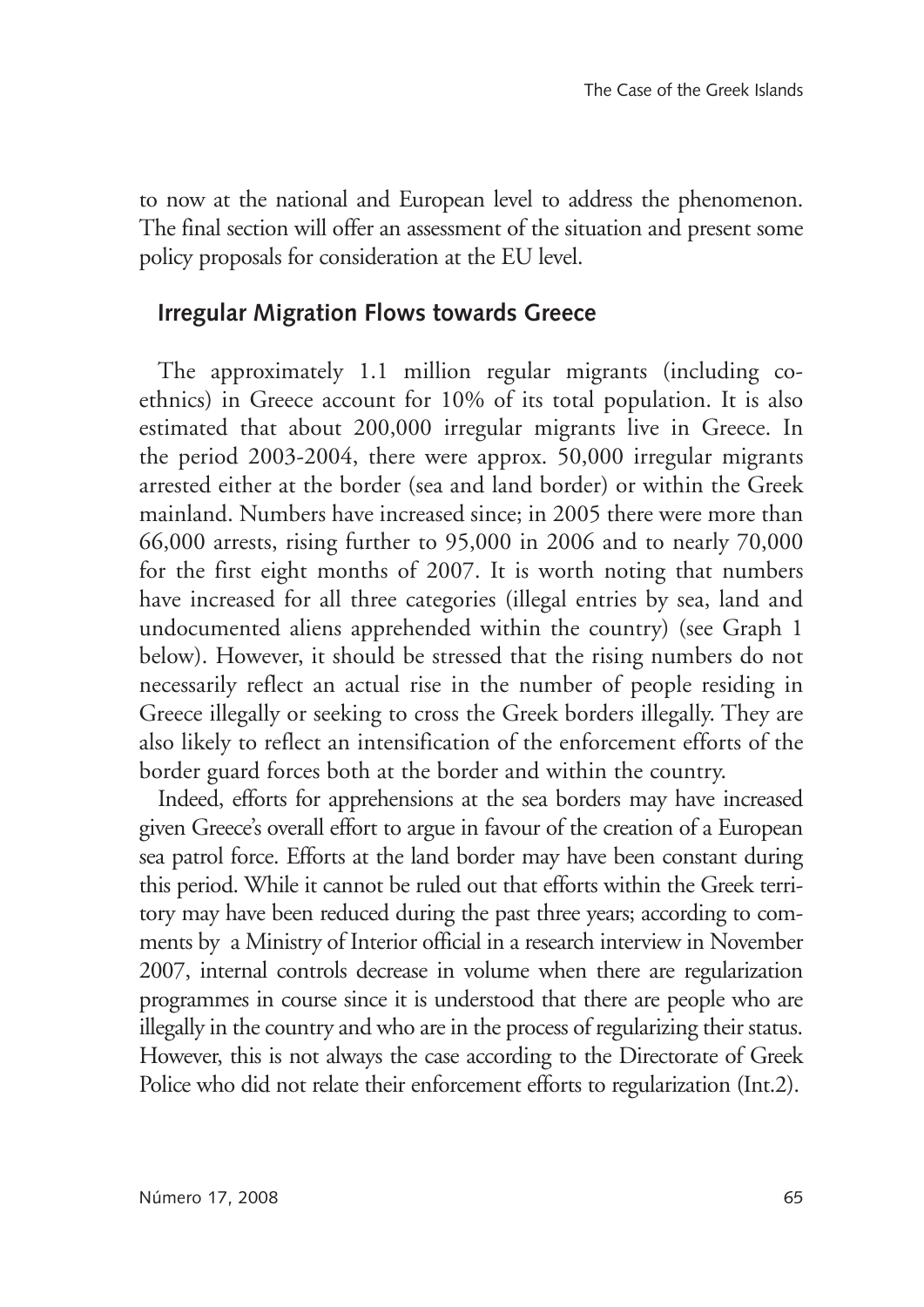

**Graph 1. Aliens apprehended at the border or in the inland**

In any case, a better understanding of the pathways of migration through illegal entry requires a distinction between the two main routes: the Turkey-Greece path through the sea border of the Aegean or through the northeastern land border along the Evros river, and the Balkans-Greece path along the northern land border which has been numerically the most heavily-trafficked zone during the 1990s.

#### The Aegean route

The main irregular migration route from Asia to Europe goes through Turkey into Greece crossing either the narrow straits that divide mainland Turkey from several of the Greek islands of the Aegean (e.g. Lesvos, Samos, Chios, Rhodes, Kos and Leros) or the Evros river on the northeastern part of the border in Thrace. They cross on board of small vessels, often accompanied by the smugglers that hide among their customers; this is not the case, however, with the lowest cost 'transport', the rubber dinghies, where the smuggler is rarely on board (Int.1). Similarly, when crossing the Evros river, smugglers usually give migrants instructions and leave them to their own devices. They do not

<sup>\*</sup> Data for 2007 refer to the period January to August 2007. Source: Ministry of Interior, Police Command Office, Branch of Security and Order, Aliens' Directorate, 4<sup>th</sup> department, 15 October 2007.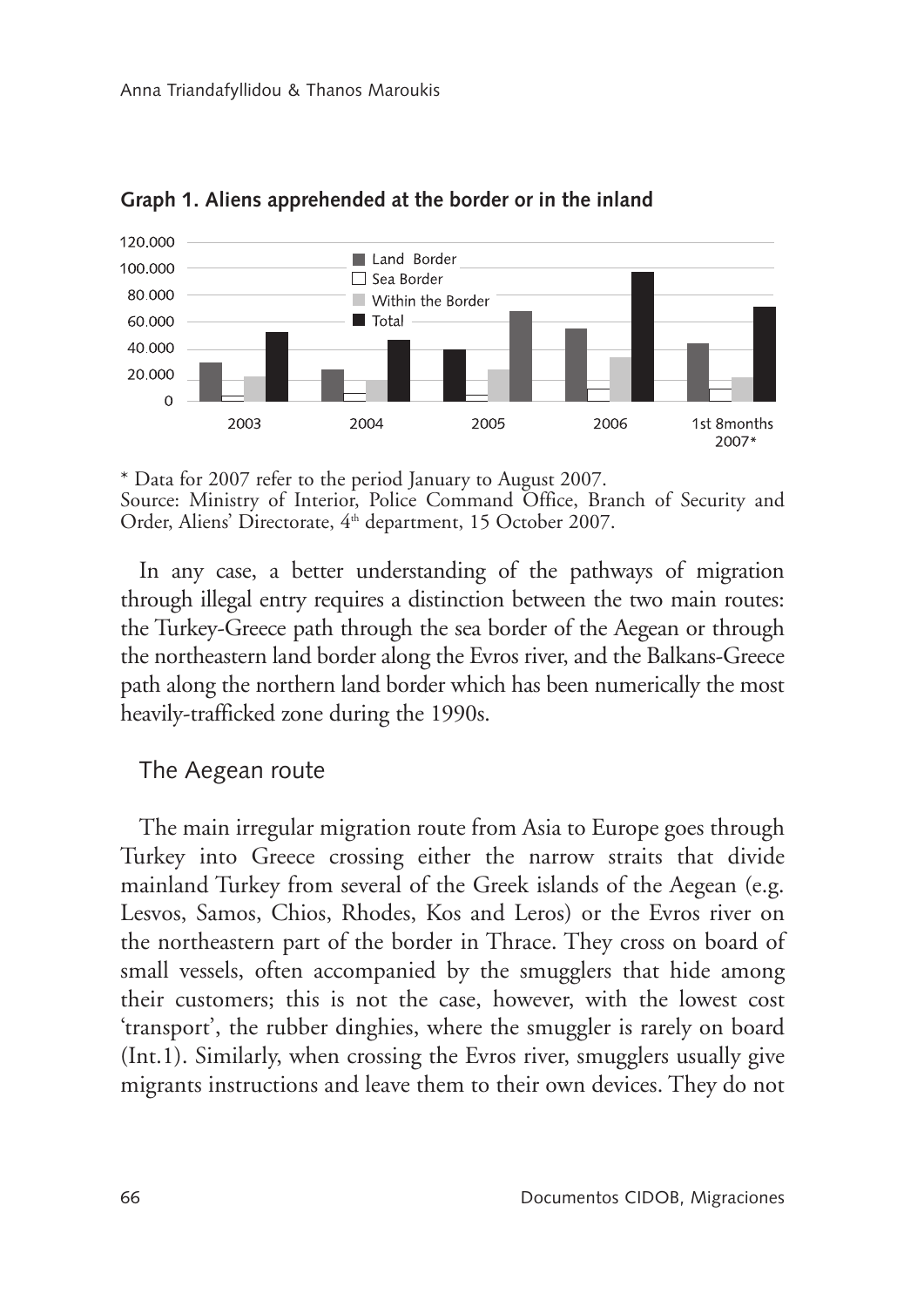risk being caught along the heavily-guarded Greek Turkish border in Thrace or falling into a mine field. Many smuggled migrants have lost their lives at a minefield trying to cross the border (Papadopoulou 2004; Antonopoulos and Winterdyk 2006).

Smuggled migrants more often than not are caught by the Greek coastguard or border guard. The coastguard conducts a pre-interrogation that is passed on to police officers who interrogate them formally and prepare a file for each person. The main aim of the coastguard and police forces is to establish the migrants' identity and country of origin and also to get information on the smuggling networks that helped them in the crossing.

Following their apprehension undocumented migrants are brought to local police detention centres. They are held there, in overcrowded facilities and in unhygienic conditions for a maximum of 90 days. Every now and then they are visited by medical personnel which provides only basic, over-the-counter medicines. Severe conditions or health problems are only rarely treated through transfer to a local hospital. In most of these centres near Evros or on the islands there are no special provisions for women and children and often minors are kept together with adult men.

During this three months period in the detention centres the Ministry tries to establish the irregular migrants' identity through correspondence with the countries of origin or transit (Kanellopoulos et al. 2006: 58-59, Int. 1). However, it is common amongst the migrants attempting to cross irregularly the Turkey-EU sea border to hide their identity with a view to avoiding being returned to their country of origin. Additionally, they may successfully object to their detention (using the services of a lawyer) and hence be left free with a deportation order asking them to leave the country within 30 days. In the event that the police authorities have not been able to establish their identity and either repatriate them or return them to the last transit country within the three month detention period, it is obligatory to set the detainees free under an administrative deportation order. In either case, irregular aliens are registered in the EURODAC system and if apprehended again their full record can be traced via the EURODAC database.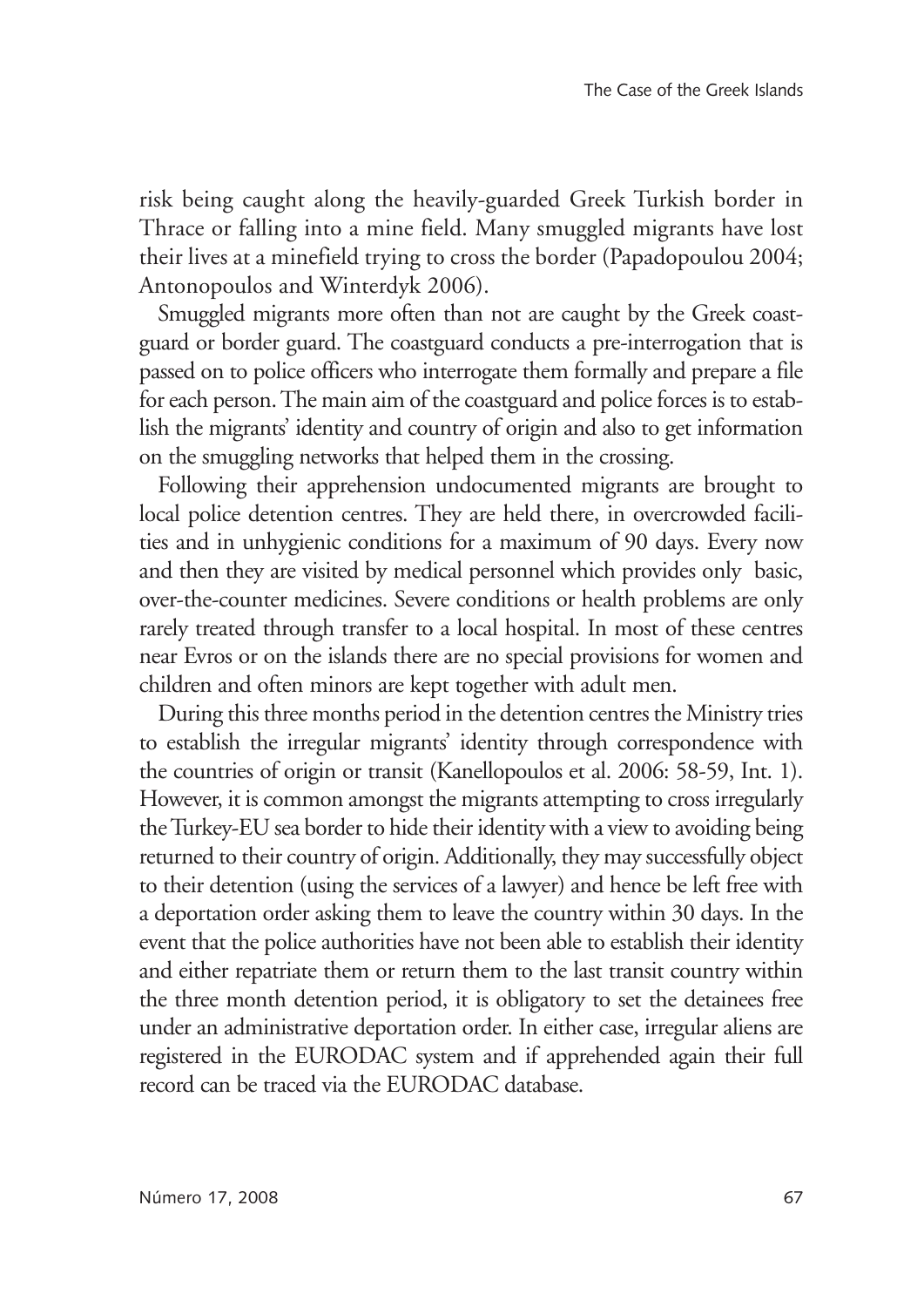**Map 1: Greece and Turkey**



Source: Adapted from Greek Ministry of Mercantile Marine, Department of Security, February 2007.

In practice, in many cases, irregular migrants that are set free with the obli-In precise, in their, cases, inequal ingleme that are set free with the sentence and the set free with the sentence of the country in 30 days continue their journey by ferry from  $i$ ve further contacts (Papadopoulou 2004). In some cases, irreg view to joining relatives, friends or co-nationals in the Greek capital, Athens. Mecca the islands, on foot or by truck (if they have crossed at the Evros river) with a another Le member batte, depending on where they eventually interacted go<br>and/or have further contacts (Papadopoulou 2004). In some cases, irregular They either settle there and join the informal labour market or move on to another EU member state, depending on where they eventually intend to go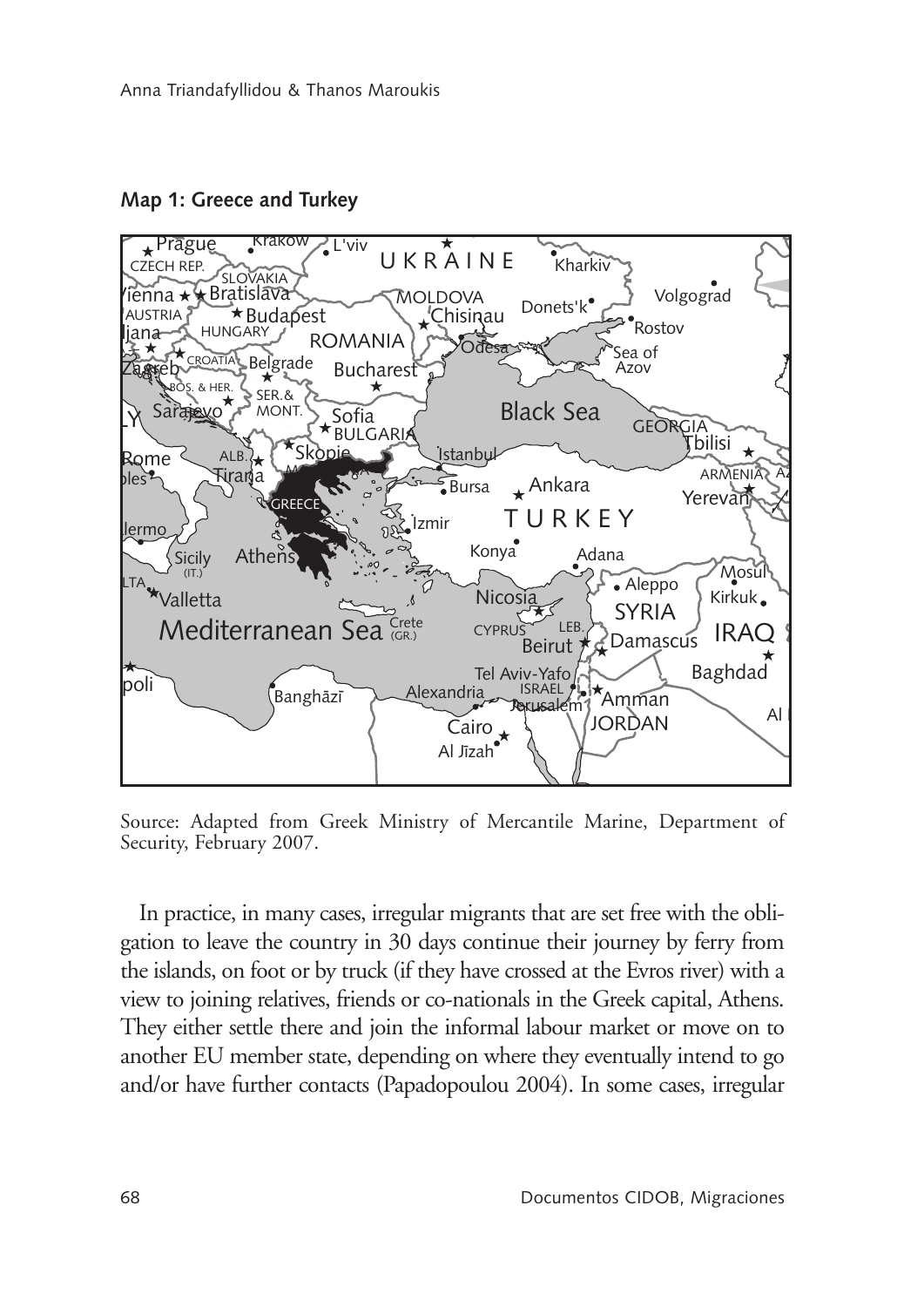migrants are shipped directly to the coast of mainland Greece (the peninsula of Eubea) from which they can easily reach Athens.

The numbers of irregular migrants entering Greece through its sea borders is not particularly high (see table 2 below). The main nationalities among those intercepted are Afghanis, Iraqi Kurds, and Pakistanis followed by Turkish Kurds, other Iraqis, other Turks, and Iranians. Some Egyptians and Syrians have also been registered. Smugglers arrested are mainly Turks and Greeks.

According to our research interviews with the Police Forces and the Ministry of Mercantile Marine Security Department smugglers' networks operating through Turkey have their hub in Istanbul mainly and may adopt different *modus operandi*. Some are loosely-organised networks of smaller teams of 'guides' that take responsibility for the different legs of the immigrants' journey (e.g. crossing the Turkish border from Iraq, Syria, or Iran, moving north to Istanbul, then reaching the Aegean coast and then crossing the sea border to enter Greece). Others resemble more mafia-like organisations with a journey schedule and contacts at transit stations. In some cases, migrants 'buy' their journey not only to Greece but further north. They are smuggled to Italy (hiding in ferries), through Albania (hiding in trucks) or by plane (using fake passports) (Papadopoulou 2004: 173).

| Country \ Year | 2001  | 2002           | 2003 | 2004 | 2005 | 2006  | 2007* | Total |
|----------------|-------|----------------|------|------|------|-------|-------|-------|
| Afghanistan    | 1.851 | 1.254          | 653  | 928  | 634  | 1.264 | 3.239 | 9.823 |
| Iraq           | 2.677 | 1.100          | 166  | 139  | 304  | 348   | 471   | 5.205 |
| Palestine      | 80    | 73             | 325  | 647  | 445  | 624   | 903   | 3.097 |
| Somalia        | 10    | 139            | 439  | 234  | 298  | 182   | 921   | 2.223 |
| Egypt          | 3     | $\overline{4}$ | 29   | 450  | 821  | 296   | 21    | 1.624 |

**Table 2: Top five Nationalities of Illegal Immigrants Apprehended at the Greek Sea Borders** 

\* Data for 2007 refer to the period January 1<sup>st</sup> to October 14<sup>th</sup> 2007. Source: Greek Ministry of Mercantile Marine, October 2007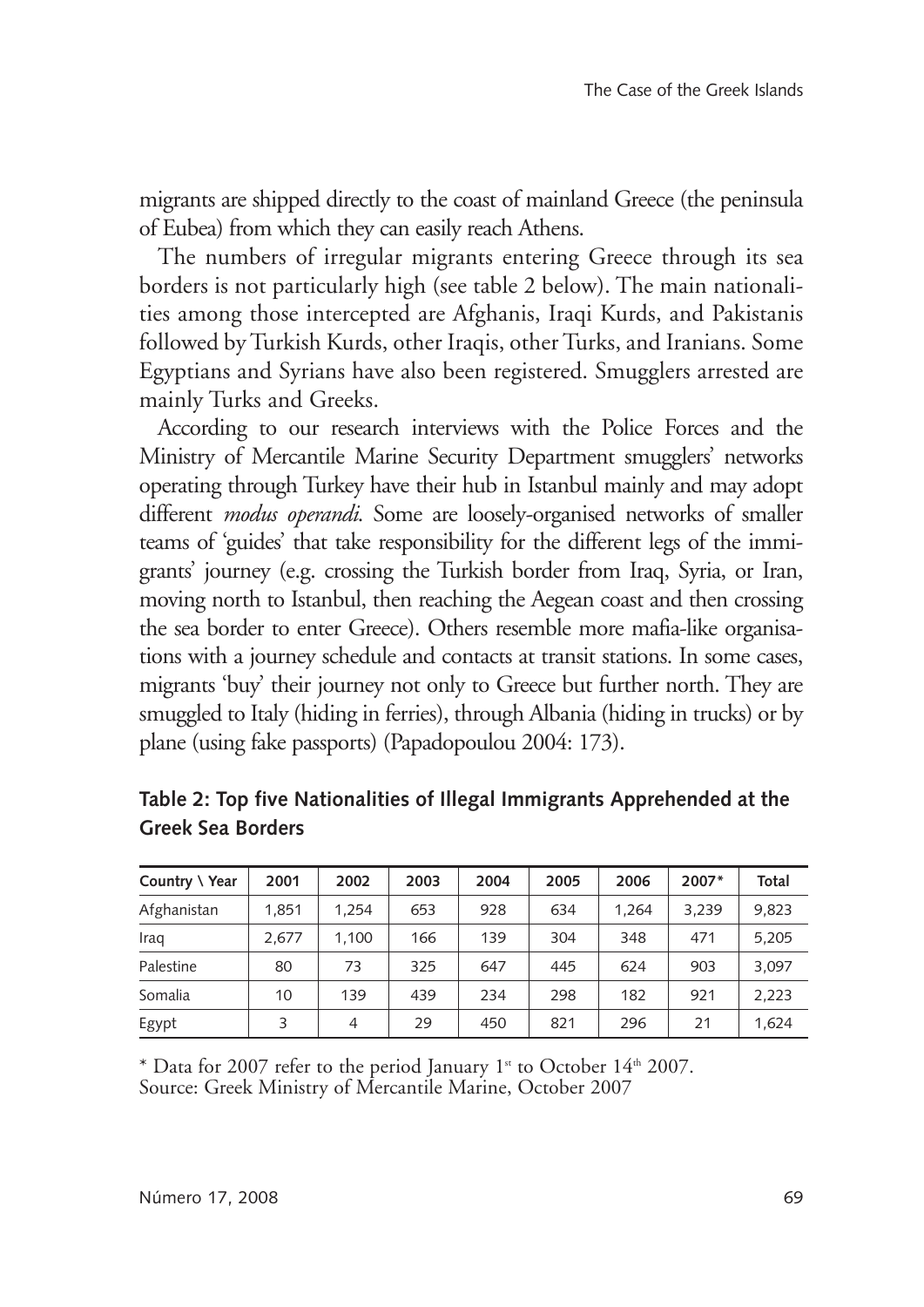According to recent studies (Icduygu & Toktas 2002), smuggling and trafficking of people through Turkey operates mainly by informal organisations that, in effect, are networks of local agents operating as independent individual groups. These networks are maintained by the mutual interest of smugglers and their customers to conclude the journey and are characterised by interpersonal trust and national, ethnic, kinship or friendship relations.

The length of the Greek islands' coastline in the Aegean and their close proximity to Turkey make the policing of this part of the external EU sea border particularly demanding in terms of human resources and technical equipment. For example, the Greek coastguard operates in cooperation with the Europol and police authorities in western and northern EU countries (e.g. Britain or France) towards the capture of irregular migrants. An irregular migrant was for instance arrested by British officers in trying to cross illegally the Channel tunnel between France and the UK. The person had in his pocket a deportation order from the island of Lesvos, issued three months earlier. Greek border guard also cooperates with Turkish police in establishing the routes through Turkey and in dismantling the smugglers' networks.

Papadopoulou (2004) notes the European dimension of the smuggling of migrants into Greece but criticises the entanglement between irregular migration and asylum seeking. People who are persecuted may indeed come to a country illegally – this does not nullify, however, their need for international protection.

Contrary to the claims of the officials of both the Greek Police Headquarters and Ministry of Mercantile Marine that their operations and their staff operate with full respect of the migrants' human rights there has been evidence for the opposite.1 The Pro Asyl report (2007) and our sources make

1. See letter of the Greek Ombudsman: http://www.synigoros.gr/pdfs/\_proasul.pdf (accessed on 14.12.2007) and also newspaper articles at one of the major Greek dailies *Eleftherotypia* on 31 October 2007 and 1 November 2007.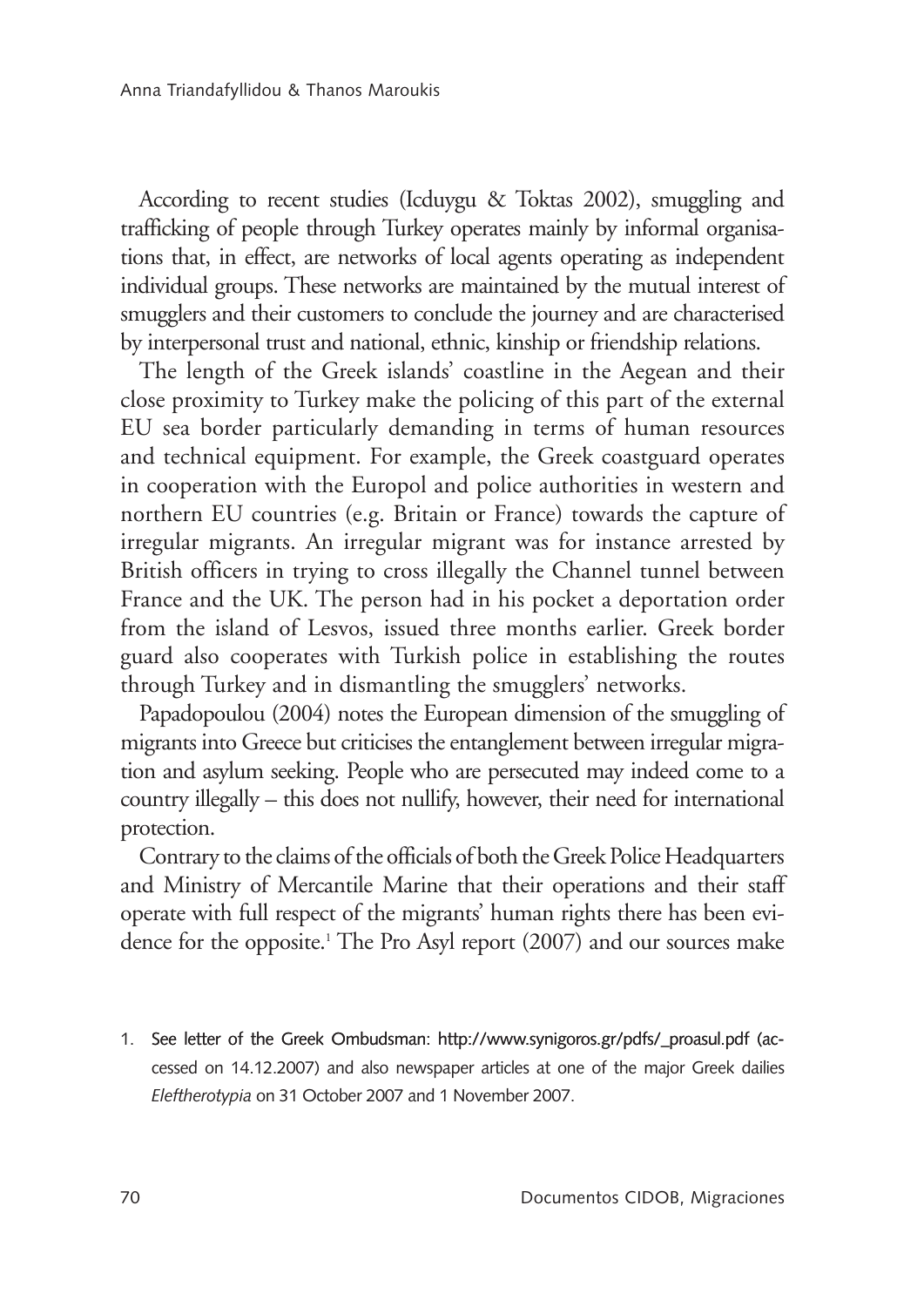reference to cases of migrants that are intercepted and eventually 'pushed back', in other words refouled, to Turkey outside any legal procedures and human rights concerns (they are put back on their boats by force and carried to Turkish waters or they are returned to Turkish soil on the other side of the river Evros at the northeastern border in Thrace). Occasionally they may also be beaten or threatened to disclose information about their smugglers. Similar reports were already registered by NGOs and international organisations in 2000 and 2001 (Papadopoulou 2004: 171).

In recent research interviews (conducted in October and November 2007), high rank officers from the Police and the Ministry of Mercantile Marine, Security department firmly denied such allegations and strongly affirmed their commitment to respecting the human rights of irregular migrants or asylum seekers. However they also argued that most asylum seekers are in reality irregular migrants who seek thus to obtain the 'pink card' which allows them to stay and work legally in Greece for six months and/or until their application is processed. When the application is rejected these people disappear in the informal economy of Athens or other areas. This view indirectly justifies why irregular migrants are not provided with the opportunity to seek asylum. The implicit argument is: 'if they are there to cheat the system, the police ought not allow them to seek asylum in the first place.'

A high-ranking police officer we interviewed in November 2007, shortly after the scandal on human rights abuse at the Aegean islands had broken out, argued that they are able to establish whether an irregular migrant is a true or bogus asylum seeker depending on the country they come from. He was thus applying the notion of 'safe' and 'unsafe' country of origin. He also noted that there is a problem with finding reliable interpreters for languages spoken in Asia (such as Urdu for instance) who are willing to work on the Aegean islands. Interpreters need to be brought to the islands from Athens and this is not only difficult but also costly. In a research interview, an asylum seeking expert explained that asylum applications are only processed actually in Athens. Local lawyers at Evros or on the islands,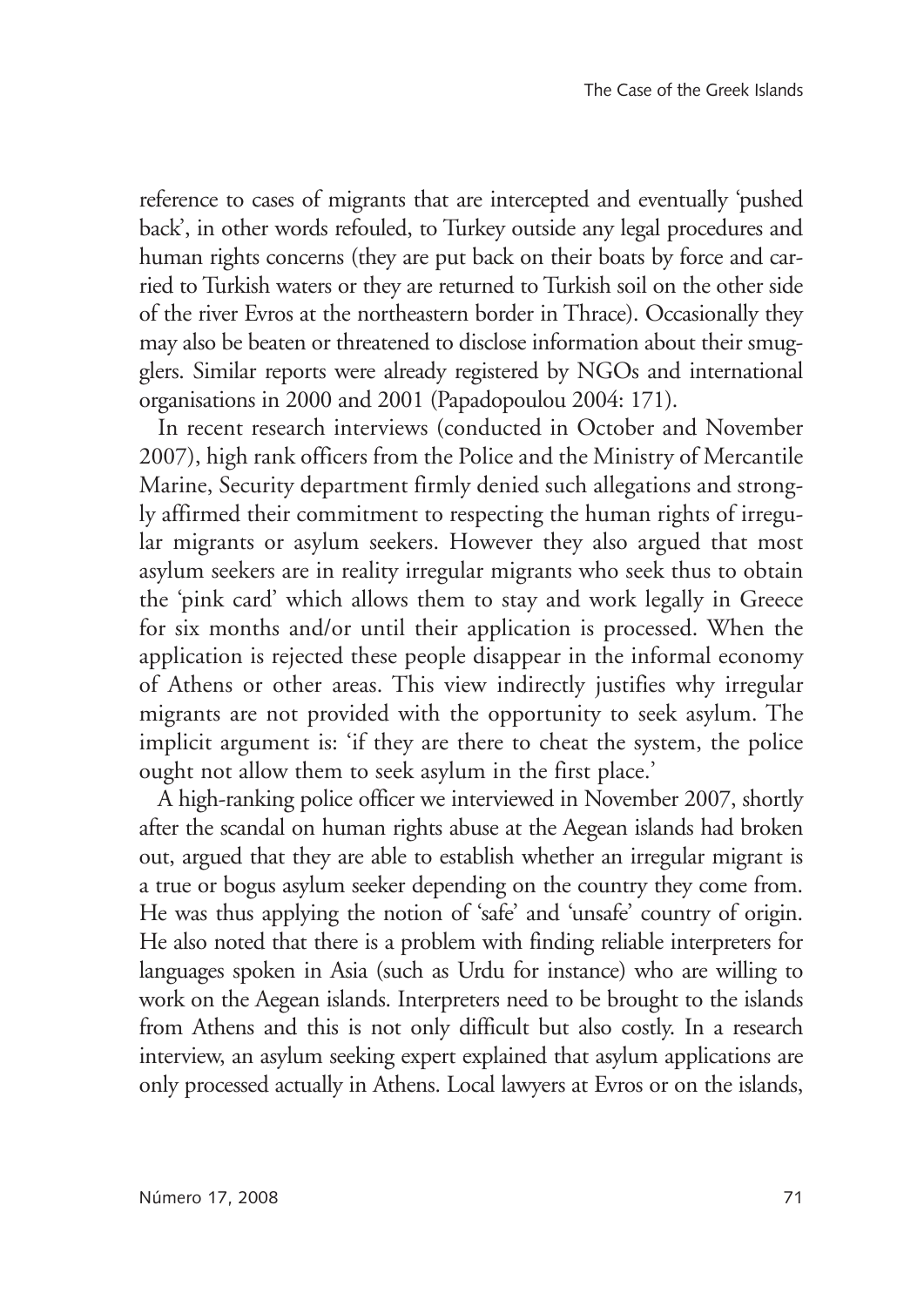working at times for free as volunteers in human rights' NGOs and other times asking to be paid for their services, help the irregular migrants who wish to apply for asylum to leave the detention centre and head to Athens to file an application.

Recent research (Papadopoulou, 2004) suggests that some of those who could claim asylum in Greece (people of Kurdish ethnicity for instance) do not wish to do so because they prefer to continue their journey to the west and north with a view to reaching a country where they have relatives and claim asylum there. Another motivation for this is that Greece has an extremely low approval rate for asylum applications (steadily below 10% and since 2002 below 1%, contrary to most western European countries where approval rates range between 20% and 40%). Cabot (2008), on the other hand, argues that there are cases where desperation from experiencing inhumane detention conditions at the border leads people to apply for asylum eventually. Papadopoulou (2004: 174-5) confirms from her own fieldwork with smuggled Kurdish migrants and asylum seekers that some chose to come to Greece with a view to staying with family or friends that are already in the country while others see Greece only as a transit country and/or are informed about asylum approval rates in different countries.

# **External Control Policies and (Non-)Cooperation with Sending/ Transit Countries**

Overall, the philosophy of enforcement of external controls has changed since the 1990s when massive deportations of Albanian irregular migrants, arrested in the streets of Athens and elsewhere, were common practice. Greece does not seek to fend off its border from the inside but rather to act in cooperation with neighbouring countries that are important sending or transit countries providing in exchange programmes of seasonal migration and development aid. However, this cooperation seems to work better with the countries at the northern land borders than with Turkey along the eastern and southeastern sea border.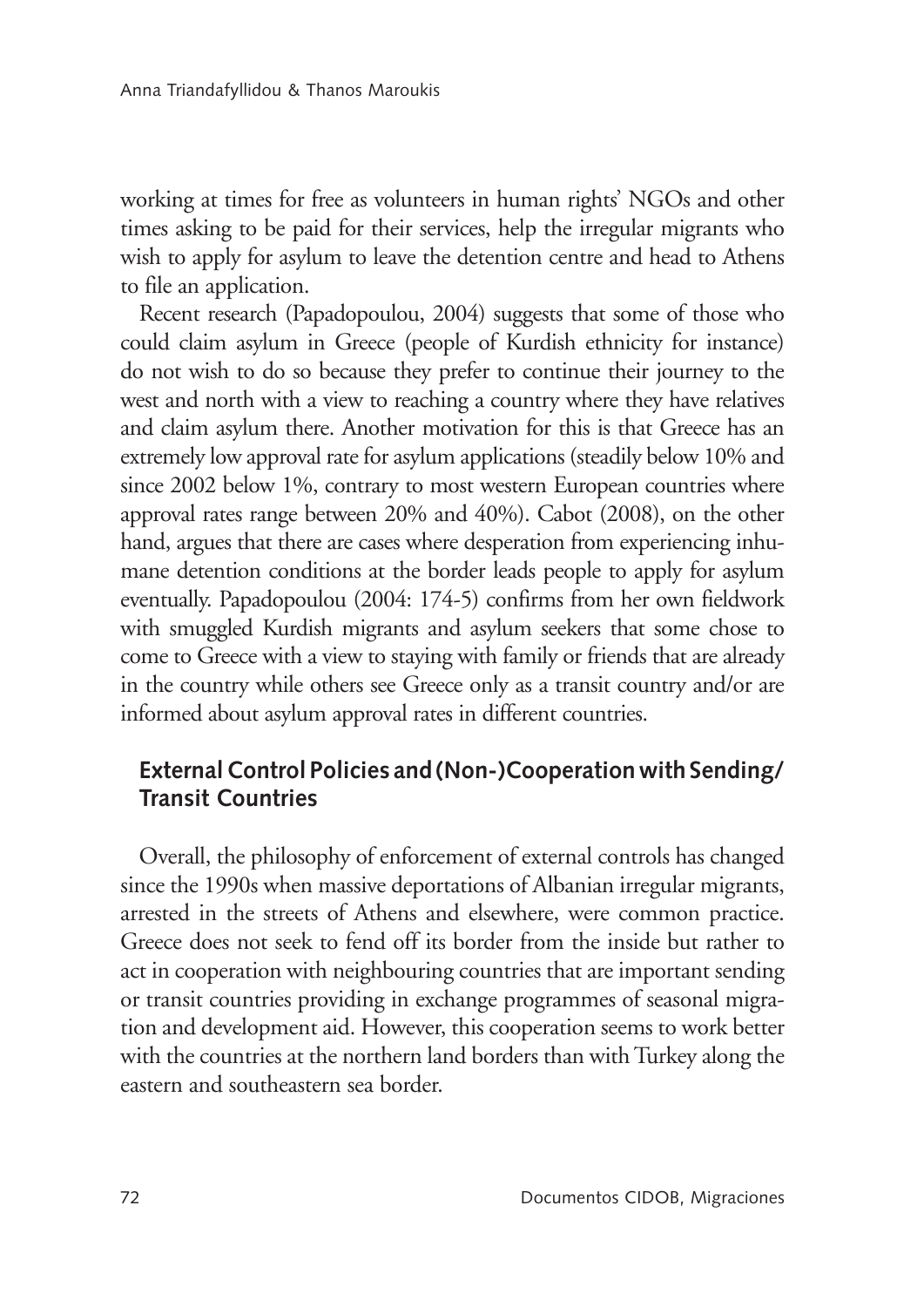Readmission agreements have been signed with Albania, Bulgaria and a Protocol of Readmission with Turkey while there are local cooperation agreements on the Greek-Macedonian (FYROM) border. The Readmission Protocol signed with Turkey in 2002 remains however not implemented: out of nearly 4,000 requests for a total of approximately 28,000 people submitted from Greek to Turkish authorities, less than 2,000 persons have been readmitted back to Turkey.

The Protocol requires Greek authorities to submit their re-admission request within 15 days from the arrival of the irregular migrant(s). This is often difficult because of difficulties in establishing the country of origin and identity details of the irregular migrants. After the Greek authorities send their files, Turkish authorities usually delay their processing beyond the 90-day limit. When they eventually contact back the Greek authorities it is too late: they usually often have freed the irregular migrants (as the 90-day limit for police detention has elapsed) and are no longer able to find them and send them back to Turkey. It appears that this is a deliberate strategy of Turkish authorities aiming at blocking the actual reinforcement of the Readmission Protocol, which however they had accepted to sign in 2002.

The Pro Asyl report (2007) suggests that an informal strategy adopted by the Greek coastguard to exert pressure on Turkish authorities on this issue is to force dinghies with irregular migrants to return to Turkish waters. This often takes place through dangerous manoeuvres of powerful speedy boats of the Greek coastguard while dinghies and small boats carrying the irregular migrants are usually very poorly equipped and severely overcrowded. Irregular migrants who arrived through the sea border have repeatedly testified (Pro Asyl 2007, or also http:// fortresseurope.blogspot.com/2006/02/immigrants-dead-at-frontiers-ofeurope\_16.html) to the fact that coastguard officers damage their dinghies and force them to go back to Turkish waters where they are either arrested by the Turkish coastguard or forced by weather conditions and their failing boats to land back to the Turkish coast.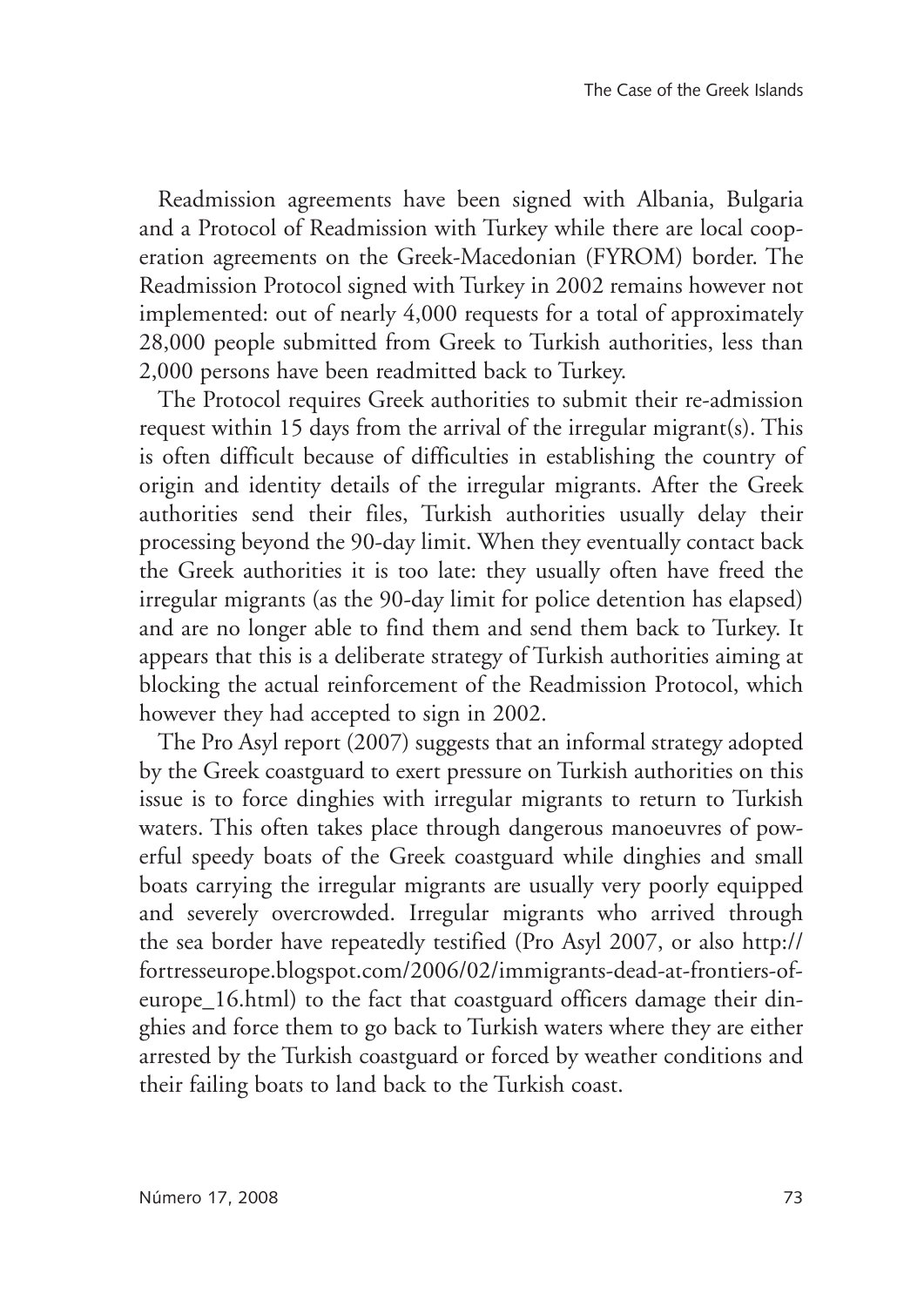These external border control policies, notably readmission agreements with neighbouring countries, and with particular reference to Turkey and the Greek-Turkish border; the practice of not allowing irregular immigrants to land on Greek soil, even through such strategies violate international law and the human rights of the irregular migrants and are illegitimate, are complemented by two more policies discussed below.

First, since 2007 the Border Guard Forces have been reinforced through new recruitments who are meant to operate mainly on the Aegean. The Greek Border Guard Force (*Synoriofylaki*) was created as a special body in 1998. Their aim is to identify, arrest and send back irregular migrants. The Border Guard Forces do not only operate in prefectures that are near the borders but also in prefectures that receive a large number of illegal immigrants.2 Border Guard forces are currently (November 2007) staffed by 4,600 border guards and 500 police officers. Border guards however are not police officers. They belong to a special force of the police and are usually people who served in the Greek Marines corps their military service. Their training is thus partial – by comparison to the training of police officers who graduate from the police academy after completing their high school studies – and their duties are limited and much more focused: they have to locate irregular immigrants and bring them to justice or deport them. There has been as yet no empirical study on the *esprit du corps* or the enforcement practices of this special service but it certainly is a matter worth exploring.

In line with the above strict enforcement measures, Greek authorities use an additional deterrent to keep people off the Greek border. They routinely reject asylum applications (Pro Asyl 2007) many times judging on the basis of the country of origin rather than on the basis of actual evidence referring to the specific individual applicant. This is apparent as noted by Pro Asyl (2007) in the standard wording of rejection decisions which only vary in the name and personal details of each applicant.

2. http://www.ydt.gr/main/Section.jsp?SectionID=940&LanguageID=2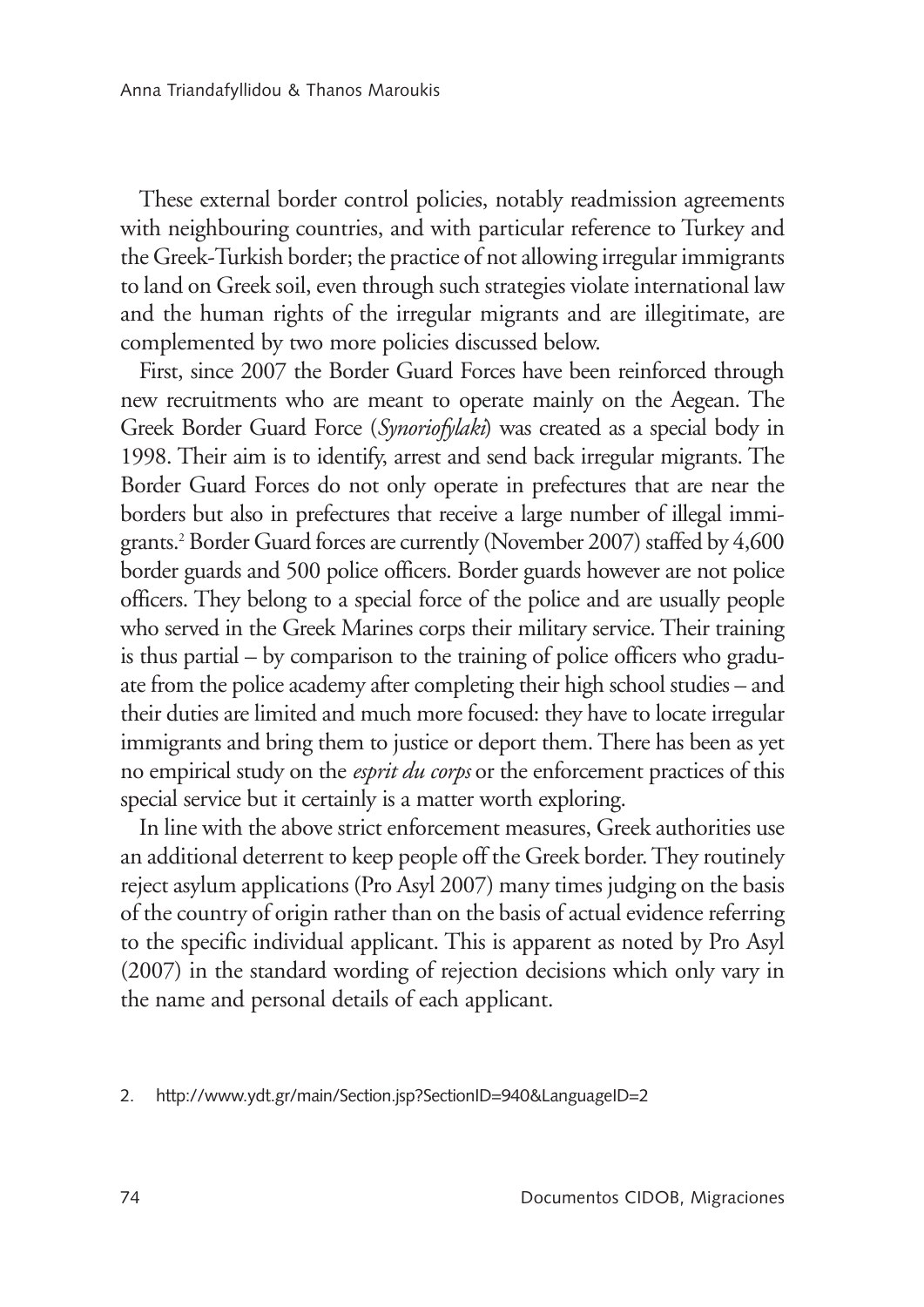The situation could improve if joined control actions took place in the framework of the FRONTEX agency or with the assistance of international organisations like the IOM (International Organisation for Migration) as happened in the case of Albania and Italy with a view to effectively combating human smuggling and trafficking and diffusing information to interested migrants about the dangers of illegal border crossing and undocumented stay/work in Greece.

There is one FRONTEX joint operation currently implemented in Greece named POSEIDON3 (I and II). It is a combined land-and-sea effort targeting Greece's land borders with Turkey to the east, Albania and Bulgaria to the north, as well as the Aegean Sea, and employs patrol boats and land cruisers, fixed and mobile radar, and aerial surveillance. Each phase of the Poseidon operation has led to the apprehension of less than one thousand irregular migrants and a total of nearly 30 smugglers. Moreover, about 350 illegal immigrants were diverted back to their country of origin and a few hundreds of forged and/or falsified documents were detected.

Unfortunately, our empirical research shows that there is no purposeful coordination between external or internal border controls and the overall policy for managing migration flows and stocks. Thus, control efforts seem to have been constant if not increasing through the years despite the fact that during the last ten years Greece has enacted three regularization programmes with over 800,000 applicants in total. In other words, contrary to what our interviewee at the Ministry of Interior suggested, notably that the Police relax their controls when there is a regularization process ongoing, our informant from the Police directorate did not relate their enforcement efforts or practices to the enactment of regularization programmes. Regularisations seem to have happened unplanned, totally independently from control efforts.

3. http://www.frontex.europa.eu/examples\_of\_accomplished\_operati/art8.html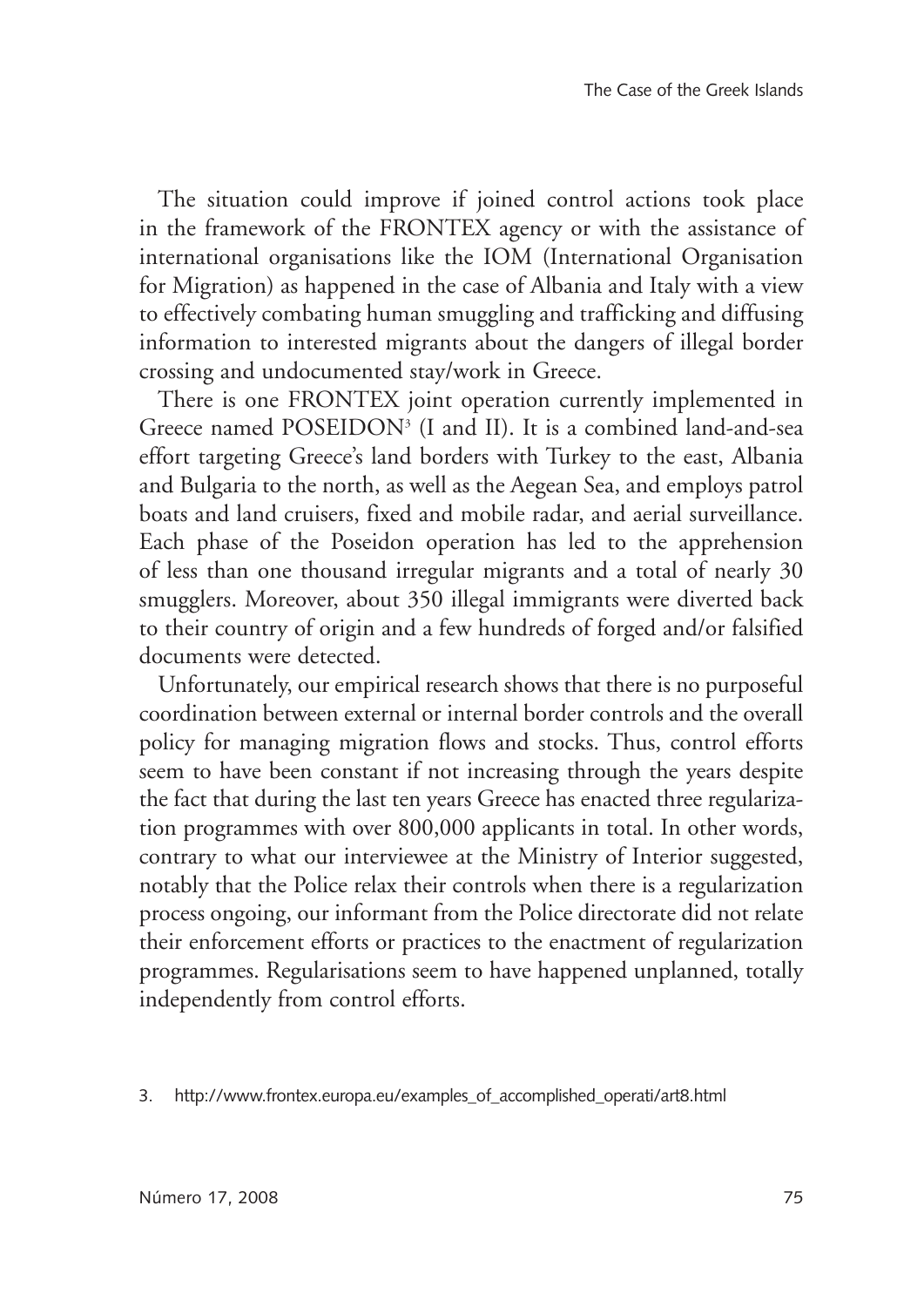## **Asylum Seeking at the Border**

A recent study (Cabot 2008) that is actually still work in progress points to a number of problems related to legality, fair process and human rights concerns that affect the Greek asylum seeking system. First of all, asylum-seeking temporary stay permits, the notorious pink cards, are not available for request at border stations. They can only be requested at the central Asylum Office in Athens. Thus, irregular migrants who want to claim asylum have to reach Athens first. Practically applying for a pink card is not easy as queues are long, the Asylum department is understaffed (see also Pro Asyl 2007), and a maximum of 50 cases per day can be processed. People queue from as early as 3.00 am outside the office with the hope that they will be able to file an application and receive their card the following morning. Pink cards are issued for six months and give the pink card holder the right to work. Cabott (2008) suggests that several asylum seekers are not aware (given that all the instructions and paper work is in Greek and interpreters are overworked and sometimes not readily available) that their paper is not a work permit but an asylum seeker card.

The authorities appear to operate on the basis of safe-unsafe country distinction. Hence, applicants from certain Asian and African countries are routinely rejected on first instance but most of them, with the help of the Greek Council for Refugees an Athens based NGO that provides legal assistance to asylum seekers, file an appeal. Applicants from regions and countries that are war-torn and clearly unsafe such as Sudan (Darfur) or Iraq for instance remain often with their applications pending for years. They do not receive a rejection like others but they are not given refugee status either. They are held in a kind of limbo (Cabott 2008) until further notice, without any welfare assistance but with the right to work to maintain themselves and their families. Naturally many among them live in very poor conditions as housing is hard to find, they are often employed in underpaid, unsafe and unstable jobs.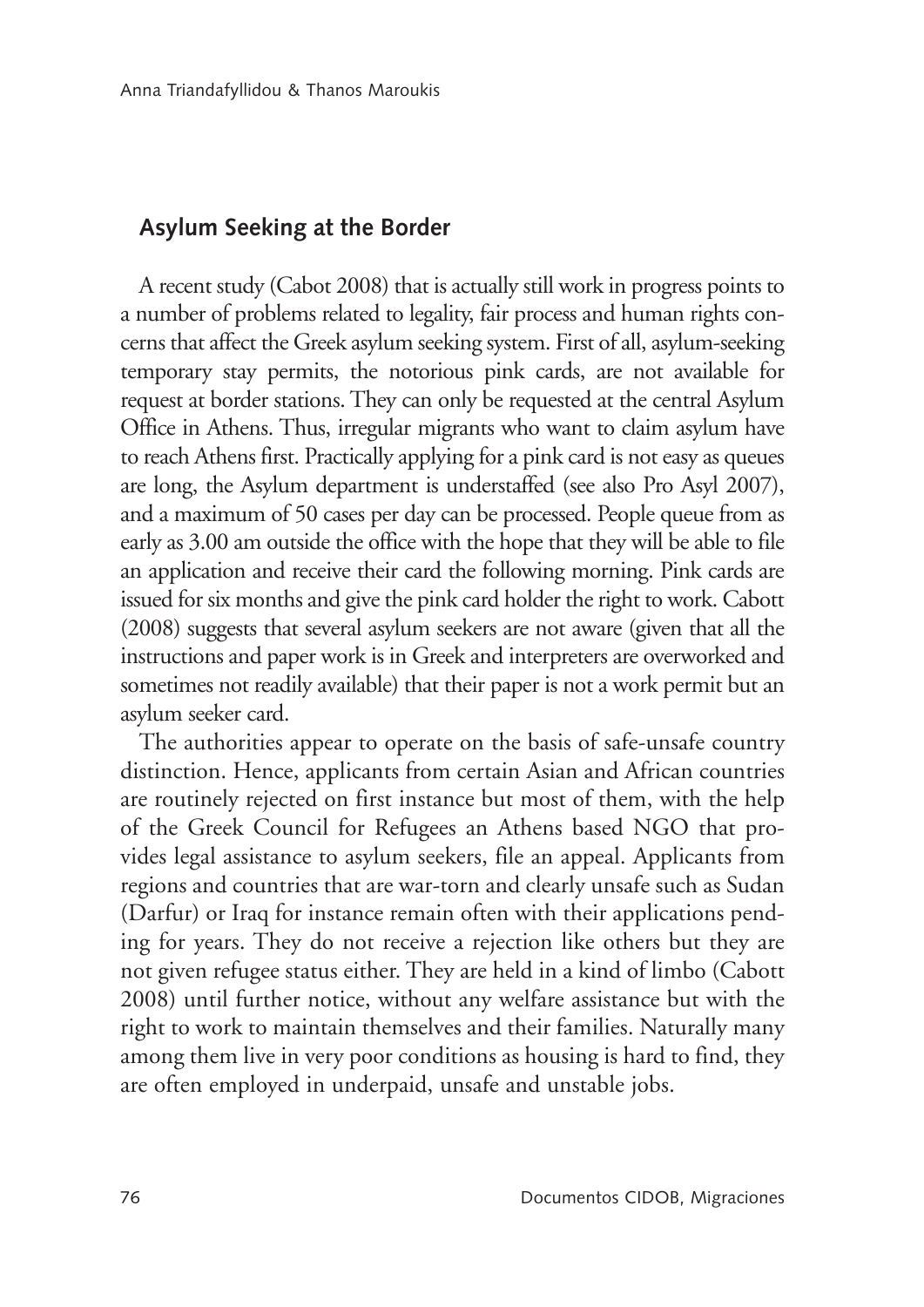## **Concluding Remarks**

So far, there are two main pathways to deal with irregular migration policy wise: border control enforcement measures and cooperation with transit/sending countries. The measures taken to 'combat'4 the routes of irregular migration mainly revolve around intensive efforts to patrol the sea borders 24 hours a day during the entire year, using substantial human and technical resources. While increasing efforts to cooperate with transit countries and externalizing the border control to those countries is the other policy directive. This is increasingly the case as regards, say, Italy and Spain and the Maghreb countries and much less so the case of Greece and Turkey. Nonetheless all the EU member states involved exert high pressure individually and through the EU to the transit countries for more efficient control of their borders. It is worth noting that this control sometimes comes at the expense of human rights considerations: re-admission and further deportation of irregular migrants by the transit countries do not satisfy the EU standards for human treatment and are often in violation of the non-refoulement principle.

The recent establishment of the FRONTEX agency (2004) has significantly helped the development of joint operations between all EU member states, both southern and northern countries that are affected by irregular migration as transit and destination countries. These operations have mainly functioned at a pilot stage and have involved the

4. Sometimes this terminology describes literary the border guards agenda. Indicative is the way the Head of the Coast Guard in the Greek island of Mytilini described the migrants that attempt to cross the sea border: "when Afghans arrive, you see that they are all young men between 14 and 17 – it seems as though it were a sort of army, moving from the east to Europe" (Pro Asyl 2007).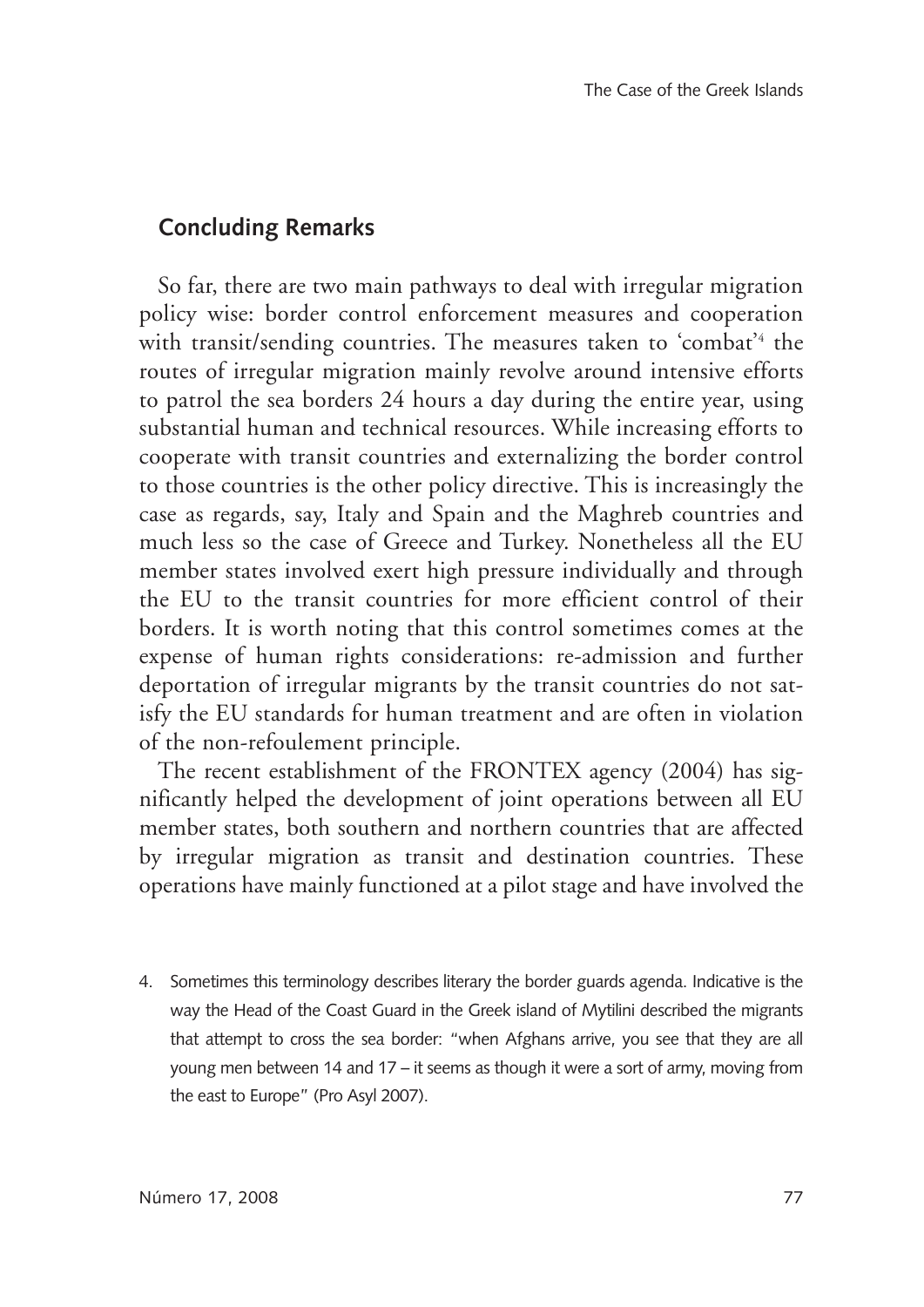exchange of personnel as well as technical means and know how among EU countries and to a lesser extent between EU countries and non-EU transit countries.

Another important issue that should be considered when talking about policy regards the migrant's side of the story. Once migrants start their journey it is very unlikely that they will stop before reaching a place (in North Africa or Europe) where they can find employment and/ or feel safe. The reason often is that during their journey they borrow money or get themselves in debt to various smugglers that they are supposed to pay back once in Europe. This situation on top of their initial need to migrate makes many among them determined 'to go or die'. Thus being stopped at the external EU border even several times does not discourage them from trying again. Policymakers should, therefore, learn the limits of border control policies and reflect back on the latter to assess whether they are worth the funds invested in them. The perspective from the push factors of migration could help in re-orientating policy-makers and the scientific community towards the investigation of other avenues of tackling irregular migration.

Simultaneously, the pull factors showing the host societies and economies interests in migrant labour should be re-evaluated and re-addressed in public discourse. There is an imbalance when presenting the economic rationale behind the migration entry-exit policies. The high tech innovation sectors of the economy that attract the spotlights are regarded in neoclassical economics as the steering wheel to growth. But the jobs they create are too little in comparison with the so called low-skilled sectors<sup>5</sup> and after all economic theory also shows that growth is dependent on the market that connects sectors and not on a single sector. Some

5. Richard Sennett (2006) discusses the difficulties that many economies experience in absorbing highly skilled workers and poses the problem of 'usefulness' that many national labour markets (the Greek one is such a case) face on the eve of the 21<sup>st</sup> century.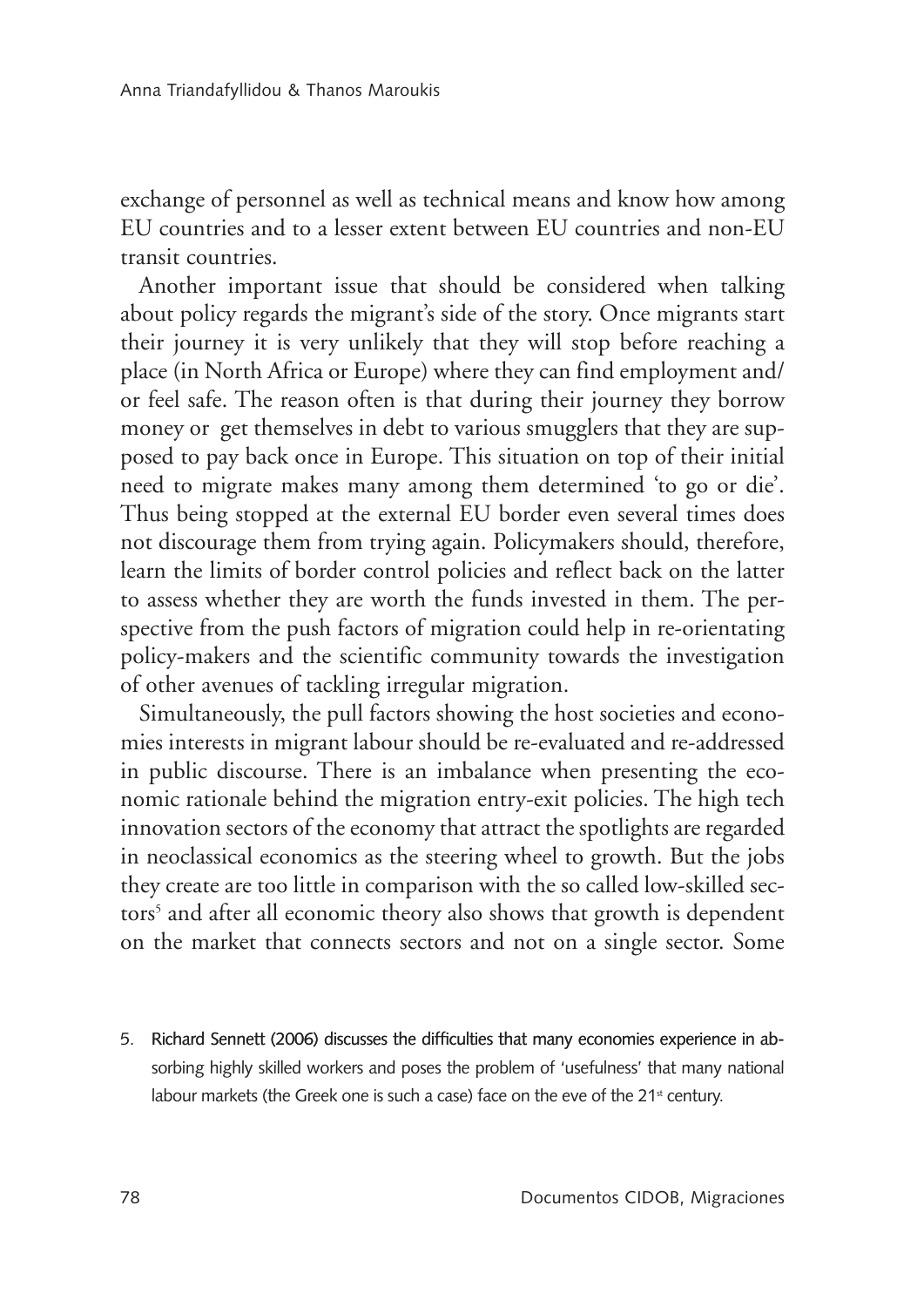will readily argue that the internationalization of the market economy renders firms less accountable to one particular pool of demand. The economist Alan Blinder [2006] argues on the other hand that the international competition on jobs that do not require the physical presence of the worker in a certain working place or country is bound to have a positive effect on jobs whose product or services cannot be transferred on the web and are territorially bound and human contact intensive. In any case, there are many jobs that cannot be substituted by technology. While low-status jobs are on the rise and traditionally insecure manual jobs are shifting from the reality and insecurity of low wages (Lyberaki 2005) while other jobs in services (salespersons, waiters/tresses) become low-paid and gradually low-status. It is therefore a matter of prevailing perspectives over the economy. The modernist lure of high skills hijacks the political discourse on the desirable aspects of migration. Economy and demography are equally dependent, however, on low-skill jobs.

There is certainly a lot more that can be done to address the challenge of irregular migration through the Greek and, in effect, EU sea borders and relevant policy measures should have the following aim: *to better manage the EU sea borders, to do so in coordination with the demographic and economic needs of Europe whilst promoting development in the countries of origin through concrete plans of action with a view to preventing people from migrating illegally and risking their lives.* Irregular migration policy-debate should not circle solely around border controls. What is at stake is a communication and coordination between the interests and agendas involved based on certain commonly agreed criteria and rules (Maroukis 2008).

What does the Greek case suggest as regards the management of the EU southern maritime borders:

(a) to improve cooperation with the transit country authorities so as to prevent to the extent possible migrants from attempting to cross the EU borders. Certain bilateral agreements seem to be moving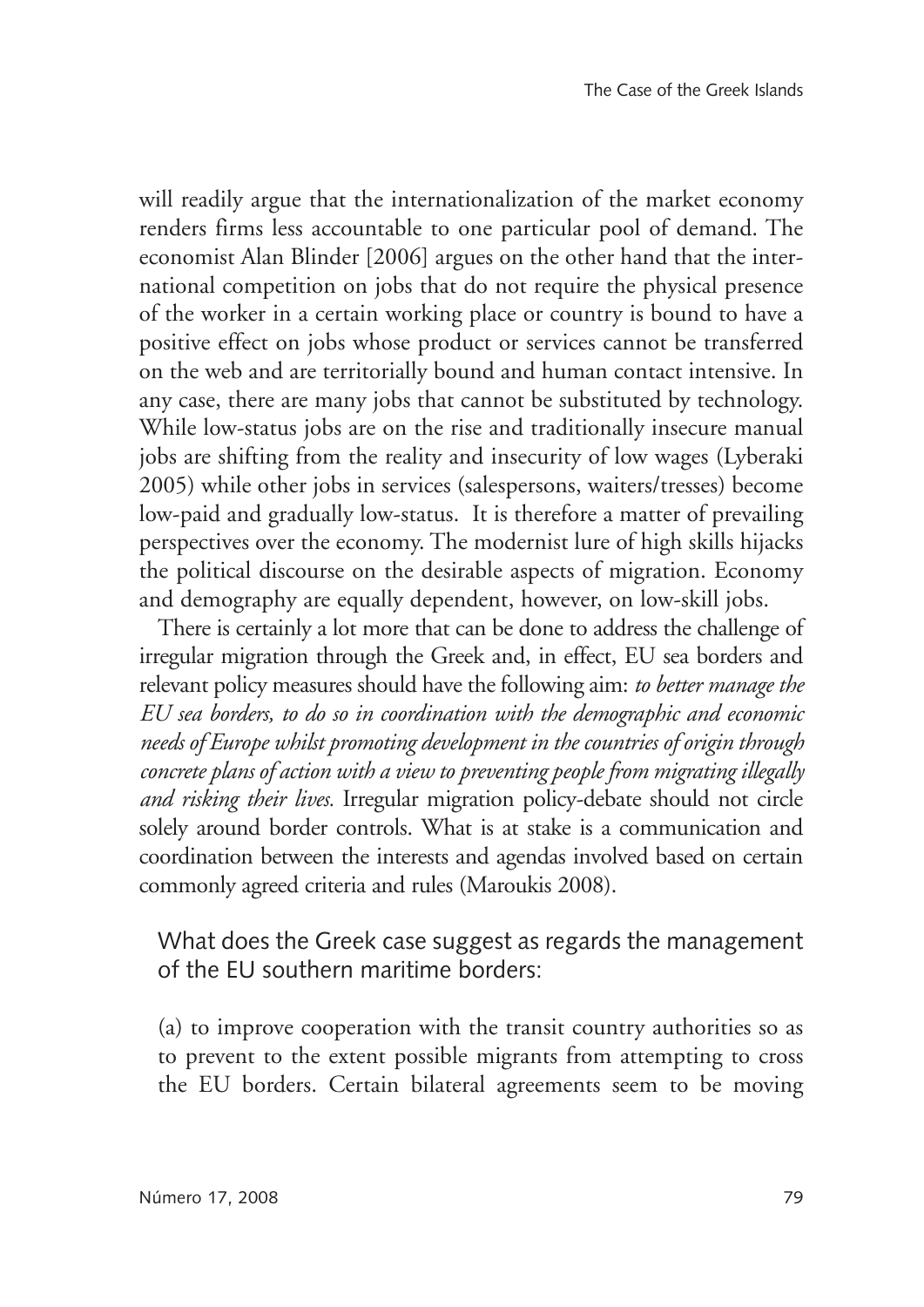towards that direction. The particularities of the Greek-Turkish (non) cooperation nexus, however, brings in an important lesson on the issue of cooperation with transit countries. They show that cooperation is not a matter of political will only; it is a discourse that weaves through various interconnected political, social and economic interests and agendas expressed by different NGOs, political systems, state agencies and institutions, business and the media that develop their own dynamics in both host and transit countries.

(b) to improve cooperation and exchange of experience and specialized knowledge as well as technical means among the southern EU member states,

(c) to improve cooperation with northern and western EU member states that are often the final destinations of irregular migrants, with a view to dismantling the transnational smugglers' networks involved,

(d) to put pressure *and* simultaneously offer motives (like the revisiting of the EU accession of Turkey) to transit countries with a view to ensuring the human treatment and the respect of the human rights of irregular migrants. To be knowledgeable of the political, economic and social evolutions in these countries and use and enrich the available resources of these countries towards that goal,

(e) to ensure that irregular migrants that may seek asylum are given the possibility to do so when they reach the territory of an EU country and they are not deported back to the transit country in violation of the non-refoulement principle. This is a special concern when the transit country to which they are returned is NOT a full signatory of the 1951 Geneva Convention for Refugees (as is the case of Libya, but also for instance Turkey that is signatory to this Convention but only as regards asylum seekers that come from Europe). Ensure, in other words, that the host country does its part efficiently and impose sanctions if necessary. Towards this end, the Dublin II European Council Regulation that puts insurmountable pressure to the bordering countries of the EU should be modified if not abandoned.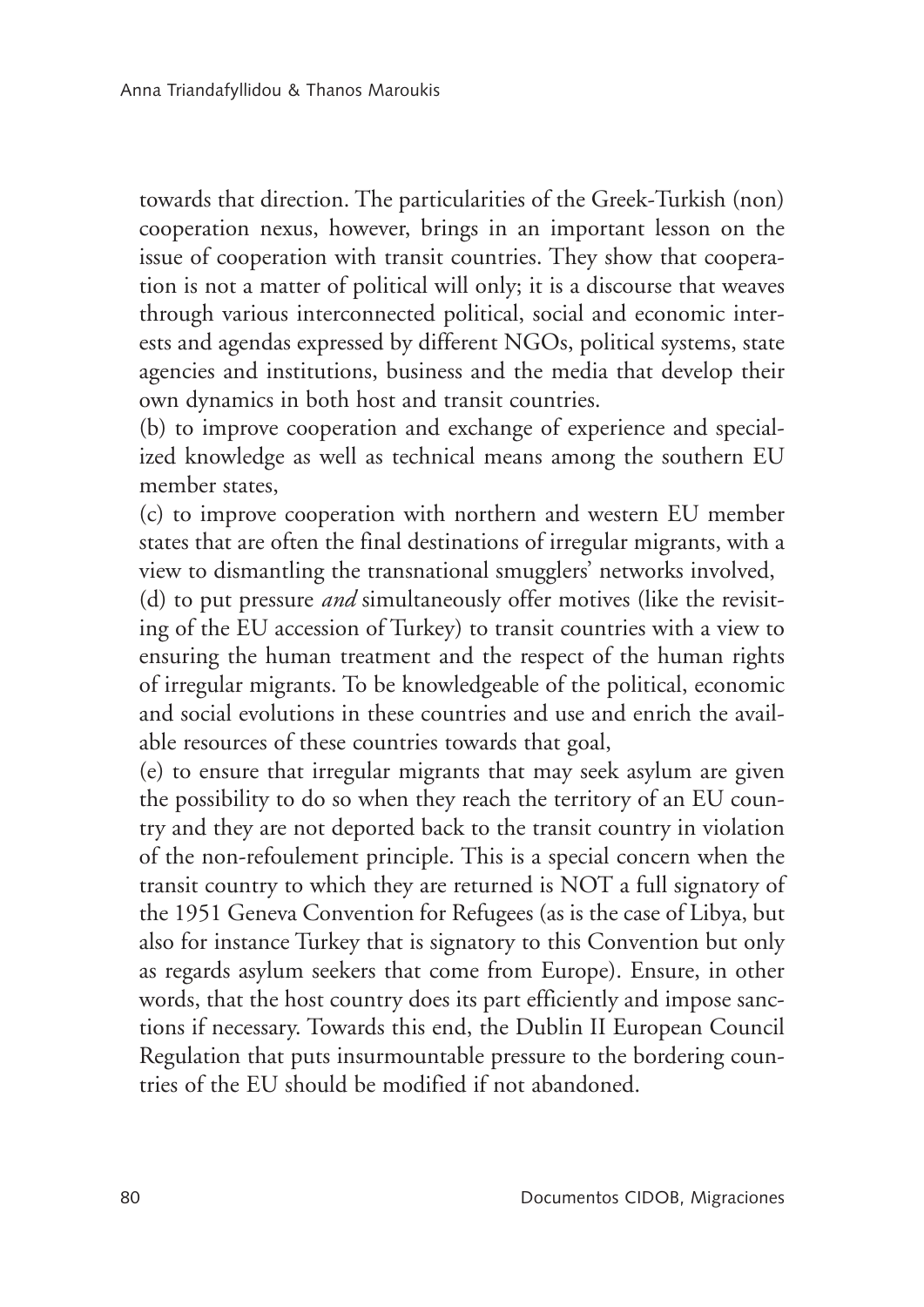As regards measures for managing migration:

(f) to open new channels for legal (seasonal, temporary or long term) migration in different sectors of the labour market (both low skill and high skill)

(g) to encourage brain circulation between Europe and Africa (not just brain drain) as regards high skill migration

(h) to promote concrete development plans through not only direct financial aid to state structures but through joint ventures with local communities where possibly corruption and embezzlement of EU money can be better prevented or controlled.

(i) to promote intensive information campaigns about the risks and costs of irregular migration compared to tangible options of legal migration.

## **Bibliographical References**

- Antonopoulos, G. Winterdyk, J. "The smuggling of migrants in Greece. An examination of its social organisation". *European Journal of Criminology*, 3, 4 (2006). P. 439-61.
- Blinder, Alan. "Offshoring: The Next Industrial Revolution?" *Foreign Affairs*. Vol. 85. N. 2 (March – April 2006).
- Cabot, H. *The Pink Card: Documenting Legal Limbo*, ELIAMEP Seminars, June 2008, ELIAMEP, Athens, 2008.
- ICDUYGU, A. Toktas, S. "How do smuggling and trafficking operate via irregular border crossings in the Middle East? Evidence from fieldwork in Turkey". *International Migration*, 40, 6 (2002). P. 25-54.
- Kanellopoulos, K. Gregou M., Petralias A. *Illegally resident third country nationals in Greece: State approaches towards them, their profile and social situation*. Athens: KEPE, 2006.
- LYBERAKI, A. "Technology and Work: a difficult two-directional relationship". In: C. Naxakis & M. Chletsos (eds.) *The future of work: Contemporary Socioeconomic Analyses*, Athens: Pataki, 2005. P. 133-166.